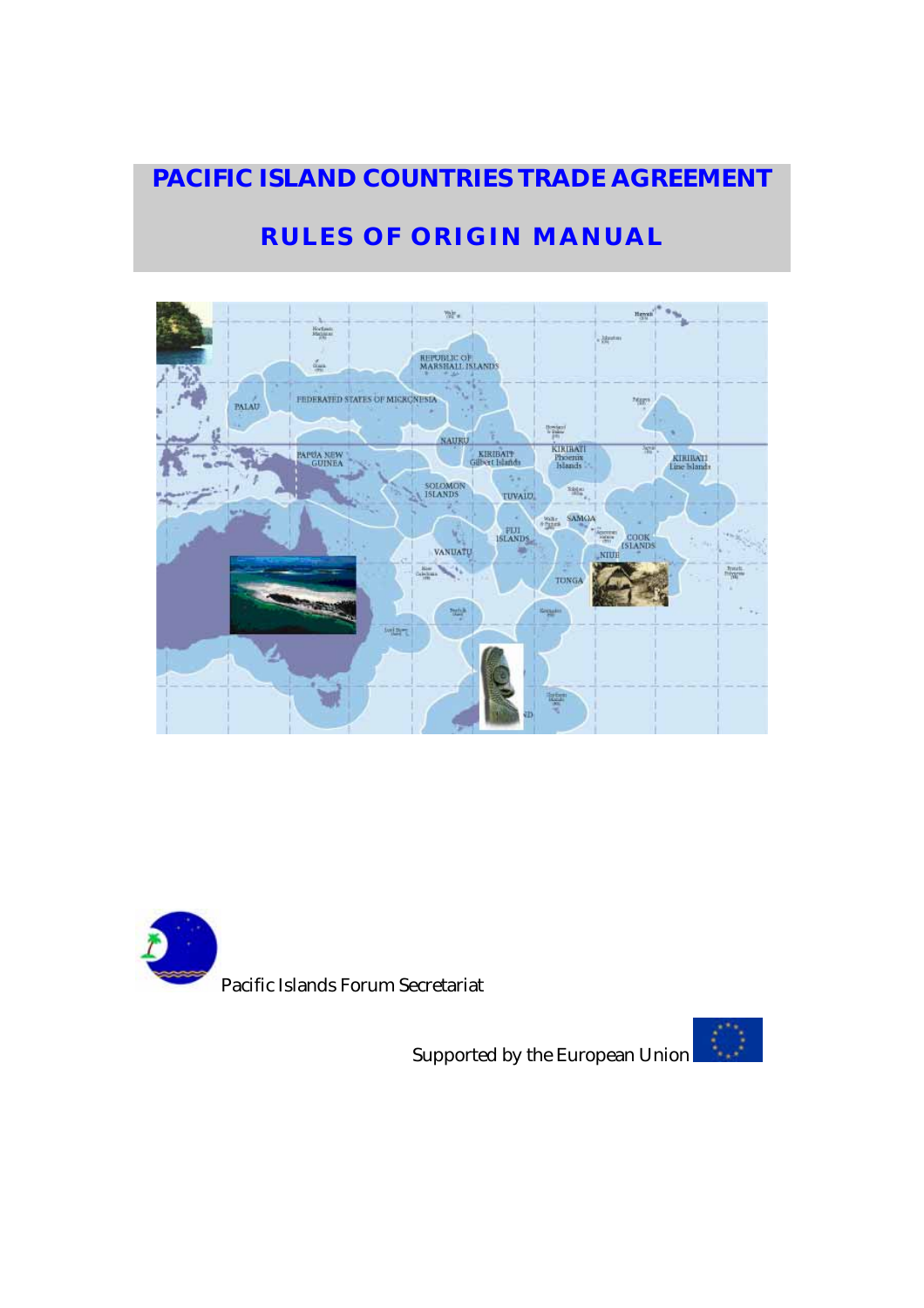## **PACIFIC ISLAND COUNTRIES TRADE AGREEMENT**

## **RULES OF ORIGIN MANUAL**

Published by the Pacific Islands Forum Secretariat (PIFS).

Printed in Fiji

This publication may be obtained through our website or by writing to:

Pacific Islands Forum Secretariat Private Mail Bag Suva Fiji

Tel: (678) 331 2600

Fax: (678) 331 2226

Email: info@forumsec.org

Web site: www.forumsec.org.fj

Cataloguing in Publication Data PIFS Library

Pacific Island Countries Trade Agreement (PICTA)

Rules of Origin/Trade and Investment Division : Pacific Islands Forum Secretariat

Suva, Fiji: Pacific Islands Forum Secretariat, 2004

63 p. ; 25 cm.

ISBN 982 –202-008 -2

1. Trade agreements – Oceania. 2. Pacific Islands trade agreement (PICTA)

382 .90995 .P22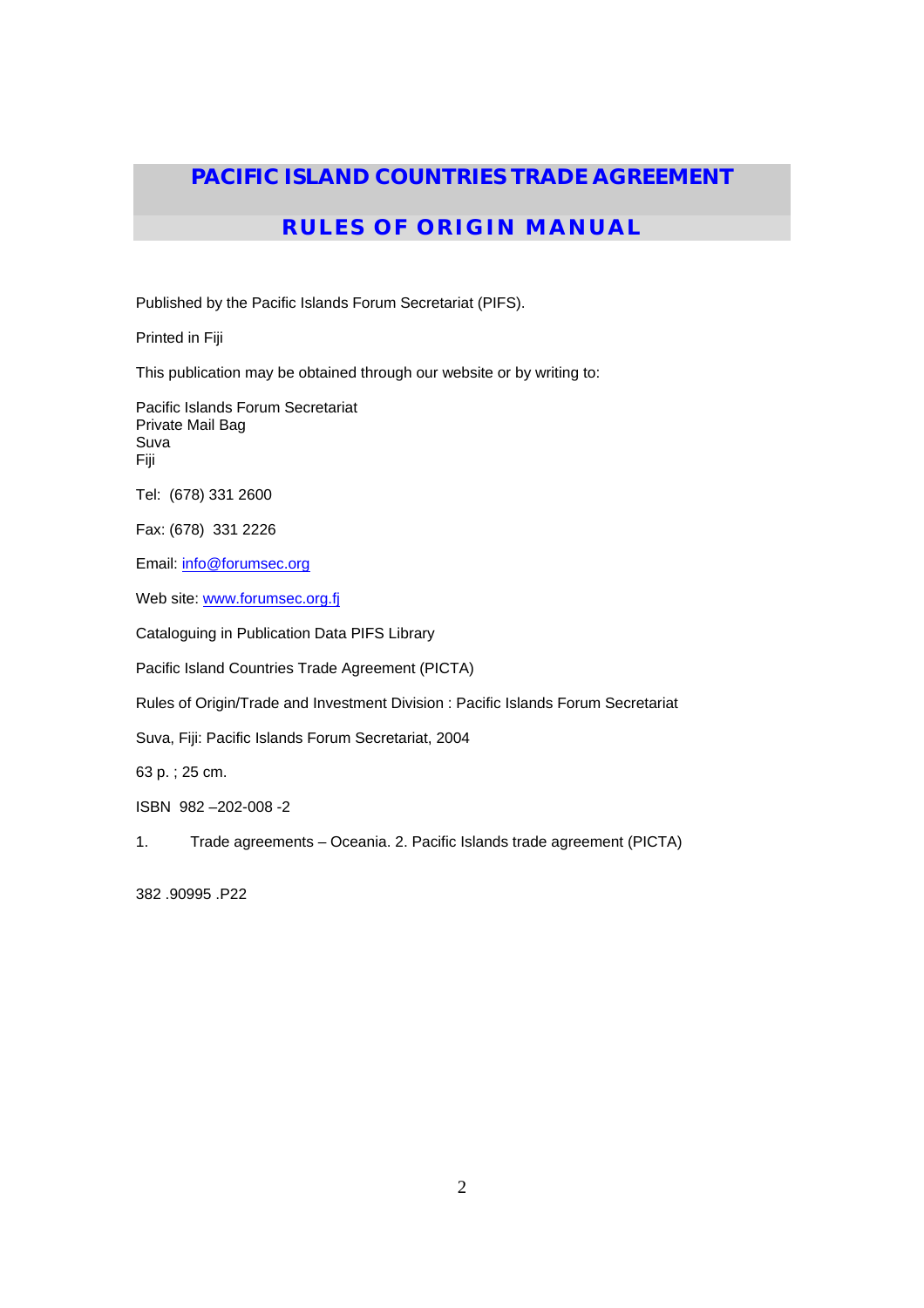## **PACIFIC ISLAND COUNTRIES TRADE AGREEMENT PICTA Rules of Origin Manual**

## **Contents**

### **1. Introduction**

- 1.1 Background
- 1.2 Aim of this Manual
- 1.3 PICTA Members States

## **2. PICTA Rules of Origin (ROO)**

- **2.2 Determination** of Origin Criteria for Preference Entitlement
- 2.3 Direct Consignment Rule (Direct Shipping)
- 2.4 Wholly Produced Goods
- 2.5 Value Added Criteria
- 2.6 Cumulation of Origin
- 2.7 Processes not conferring origin

### **3. Administrative Procedures for Operating the ROO**

- 3.1 Introduction
- 3.2 The PICTA Certificate of Origin
- 3.3 Designated Bodies
- 3.4 Exporting Party
	- 3.4.1 Completion of Certificate of Origin
	- 3.4.2 Certificate of Origin Form FIC1
	- 3.4.3 Authorising the FIC1
	- 3.4.4 Certificate of Signature
- 3.5 Importing Party
	- 3.5.1 Queries
	- 3.5.2 Procedure for verifying originating status
- 3.6 Procedures for Exporters
	- 3.6.1 Exporter's Procedures
- 3.7 Self Assessment
- 3.8 Retention of Documents and Record Keeping
	- 3.8.1 Importers and Exporters
	- 3.8.2 Designated Authorising Bodies
- 3.9 Collaboration between Customs Authorities
- 3.10 Derogation
	- 3.10.1 Process for Derogation
	- 3.10.2 Derogation Procedures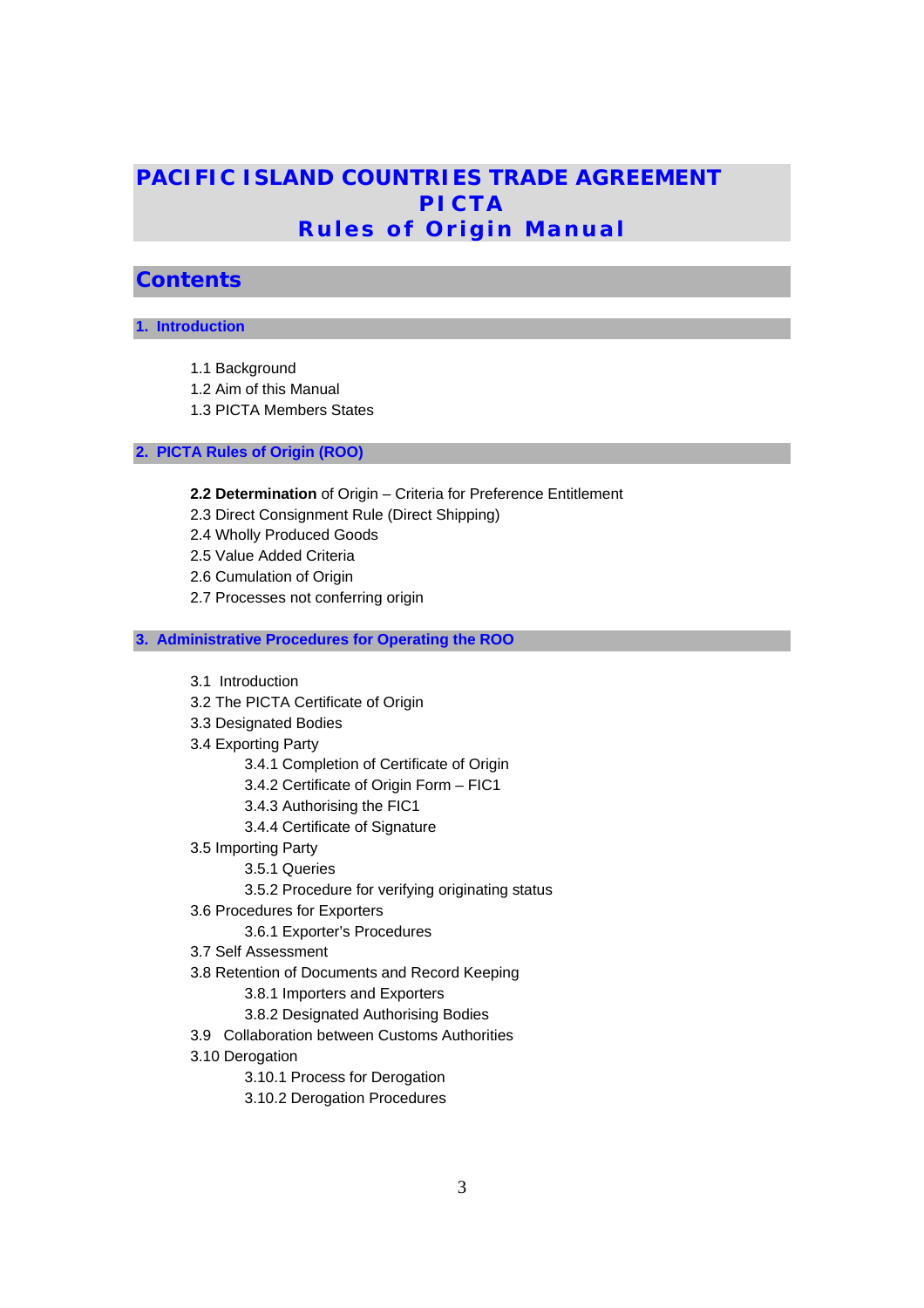- 3.11 Dispute Resolution Mechanism / Appeals
	- 3.11.1 Dispute Resolution Procedure
- 3.12 Imports of non-commercial goods

### **4. Organisational Requirements for Implementing the ROO**

- 4.1 Introduction
- 4.2 Post Clearance Control
- 4.3 Competencies of Designated Authorities
- 4.4 Rules of Origin Committee (ROC)
- 4.5 Notification of Authorised Signatories on Certificate of Origin
- 4.6 National Rules of Origin Mechanisms
- 4.7 Contacts
- 4.8 Annexes

### **Annexes**

- 1. PICTA Article 5
- 2. PICTA Annex 1 Rules of Origin (ROO)
- 3. Designated ROC Members
- 4. Certificate of Origin
- 5. Certificate of Authorised Signatures
- 6. Glossary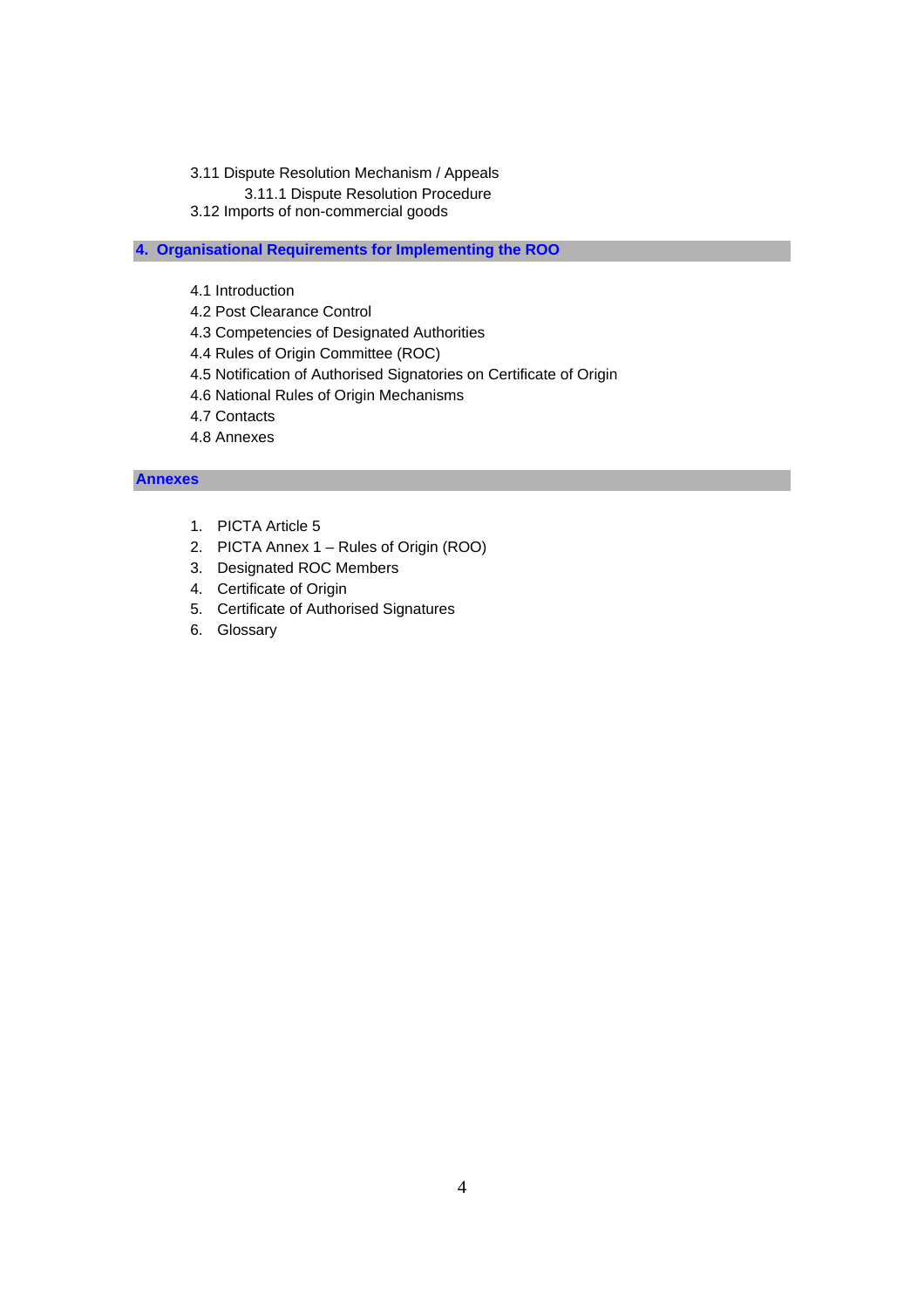## **Introduction**

#### **1.1 Background**

This Manual is designed to assist in the uniform, transparent and efficient operation of the Rules of Origin (ROO) for the Pacific Islands Countries Trade Agreement (PICTA), through providing both the public and private sectors in all Parties with a user friendly guide to the practical application of the ROO.

This Manual was compiled by the Pacific Islands Forum Secretariat (PIFS) acting in its capacity as Secretariat to the PICTA's Rules of Origin Committee (ROC). This Committee met for the first time at the PIFS Headquarters in Suva, Fiji on the 11 June 2003 and in line with PICTA Article 5(3a) comprised representatives from the Cook Islands, Fiji, Niue, Samoa and Tonga. The ROC endorsed the creation and content of this Manual to guide, clarify and encourage the uniform and transparent implementation of the PICTA. The Manual and information contained here are based on the interpretation and as appropriate on the decisions of the ROC. As required, systems, procedures and processes stated in this Manual had been agreed to by PICTA Parties. It will be updated if and when requested by PICTA members or by the PIFS. All such changes require the endorsement of the ROC.

Although this Manual is based on the official PICTA ROO texts (Article 5 and Annex 1), it is not a substitute for those official texts and must therefore be used in conjunction with them. Where the PICTA text allows for the ROC to decide on matters, those decisions are reflected in this Manual.

The PICTA establishes a free trade area among the Forum Island Countries (FICs) whose overall objective is to become a 'stepping stone' towards wider trade integration of its members on both a regional and multilateral scale. In order to achieve this, the PICTA must foster improved trade performance of its members. The ROO plays the central role in facilitating the effectiveness of any free trade area. Goods will be accepted as eligible for PICTA preferential tariff treatment if they originate in Parties to the PICTA and the ROO as set out in Article 5 and Annex I of the PICTA detail the criteria through which goods can qualify as 'originating'.

Origin is always accorded to goods that are wholly obtained or produced in the territory of a PICTA Party. In determining the origin of products that result from a process or further process of manufacture in a member country various methods are used. The value-added method is used in PICTA. Under this method, a product obtains origin status if a minimum 40% of its value is brought about as a result of processing in the territory of the PICTA Party.

Annex II of the WTO Rules of Origin Agreement contains a 'Common Declaration' which relates to preferential ROO. It stipulates that the general principles and requirements applied to non-preferential ROO as contained in the Agreement should also apply to the administration of preferential ROO. Although the Parties to the PICTA consist of WTO members and nonmembers, they all strive to achieve the following principles and requirements with respect to the PICTA's ROO:

• be objective, understandable and predictable;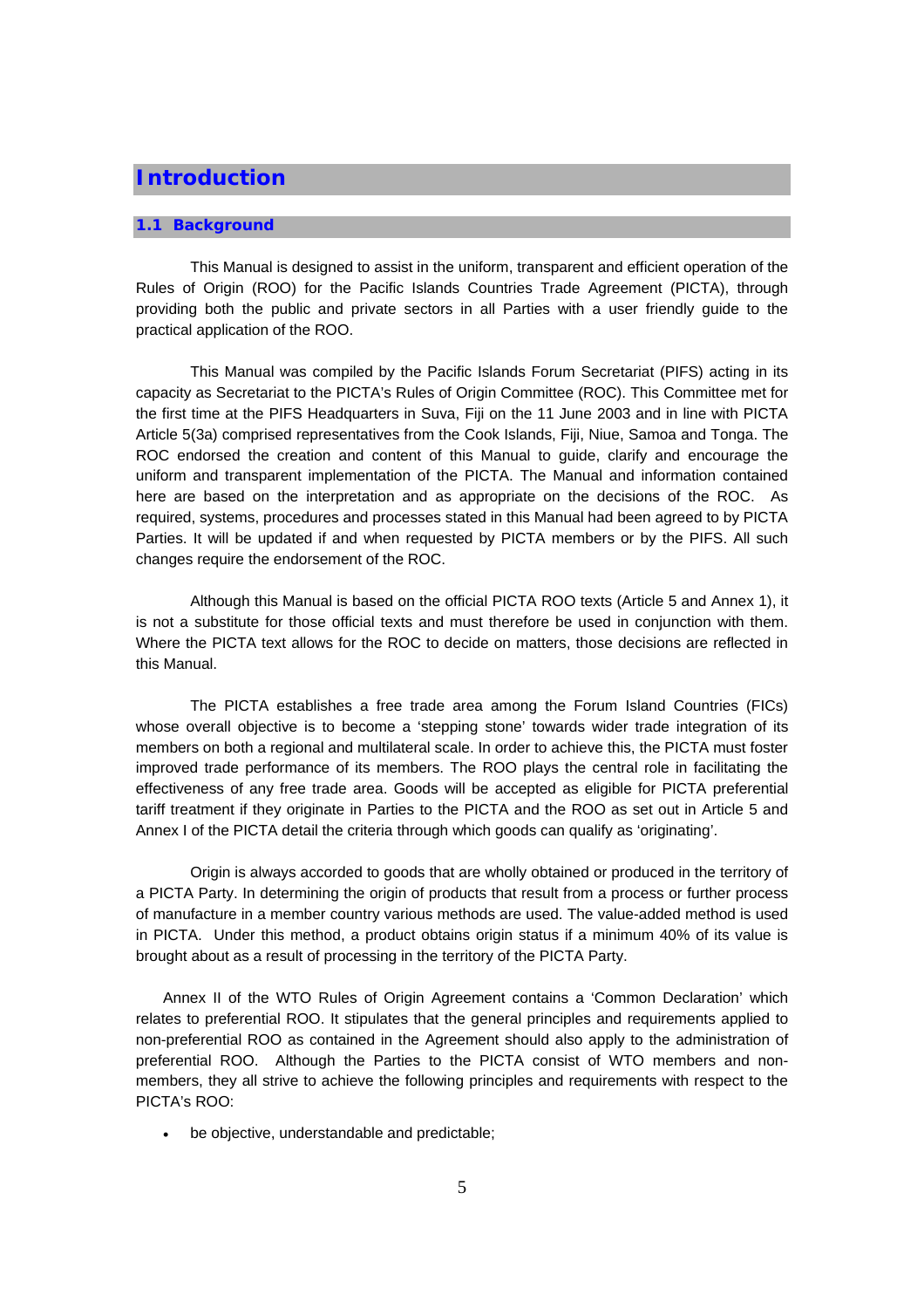- not be used as instruments to pursue trade objectives directly or indirectly;
- be administrable in a consistent, uniform, impartial and reasonable manner; and
- be coherent and based on a positive standard.

The structure of the ROO is designed to encourage processing and value added in member countries - activities that will lay the foundations for the FICs to gain from wider trade liberalisation and integration. The ROO also prevent countries who are not Parties to the agreement from benefiting from its preferential duty rates.

For the PICTA to function all Parties to the Agreement must have sufficient competency in the ROO – both within the public and private sectors. Exporters must have the capacity to understand under what conditions their goods would be considered originating, and the procedures for claiming preferential treatment. Importers and officials must have the skills and capacity to verify that goods for which PICTA preferential tariff treatment has been claimed do in fact comply with the ROO and are able to assist and answer to any queries.

## **1.2 Aims of this Manual**

The aims of this Manual are to:

- Provide a practical and user-friendly guide to the PICTA ROO for use by all persons involved in the conduct of PICTA trade – government officials and the private sector;
- Explain the origin criteria under the PICTA;
- Explain and clarify the organisational, procedural and administrative framework for the effective implementation and operation of the PICTA's ROO;
- Provide guidance on the issuing and verification of PICTA Certificates of Origin;
- Identify the functions and procedures of the PICTA ROC; and
- Standardise the procedures for the operation of the ROO.

## **1.3 PICTA Member States**

As at 30 September 2004, the following countries are Parties to PICTA: **Cook Islands, Fiji, Kiribati, Niue, Nauru, Papua New Guinea, Samoa, Solomon Islands, Tonga,** 

**Any changes to the above list after 30 September 2004 may be found on the PIFS website www.forumsec.org.fj.**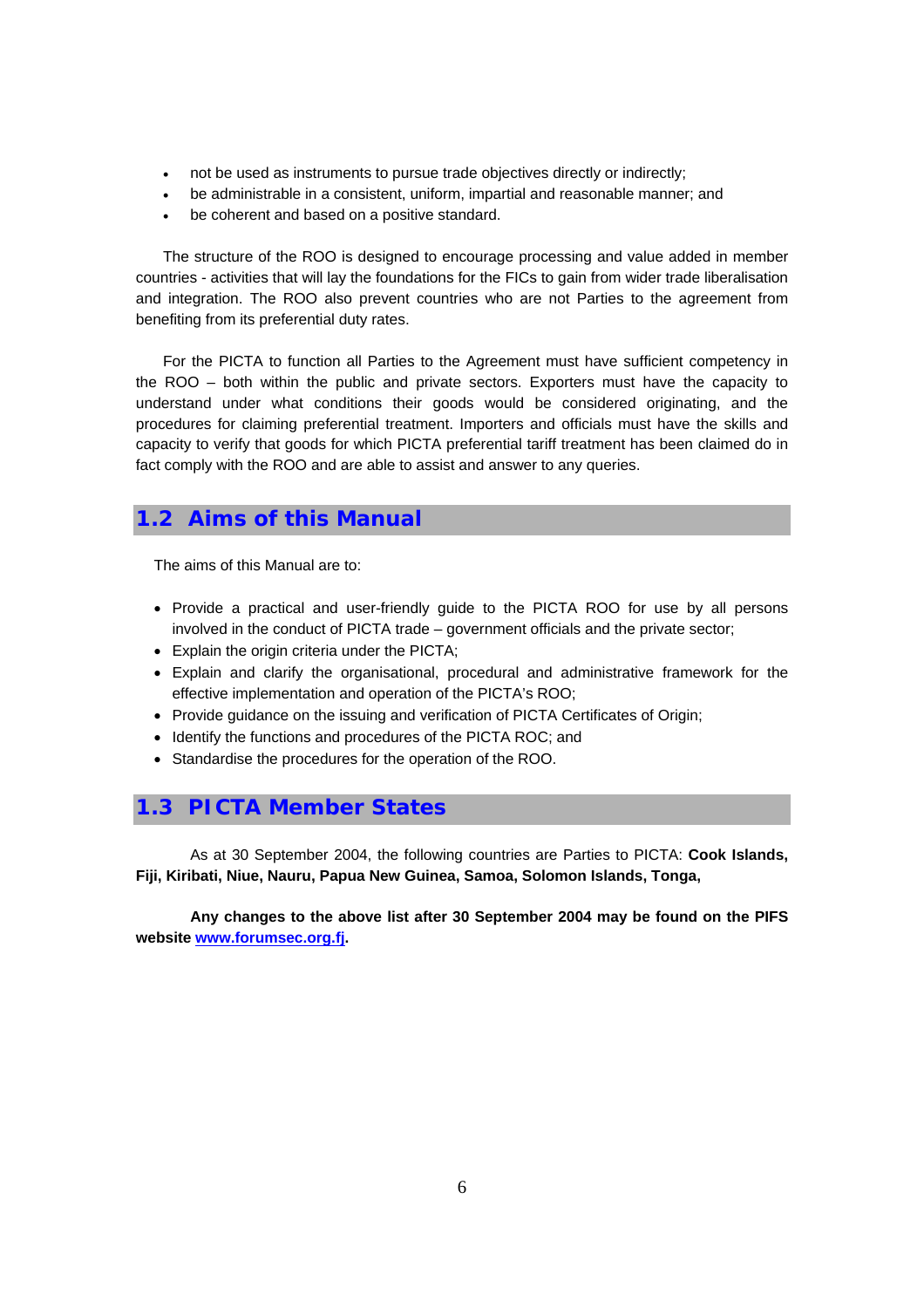## **2. Product Coverage**

## **2.1 Product Coverage**

Under Article 5.1 of the PICTA, goods will be granted PICTA origin status if they comply with the ROO as detailed in Annex 1 of the Agreement.

#### **PICTA Article 5.1 – Rules of Origin**

1 Goods shall be treated as originating in a Party if they comply with the Rules of Origin set out in Annex I of this Agreement, hereinafter "the Rules".

When goods are traded between PICTA countries and do meet the PICTA's ROO criteria, they will qualify for preferential tariff treatment as detailed in Article 7 of the PICTA. Goods which do not originate from PICTA countries may not enjoy the preferential treatment.

Particular attention should be paid to the negative list of goods within the PICTA itself. This Manual does not provide details on them but goods appearing in the negative list of each PICTA Party as provided in the legal text, are goods to which preferential treatment is delayed until a future date. The current negative list for each PICTA Party may be found on the PIFS website www.forumsec.org.fj

The PICTA provides for, and for the purposes of this Manual, alcohol and tobacco products, classified in Chapters 22 and 24 of the Harmonised Commodity Description and Coding System (HS) to be excepted and do not attract PICTA preferential treatment (even if such goods do meet the origin criteria of "origin"). PICTA Parties will consider rules to govern trade in such goods by 13 April 2005. Developments in this regard after 30 September 2005 may be found on the PIFS' website www.forumsec.org.fj.

Any originating goods imported into a PICTA member country may be either for commercial or personal use. For treatment of goods imported for non-commercial purposes, see Section 3.12 below.

# **2.2 Determination of Origin - Criteria for Preference Entitlement**

To qualify for PICTA preferences, originating goods must fall into one of two categories:

- 1. Goods must be wholly produced or obtained in the Territory of a Party; *or*
- 2. Goods must have undergone 'substantial transformation' in the Territory of a Party.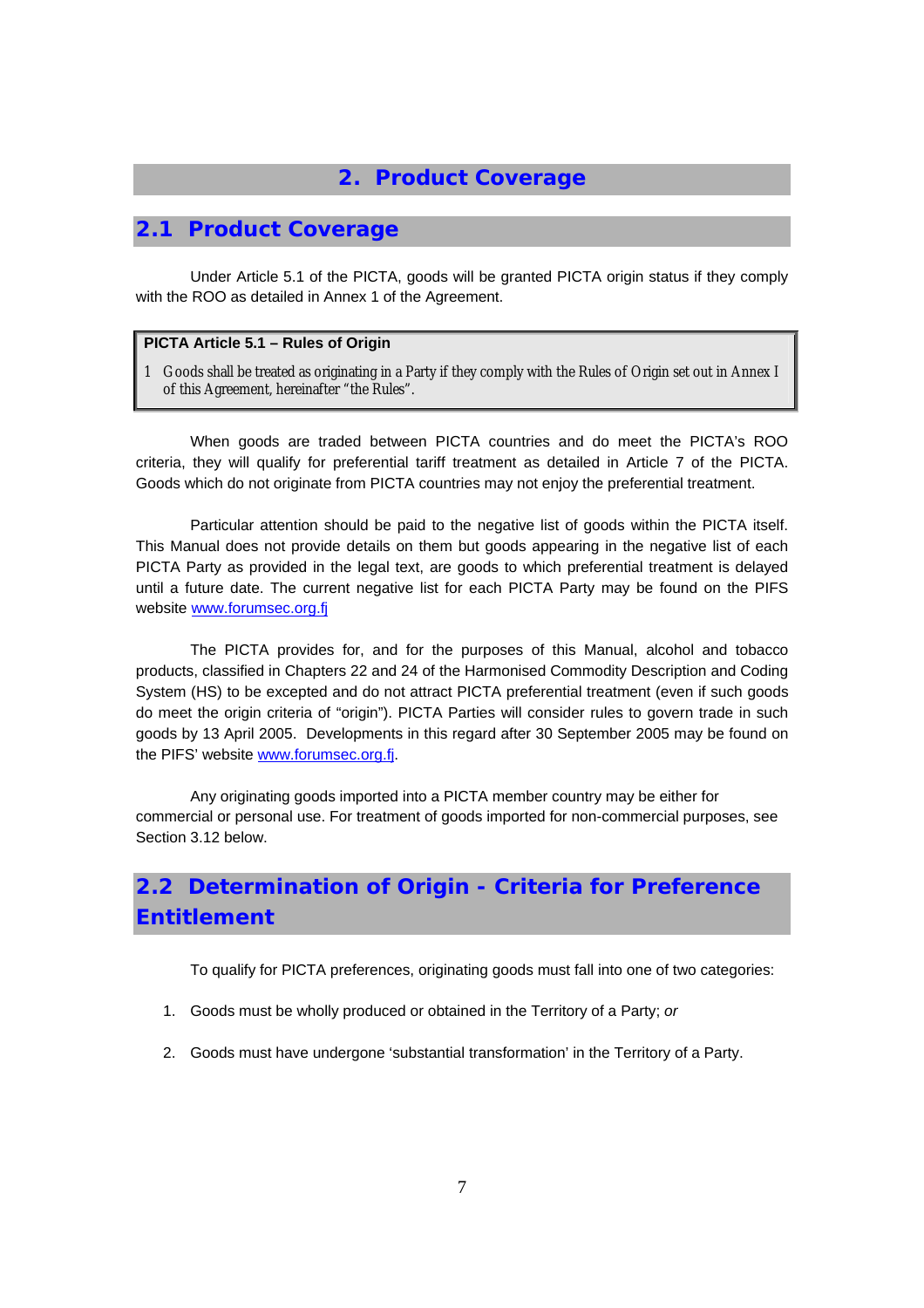#### **Goods wholly produced or obtained**

These are goods which have undergone no process of manufacture and contain no foreign parts or inputs.

Goods of this category are entitled to preferential rates of duty.

Full definitions of what goods qualify as 'wholly produced or obtained' are detailed in paragraph 1 of Annex 1 of the PICTA. This is reproduced as Annex II of this Manual.

#### **Goods that have undergone 'substantial transformation'**

These are manufactured or processed goods which consist of materials and/or processing activities which are attributable to countries - not all of which may necessarily be PICTA members.

The PICTA ROO use the value added criteria in determining whether 'substantial transformation' has occurred. This criteria defines the degree of transformation required to confer origin in terms of the minimum percentage of the final good's value that must be incurred by the Party performing the final process of manufacture. This general rule therefore allows a good to originate even though it may contain non-originating material. The criteria for manufactured goods to qualify as originating through having undergone substantial transformation are two-fold:

a. the *last process of manufacture* must be performed within a Party to the PICTA;

and

b. *not less than 40%* of the factory cost<sup>1</sup> of the final good must be represented by qualifying expenditure.

## **2.3 Direct Consignment Rule**

In order for goods to be eligible to qualify for PICTA preferences, paragraph 3 of Annex I of PICTA states that their shipment must either have been:

• **direct** from the exporting country to the importing country

*or* 

• **indirect** – having been shipped from the exporting country to the importing country through an intermediary country - *without entering the commerce of that (intermediary) country*.

The phrase "entering into the commerce" refers to more than merely being trans-shipped via a country irrespective of whether the intermediary country is a PICTA Party or not.

 $<sup>1</sup>$  Paragraph 1 of Annex I defines 'factory cost' of the final good as the total cost of the good in its finished state following a</sup> process of manufacture, excluding any profit, marketing costs, taxes and other duties.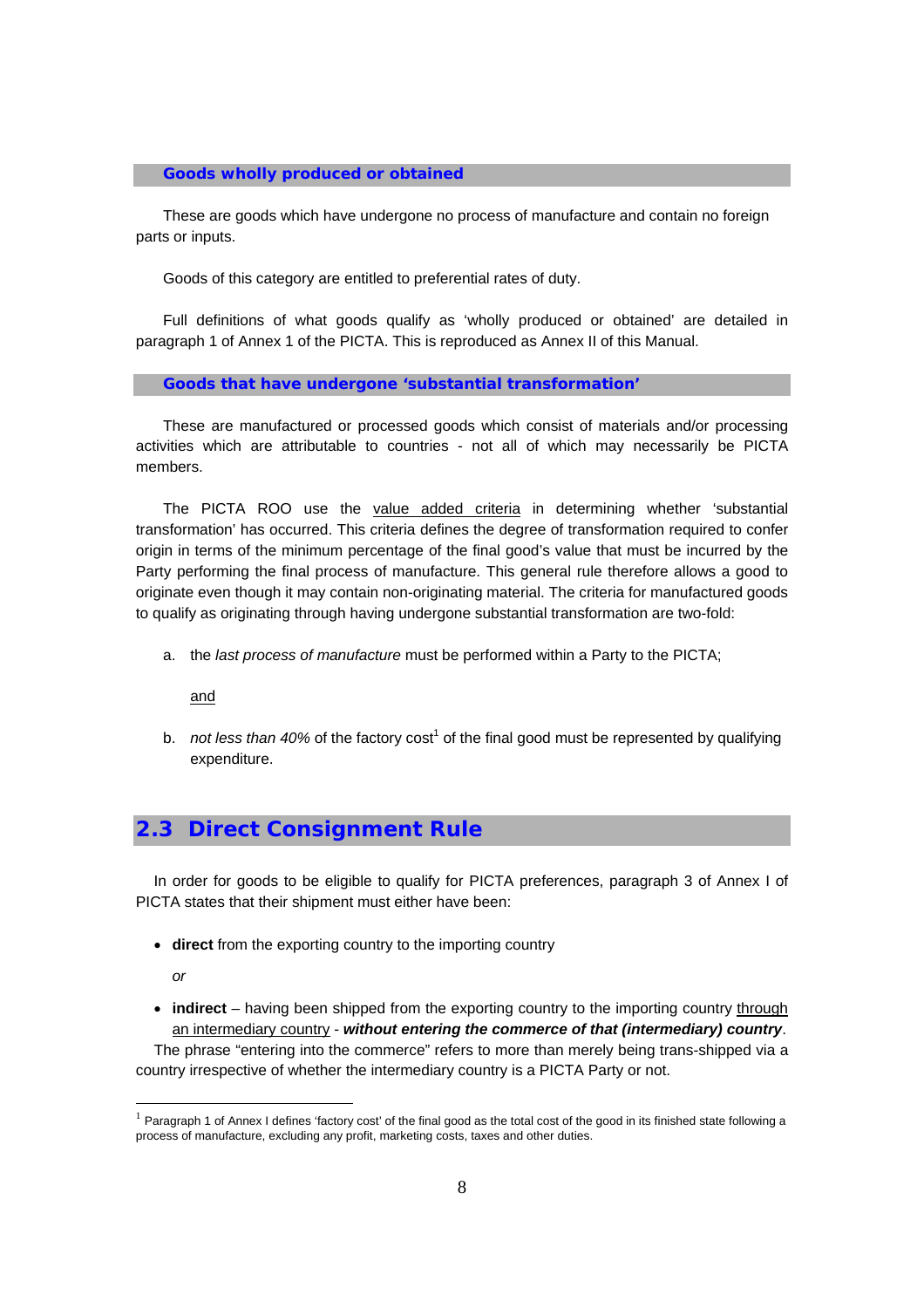Goods that were cleared by the Customs of an intermediary country, whether or not placed in a warehouse, a bonded warehouse, export processing zone or under any inward processing relief regime, and where they were subsequently unpacked and repacked causing changes to the unit values of the good before being re-exported, would be considered as having "entered the commerce" of that country.

Paragraph 2 of Annex I of PICTA details the conditions under which goods exported indirectly are not considered as having entered the commerce of the intermediary country;

- (a) The entry of the goods into the intermediary country must have been required for geographical or transport requirements. For example some of the transport routes between the PICTA Parties may transit through Australia and New Zealand; *and*
- (b) All operations (if any) performed on the goods must relate solely to their unloading, reloading or preservation. For example refrigeration.

In other words, for goods exported indirectly from one PICTA Party to another to qualify for originating status they must be kept under Customs surveillance in a bonded or transit warehouse for onward shipment when transhipped through the intermediary country. Such that although they have been transhipped through an intermediary country, they have been *consigned directly* from one PICTA Party to another.

Where the goods in question do enter the commerce of an intermediary country, they cannot be granted originating status under the PICTA.

For example a consignment of bananas, which is wholly produced in a PICTA Party is transhipped through Australia. Some bananas are taken from the consignment to be sold on the Australian market. The rest are repacked and subsequently exported to PICTA Parties by the importer in Australia who then becomes the supplier of bananas to these PICTA Parties. These bananas will have been considered to have entered the commerce of Australia and will therefore *not* be eligible to qualify for originating status under the PICTA.

#### **Annex I ROO paragraphs 2 and 3 – Direct Shipment**

- 2. For the purposes of Paragraph 3 of this Annex, goods are indirectly exported if the goods do not enter the commerce of a State, Territory, or Self-Governing Entity which is not a Party. Goods do not enter the commerce of a non-Party if:
	- (a) a transit entry is justified for geographical reasons or transport requirements; and
	- (b) the goods have only undergone an operation required for unloading or reloading, or any operation required to keep them in good condition.
- 3. Goods exported from one Party to any other Party, whether directly or indirectly, shall be treated as goods originating in the territory of the first Party if these goods are…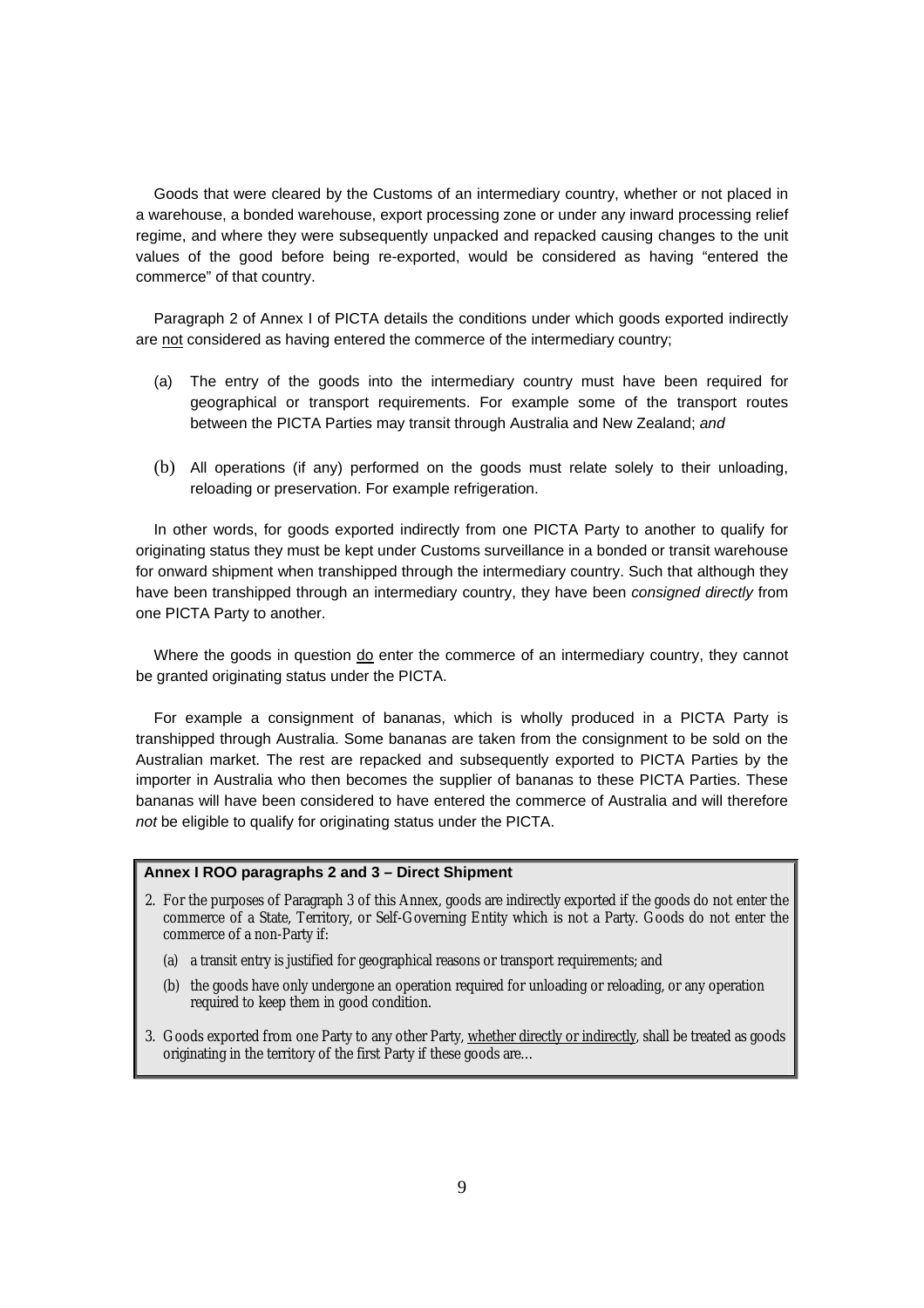## **2.4 Wholly Produced Goods**

Under Paragraph 3 of Annex I of the PICTA, goods exported from a PICTA Party will be treated as goods originating in the Territory of that country if those goods are:

- **a) wholly produced or obtained in the Territory of the exporting country; or**
- **b) the result of the final process of manufacture performed in the territory of that Party, and the total expenditure on Originating Material costs, Labour costs and Overhead costs is not less than 40% of the total expenditure on Material, labour and overheads, whether or not incurred in the territory of that Party.**

**(a) Wholly produced or obtained goods in the Territory of the exporting country** 

The phrase "wholly produced or obtained goods" is defined in paragraph 1 Annex I of the PICTA. These are goods which contain no materials imported from outside the PICTA area and comprise two general categories of goods;

1. Products that have been obtained in an unprocessed state, i.e. raw produce.

For example fresh fish caught and exported by a fishing vessel registered in Samoa will be granted PICTA origin. So too would fresh fish caught in Niue territory<sup>2</sup> by a fishing vessel registered in Niue, when exported directly from the vessel to a PICTA Party.

2. Products that are produced in a PICTA Party exclusively from products derived from that country.

For example, peeled and dried mangoes grown in Papua New Guinea (PNG) by PNG farmers using PNG fertilisers and packed in crates produced from wood extracts from the PNG timber industry. The production may also involve a degree of processing – which in this case would be the peeling and drying, packaging, labelling, storing and finally exporting.

<sup>&</sup>lt;sup>2</sup> 'territory" means a Party's land territory, internal waters, territorial waters, continental shelf, archipelagic waters and exclusive economic or resource management zones established in accordance with international law.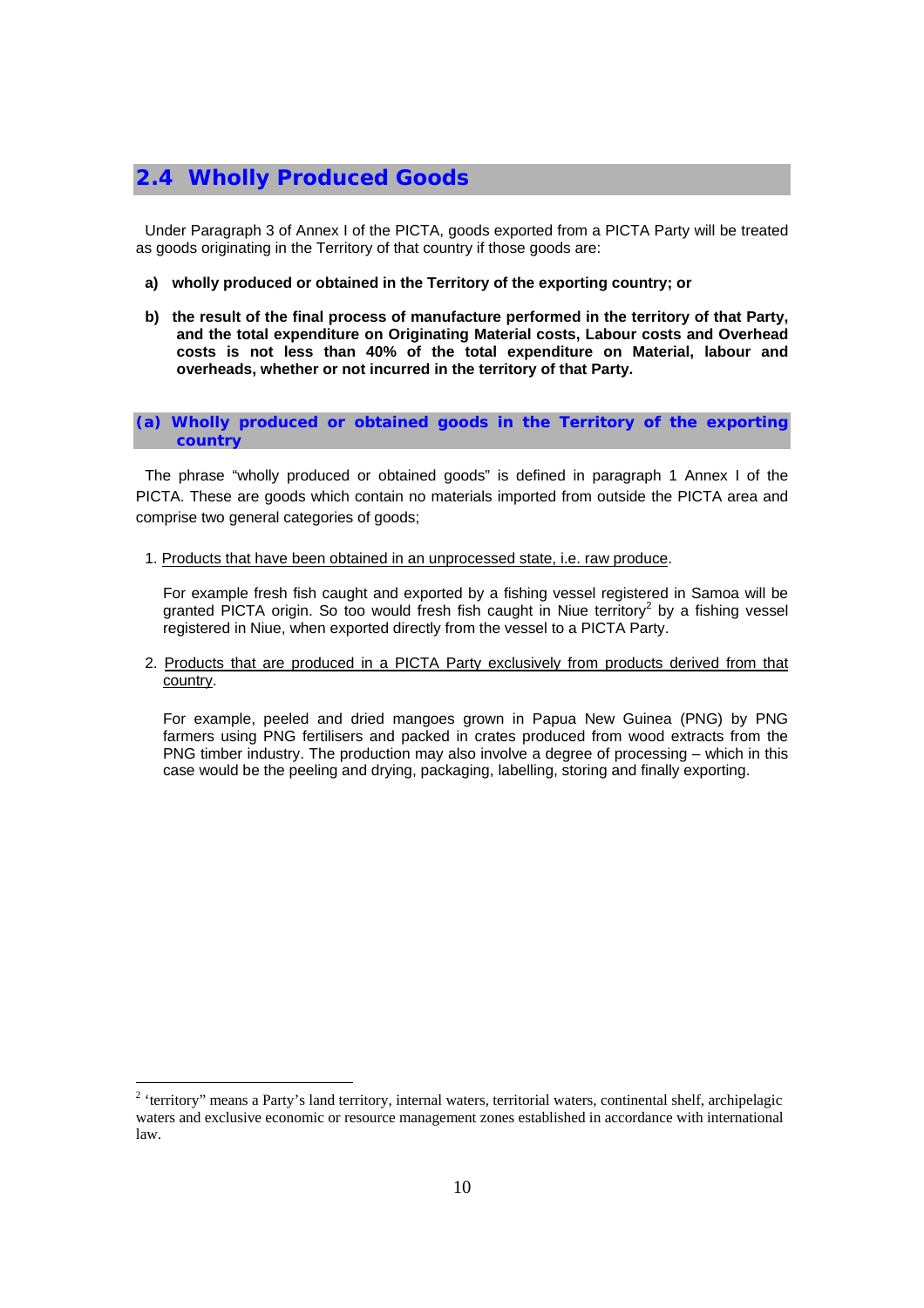### **PICTA Annex I Paragraph 1 – Wholly Obtained or Produced Goods**

"Wholly produced or obtained goods" means:

- (a) live animals born and raised in the territory of a Party;
- (b) animals obtained by hunting, trapping, fishing, gathering or capturing in the territory of a Party;
- (c) products obtained from live animals born and raised in the territory of a Party;
- (d) plants and plant products harvested, picked or gathered in the territory of a Party;
- (e) products of sea fishing and other products taken from the sea outside the territory of a Party, where the Party is the country of registration of the vessel that carries out those operations;
- (f) minerals and other naturally occurring substances extracted from soil, the waters, the seabed, or beneath the seabed of the territory of a Party;
- (g) scrap and waste derived from manufacturing operations in the territory of a Party which are only fit for disposal or for the recovery of raw Materials;
- (h) scrap and waste derived from articles collected or consumed in the territory of a Party which are only fit for the recovery of raw Materials;
- (i) products taken from the area of the seabed outside the territory of that Party, pursuant to rights held by that Party and recognised under international law; or
- (j) goods produced in the territory of a Party exclusively from products referred to in sub-paragraph  $(a)-(i)$ .

For the purpose of the PICTA ROO, the ROC has determined that:<sup>3</sup>

- (a) "*natural water*" and "*cora*l" are deemed as "mineral or other naturally occurring products" as defined in Annex I Wholly produced or obtained good – (f); and
- (b) *"animals"* as defined in Annex I "Wholly produced or obtained goods" are deemed to include "birds, insects, mammals and fish".

## **2.5 Value Added Criteria**

Under Paragraph 3(b) of Annex I of the PICTA, goods exported from one PICTA Party to another are deemed as originating if those goods are:

**(b) The result of the final process of manufacture, performed in the territory of a PICTA Party, and the total expenditure on Originating Material costs, Labour and Overhead costs is not less than 40% of the total expenditure on Material, Labour and Overheads (whether or not incurred in the Territory of that Party).** 

The above paragraph gives rise to two distinct issues, which are:

1. Where the final process of manufacture took place.

and Corport Corport Corport Corport Corport Corport Corport 3<br><sup>3</sup> ROC Meeting, 11-12<sup>th</sup> June 2003, Forum Secretariat, Suva, Fiji, Outcomes Document.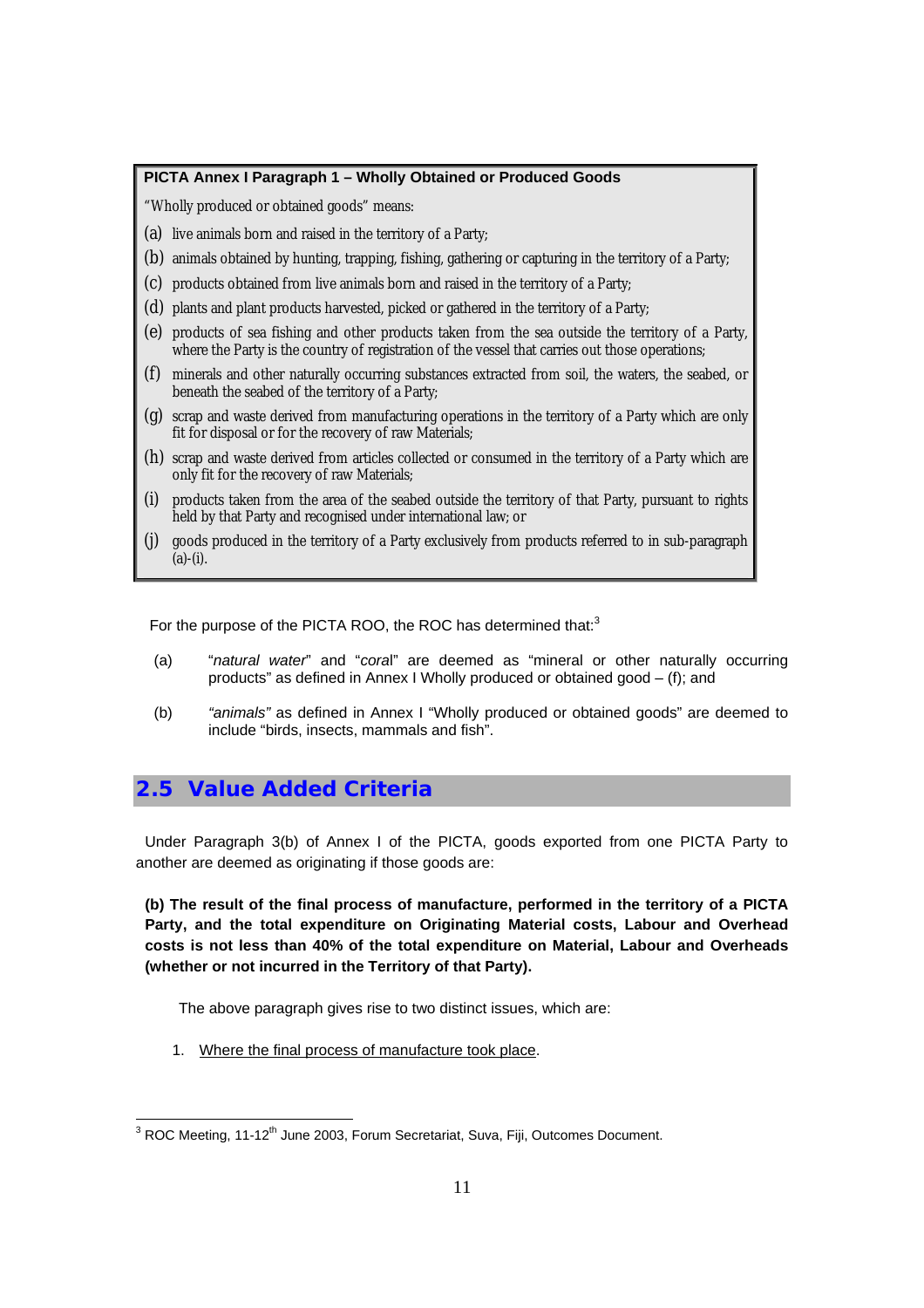This is a qualitative criterion relating to whether the final process of manufacture of the goods was carried out in the territory of the exporting PICTA Party. For goods which require only a single process of manufacture, that process must therefore be carried out in the territory of the PICTA Party exporting the good in order for it to gain origin status. For goods which require multiple manufacturing processes, the final process of manufacture must be carried out in the territory of the exporting PICTA Party.

#### 2. Percentage of total cost incurred in a PICTA Party.

This is a quantitative criterion relating to what proportion of the costs incurred in the production of the final good (its factory cost) were incurred in the territory of a Party to the PICTA. These must be calculated according to the value added criteria for determining origin. In this case manufactured goods will retain originating status, provided that a minimum of 40% of all material, labour and overhead costs originated from (or were incurred in) the territory of that PICTA Party.

#### **2.5.1 Calculation of Factory Cost**

"Factory cost" is defined as the "*total cost of goods in their finished state following a process of manufacture, excluding any profit, marketing costs, taxes and Other duties*". For manufactured goods to qualify as originating, the result of the final process of manufacture, performed in the territory of a PICTA Party, and the total expenditure on Originating Material costs, Labour and Overhead costs must be at least 40% of the total expenditure on Material, Labour and Overheads (whether or not incurred in the Territory of that Party). Figure 1 below depicts this requirement graphically. ROO paragraph 3(b) refers to the "*total expenditure on Material, labour and overheads*" which, through the definitions of each of these cost components detailed in paragraph 1, will be synonymous with the PICTA defined factory cost of the good.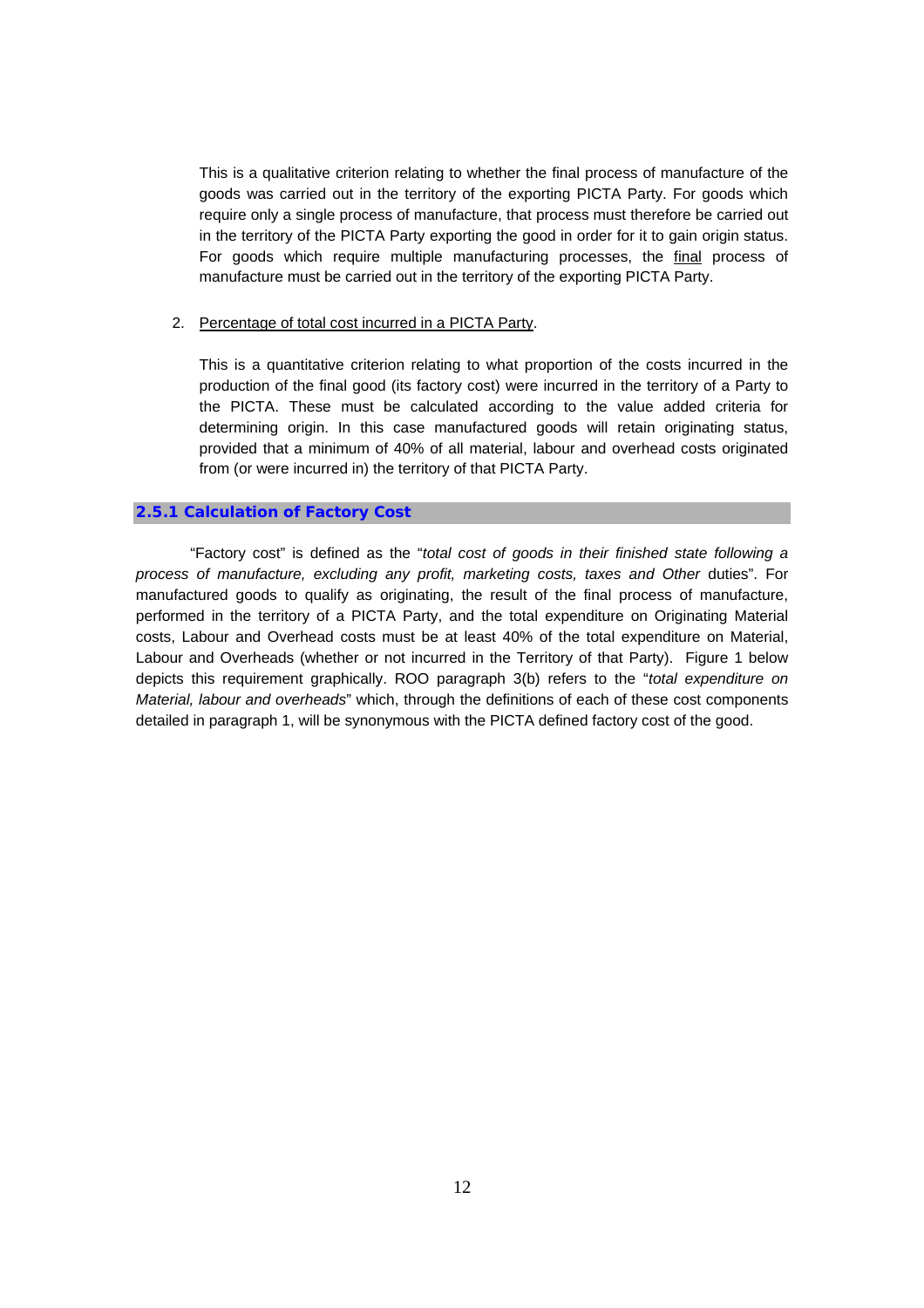#### **Figure 1**



#### **2.5.2 Calculation of Qualifying Expenditure**

Qualifying expenditure is broken down into three categories of costs incurred during the manufacture of a good. These cost categories are Originating Material Costs, Labour Costs and Overhead Costs. Paragraph 1 of Annex I of the PICTA provides details of exactly what costs are permissible under each of these categories, and therefore provides the manufacturer with guidelines for exactly what costs incurred in the production of a good can contribute to qualifying expenditure in its calculation of value added.

## **QUALIFYING EXPENDITURE = ORIGINATING MATERIAL COSTS + LABOUR COSTS + OVERHEAD COSTS +**

#### **2.5.3 Originating Material Costs**

Originating Materials are materials, the costs of which can be included as qualifying expenditure by the final manufacturer when he/she is calculating value added for the final good.

When a PICTA Party manufacturer uses a wholly produced or obtained good in the manufacture of a final product the entire cost of this good can be included as originating material and therefore contributes towards qualifying expenditure in the calculation of the value added of the final good.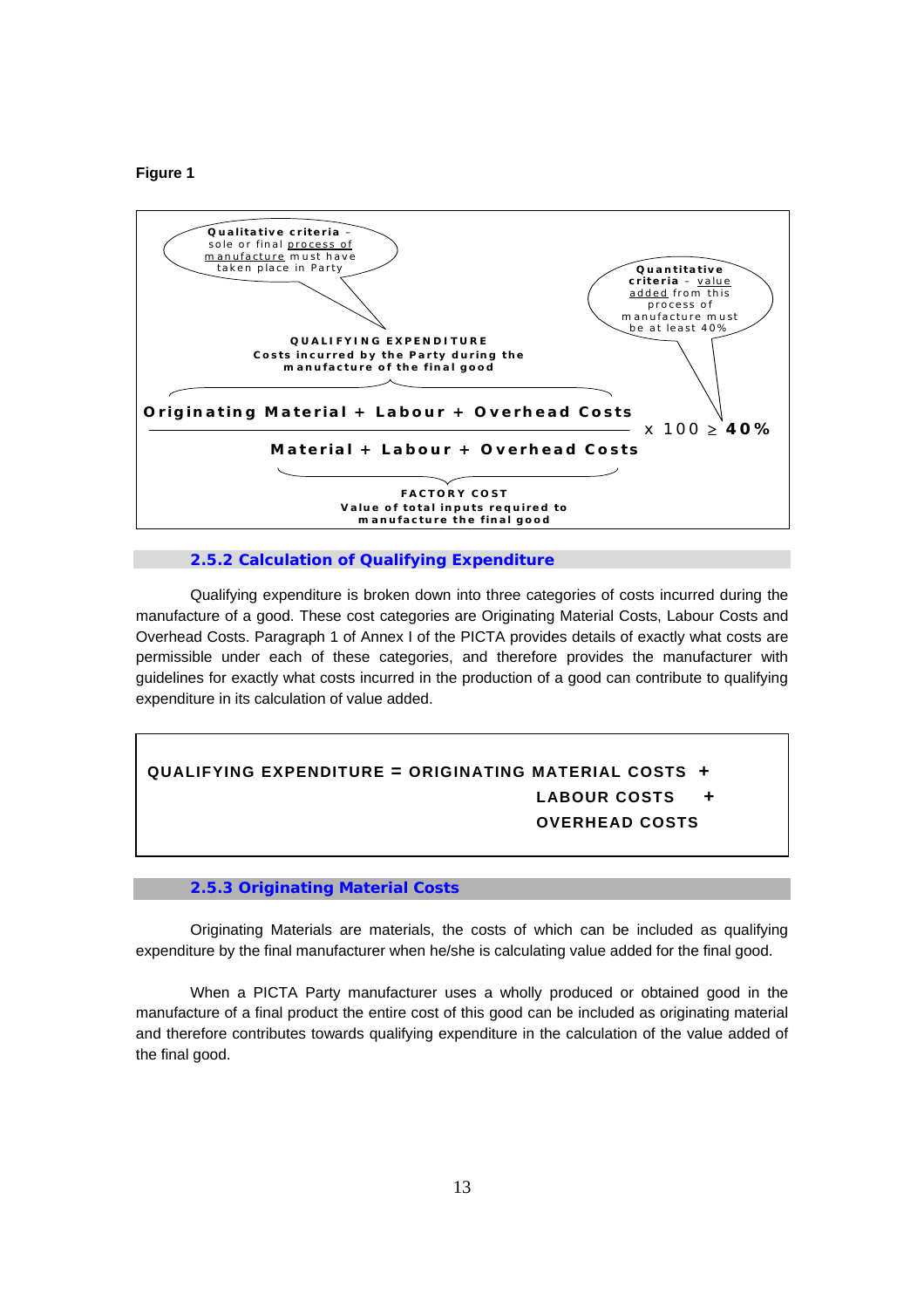For example a Fijian manufacturer of pineapple juice who imports PICTA originating pineapples from Samoa would include the cost of these pineapples as Originating Material Costs when calculating the qualifying expenditure of the finished juice.

If this same manufacturer then switched input sources and imported pineapples from Australia instead of Samoa, he would no longer be able to include the cost of the pineapples in the calculation of qualifying expenditure on the juice, as pineapples from Australia cannot be PICTA 'wholly produced or obtained' and are therefore not Originating Materials.

The concept of cumulation applies to non-processed Originating Materials because paragraph 1 of the ROO states that wholly produced or obtained goods can originate in *any* PICTA Party, and the definition of "Originating Material Costs" covers, *any* wholly produced or obtained good used in the final process of manufacture - it is not restricted to only those wholly produced or obtained goods used in the final process of manufacture that originate in the Party where this final process of manufacture is taking place.

Originating Materials may also be a component of a manufactured intermediate good. That is of a good used in the manufacture of a final good that is itself a manufactured good.

Where the intermediary good has PICTA origin it is considered to be entirely Originating Material and therefore the *entire* factory cost of this good (material, labour + overhead costs) are included as qualifying expenditure by the manufacturer of the final good.

Finally, is the situation where a manufactured intermediary good is *not* of PICTA origin. In this instance, the only cost component of the intermediary good that qualifies as originating material costs and therefore originating expenditure, is any wholly obtained or produced material used in the production of that intermediary good.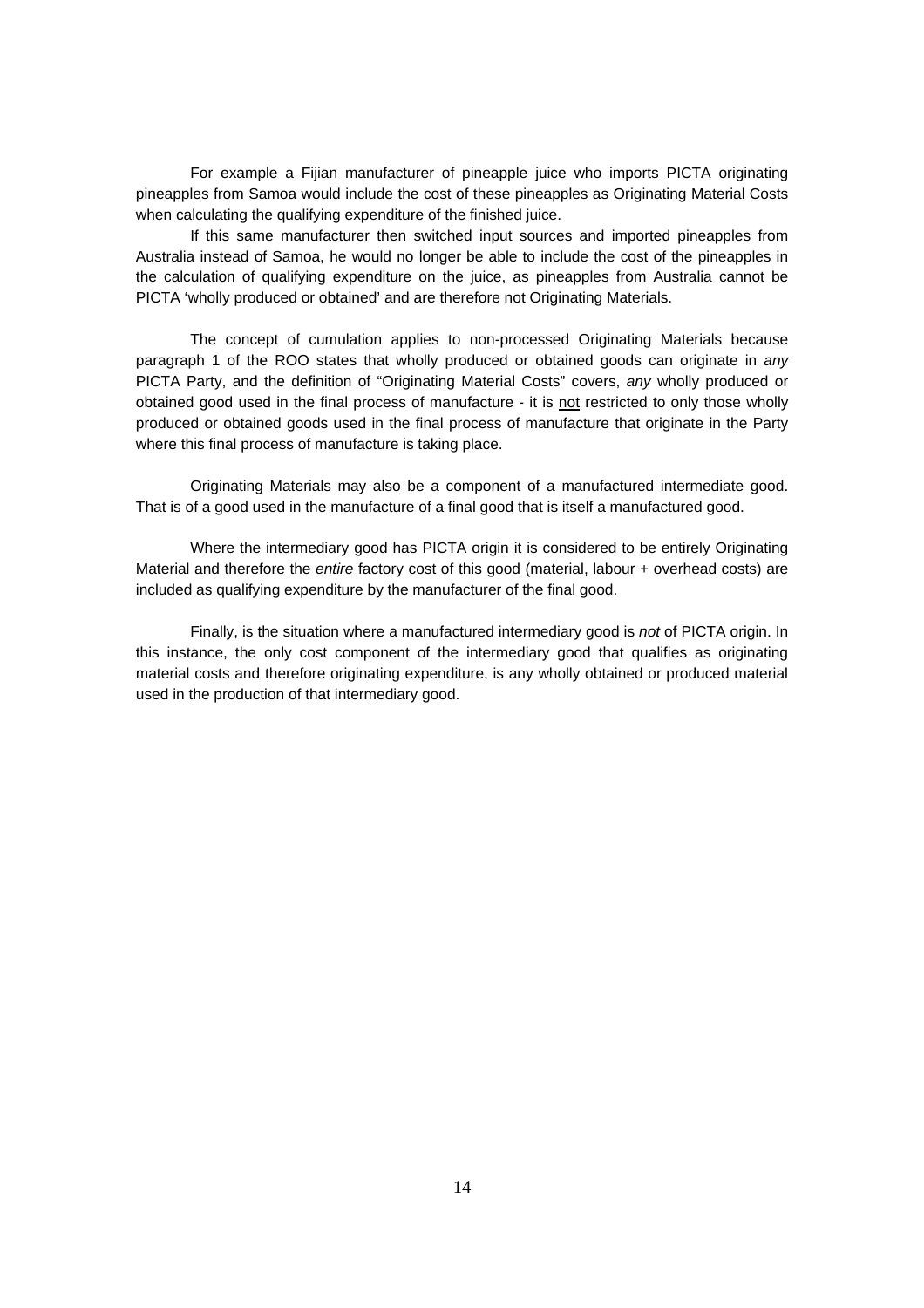

### **Example**

**Fijian manufacturer using tinned mangos (intermediary good) in the production of mango jam.** 

There are two sources of the tinned mangos:

**Scenario 1)** Tinned mangos produced in Samoa with mangos from Australia.

**Scenario 2)** Tinned mangos produced in Australia with Samoan mangos.

The production method in neither scenario confers the tinned mangos PICTA origin. Calculation of Wholly Originating Materials that the Fijian manufacturer can include as qualifying expenditure when calculating value added for the mango jam:

#### o **Scenario 1**

 No Originating Material Costs. The tinned mangos do not have PICTA origin and there are no wholly obtained or produced goods used in its production since mangos are from Australia. In addition, even though the product was manufactured in Samoa and there are value added by Samoa through Labour and Overhead Costs, these costs cannot be cumulated by the Fijian manufacturer. However, if the *value added* were over 40% the tinned mangos would gain originating status.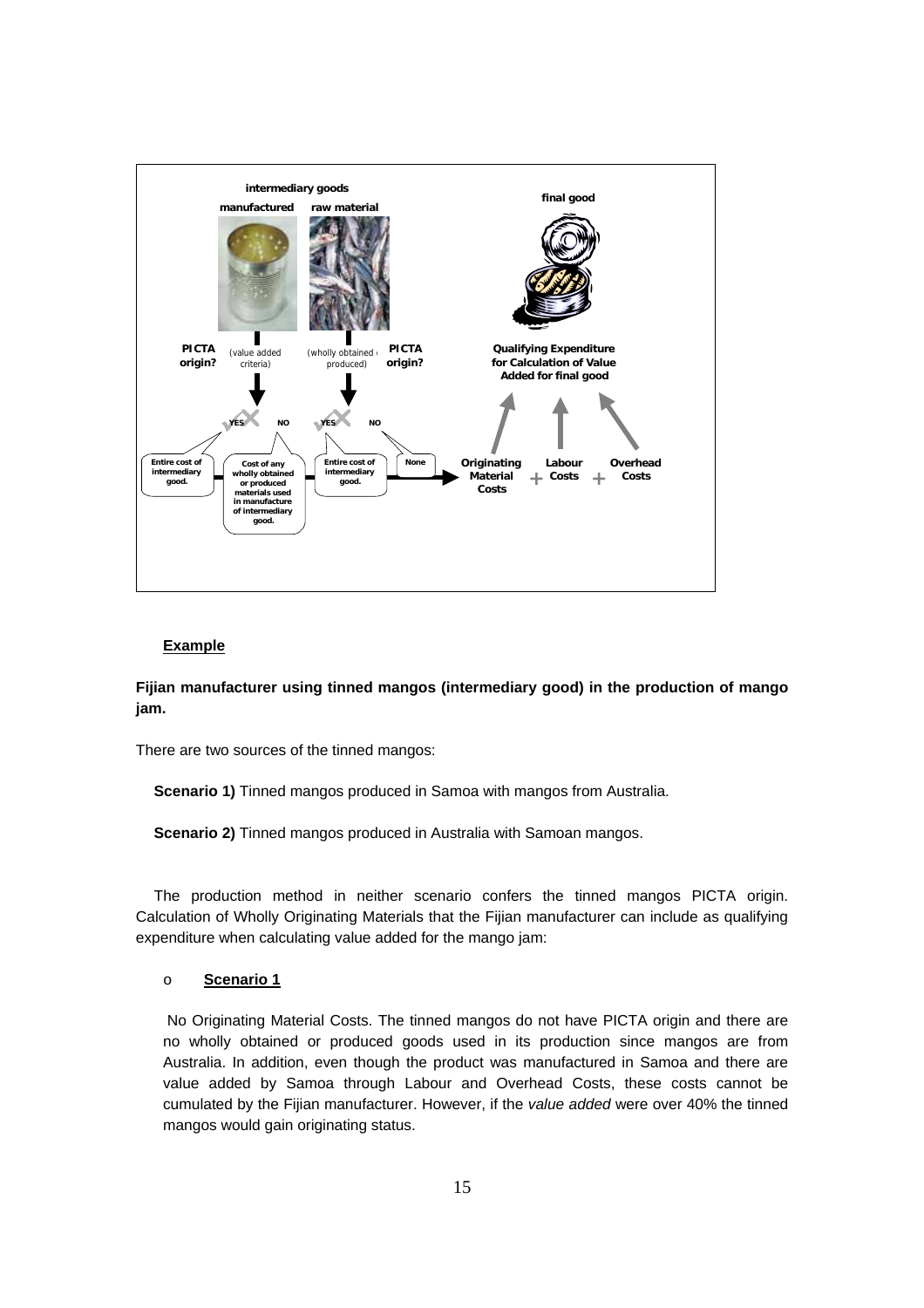#### o **Scenario 2**

 Although, the tinned mangos are once again not classified as PICTA originating, they do contain Originating Material Costs - the costs of the mangos (as long as they meet the definition of wholly obtained or produced).

For further clarification on the calculation of Originating Material Costs see the section 3.6 on Cumulation in this Manual.

#### **2.5.4 Labour Costs**

### **PICTA Annex I Paragraph 1 – Labour Costs**

"Labour costs" means:

- (a) salaries, wages, bonuses, productivity payments and other employment related benefits incurred in connection with a process of manufacture in the territory of a Party; and
- (b) other labour costs incurred at a Factory in connection with the manufacturing process in the territory of a Party, including:
	- (i) management of the process of manufacture;
	- (ii) receipt of Materials;
	- (iii) storage of Materials;
	- (iv) supervision of the process;
	- (v) training in relation to the manufacture of goods;
	- (vi) quality control;
	- (vii) packing into inner containers; and
	- (viii) handling the storage of goods in the Factory.

Where "Material" means all inputs, other than labour and overheads, into a process of manufacture in the form they are received at a Factory, including:

- (a) an input that is itself a result of an earlier process of manufacture;
- (b) natural elements that are used in that process of manufacture; and
- (c) inner containers.

### **2.5.5 Overhead Costs**

The term "Overhead costs" is defined in Paragraph 1 of Annex I of the PICTA and is reproduced below. Materials whose origin cannot be determined will be deemed to have been imported from outside the PICTA region.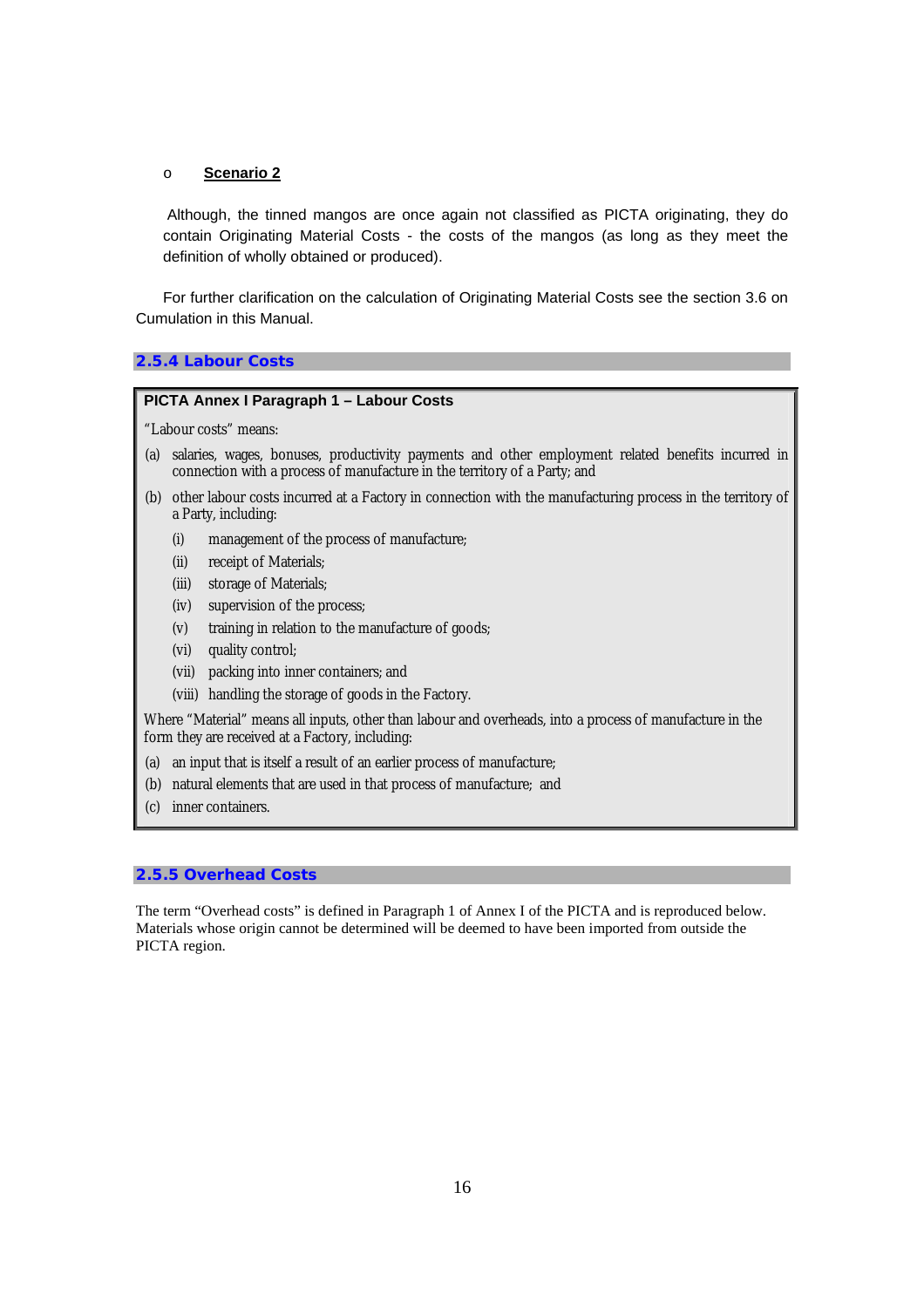#### **Annex I paragraph 1 – Overhead Costs**

"Overhead costs" includes any of the following costs where incurred in connection with the final process of manufacture in the territory of a Party:

- (a) inspecting and testing Materials and goods;
- (b) insuring real property, plant, equipment and Materials used in the production of the goods, work in progress and finished goods;
- (c) liability insurance, accident compensation, and insurance against consequential loss from accident to plant and equipment;
- (d) dies, moulds, and tooling, whether or not these items originate within the territory of a Party;
- (e) depreciation, maintenance and repair of plant and equipment;
- (f) interest payments for plant and equipment;
- (g) research, development, design, engineering and creative work;
- (h) rent, leasing, mortgage interest, depreciation on buildings, maintenance, repair, rates and taxes for real property used in the production of the goods;
- (i) leasing of plant and equipment, whether or not these items originated within a territory of a Party;
- (j) materials and supplies utilised in the manufacturing process, but not directly incorporated into the manufactured goods, including energy, fuel, water, lighting, lubricants and rags, whether or not these items originated within the Party;
- (k) storage of Material and goods at the Factory;
- (l) royalties, licences or fees in respect of patented machines or processes used in the manufacture of the goods, or in respect of the right to manufacture the goods, or intellectual property rights;
- (m) subscriptions to standards institutions and industry and research associations;
- (n) factory security, provision of medical care, including first aid kits and medical supplies, cleaning services, cleaning materials and equipment, training materials, disposal of waste, safety and protective clothing and equipment, and the subsidisation of a Factory cafeteria to the extent not recovered by returns;
- (o) computer facilities allocated to the process of manufacture of the goods;
- contracting out part of the manufacturing process within the territory of a Party;
- employee transport and Factory vehicle expenses; and
- (r) any tax in the nature of a fringe benefit tax payable on a cost in respect of labour or overheads.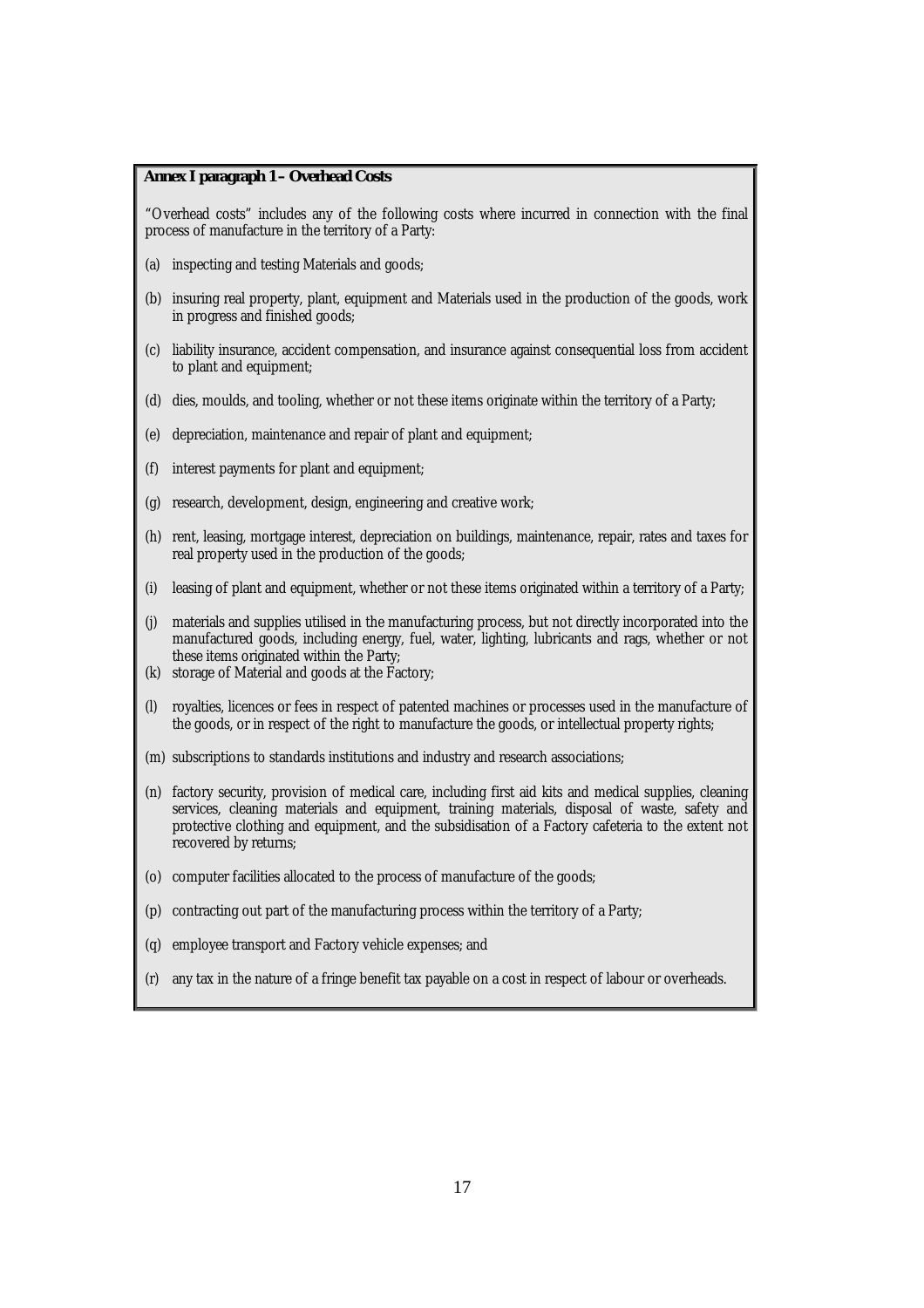"Overhead costs" does not include:

costs for telephone, mail and other means of communication;

the cost of shipping and airfreight containers;

the cost of conveying, insuring, or shipping the goods after their manufacture is completed;

royalty payments relating to a licensing agreement to distribute or market the goods;

rent, mortgage interest, depreciation on buildings, property insurance premiums, maintenance, repair, taxes and rates for real property used by personnel charged with administrative functions;

international travel expenses, including fares and accommodation;

manufacturer's profits, or the profit or remuneration of any trader, agent, broker or other person dealing in the goods after their manufacture;

costs relating to the general expense of doing business, such as the cost of providing executive, financial, sales, advertising, marketing, accounting and legal services, and insurance;

any other costs and expenses incurred after the completion of the manufacture of the goods.

## **2.6 Cumulation of Origin**

Cumulation is a process used under preferential ROO which aims to stimulate trade within the free trade area through providing manufacturers more opportunities to meet the ROO criteria. Cumulation provides that where materials from other PICTA Parties are used in production, these may be considered as originating in the PICTA State in which final production takes place. How cumulation works under PICTA therefore, relates to how the production costs of a good are incorporated into the calculation of its value added. PICTA's ROO incorporate the concept of cumulation through the definition of 'Originating Material Costs' in Annex I, paragraph 1. Part *a* of the definition relates to inputs into the manufacturing process which are wholly produced or obtained and part *b* refers to inputs into the final process of manufacture which are themselves also manufactured.

## **PICTA Annex I Paragraph 1 - Definition of "Originating Material costs"**

"Originating Material costs" in relation to any process of manufacture means:

- (a) the total cost of Wholly produced or obtained goods used in that process of manufacture; or
- (b) the cost of Material used in that process of manufacture that is wholly produced or obtained in the territory of a Party, excluding Labour costs and Overhead costs from an earlier process of manufacture if:
	- (i) that earlier process of manufacture has taken place outside the territory of a Party; or
	- (ii) the total expenditure on Material that is wholly produced or obtained, and on labour and overhead that is incurred, in the territory of that Party, is less than 40 per cent of the factory cost of that process of manufacture.

The concept of full cumulation implies that any wholly produced or obtained, or originating manufactured intermediary goods shall, for the purpose of determining the origin of a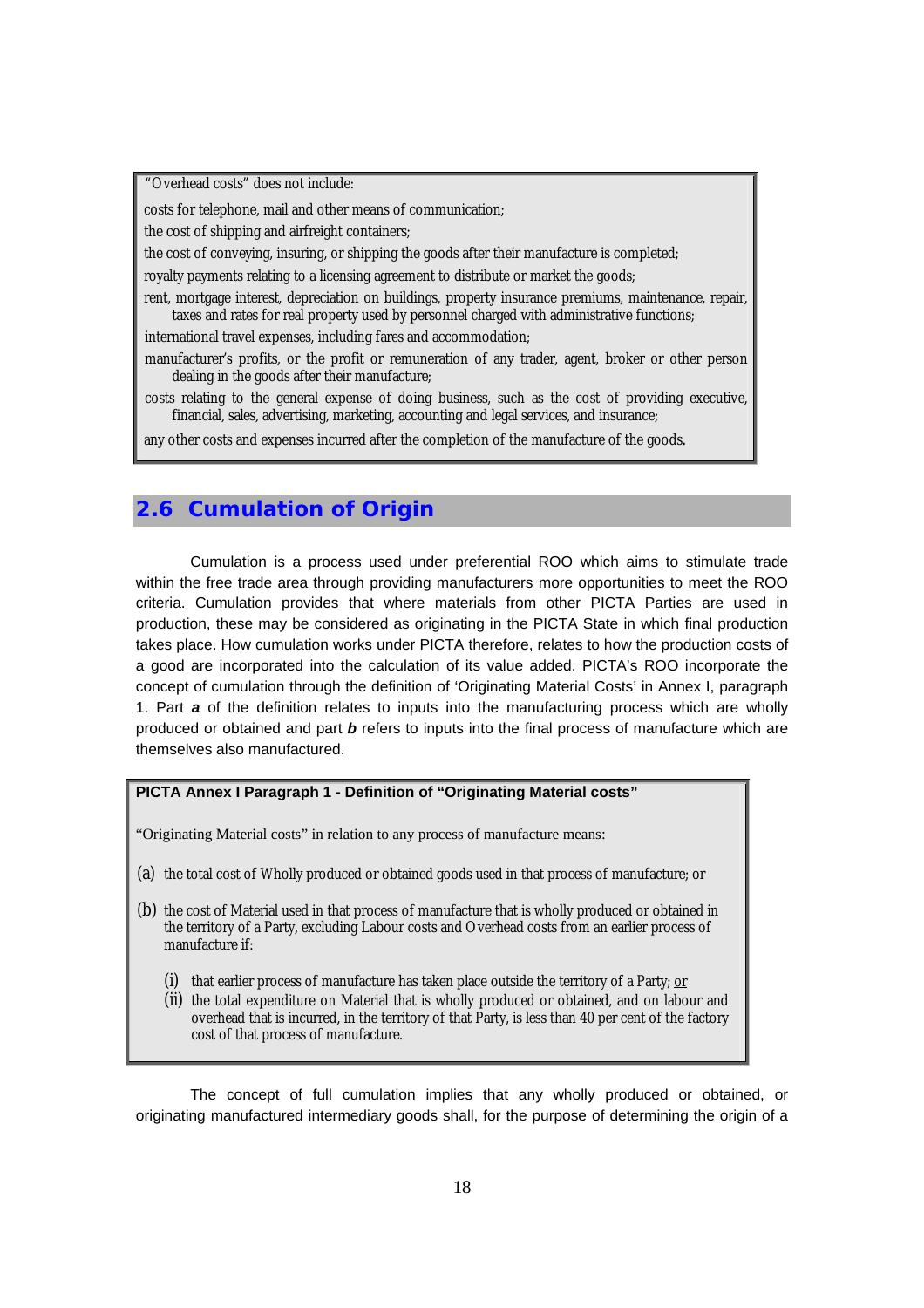final good, be deemed to have originated in the Party where the final manufacture takes place. Less than full cumulation provisions apply for intermediary goods which are not PICTA originating, as detailed in Table 1 below.

| Input into manufacture of final good is                                                                                                                                                                |                                                                               |                                                                                                                                                                                                 |                                                                                                                                                                                                               |
|--------------------------------------------------------------------------------------------------------------------------------------------------------------------------------------------------------|-------------------------------------------------------------------------------|-------------------------------------------------------------------------------------------------------------------------------------------------------------------------------------------------|---------------------------------------------------------------------------------------------------------------------------------------------------------------------------------------------------------------|
|                                                                                                                                                                                                        | a) wholly produced or obtained and                                            | b) manufactured and                                                                                                                                                                             |                                                                                                                                                                                                               |
| is of <b>PICTA</b> origin                                                                                                                                                                              | $\vert$ is <i>not</i> of <b>PICTA</b> origin                                  | is of <b>PICTA</b> origin                                                                                                                                                                       | is not of <b>PICTA</b> origin                                                                                                                                                                                 |
| good:                                                                                                                                                                                                  | Qualifying expenditure of final manufactured good arising from intermediate   |                                                                                                                                                                                                 |                                                                                                                                                                                                               |
| Nothing - none of the<br>Entire cost of the<br>costs of the intermediate<br>intermediate good.<br>good.                                                                                                |                                                                               | Entire cost of the<br>intermediate good<br>(Overhead, Labour and<br>Material Costs) -<br>regardless of which of<br>these costs were<br>incurred in a PICTA<br>Party.                            | Only the costs of any<br>wholly produced of<br>obtained material used<br>in the manufacture of the<br>intermediate good.                                                                                      |
| Degree of Cumulation                                                                                                                                                                                   |                                                                               |                                                                                                                                                                                                 |                                                                                                                                                                                                               |
| <b>FULL CUMULATION</b><br>Allows all costs incurred<br>in a PICTA Party to be<br>considered as costs<br><i>incurred in the PICTA</i><br>Party where the final<br>process of manufacture<br>took place. | NO CUMULATION<br>Implied by the definition<br>of wholly or obtained<br>goods. | <b>FULL CUMULATION</b><br>Allows all costs incurred<br>in a PICTA Party to be<br>considered as costs<br>incurred in the PICTA<br>Party where the final<br>process of manufacture<br>took place. | <b>PARTIAL CUMULATION</b><br>Allows certain costs<br>incurred in a PICTA<br>Party to be considered<br>as costs incurred in the<br><b>PICTA Party where the</b><br>final process of<br>manufacture took place. |

## Table 1: Cumulation in the PICTA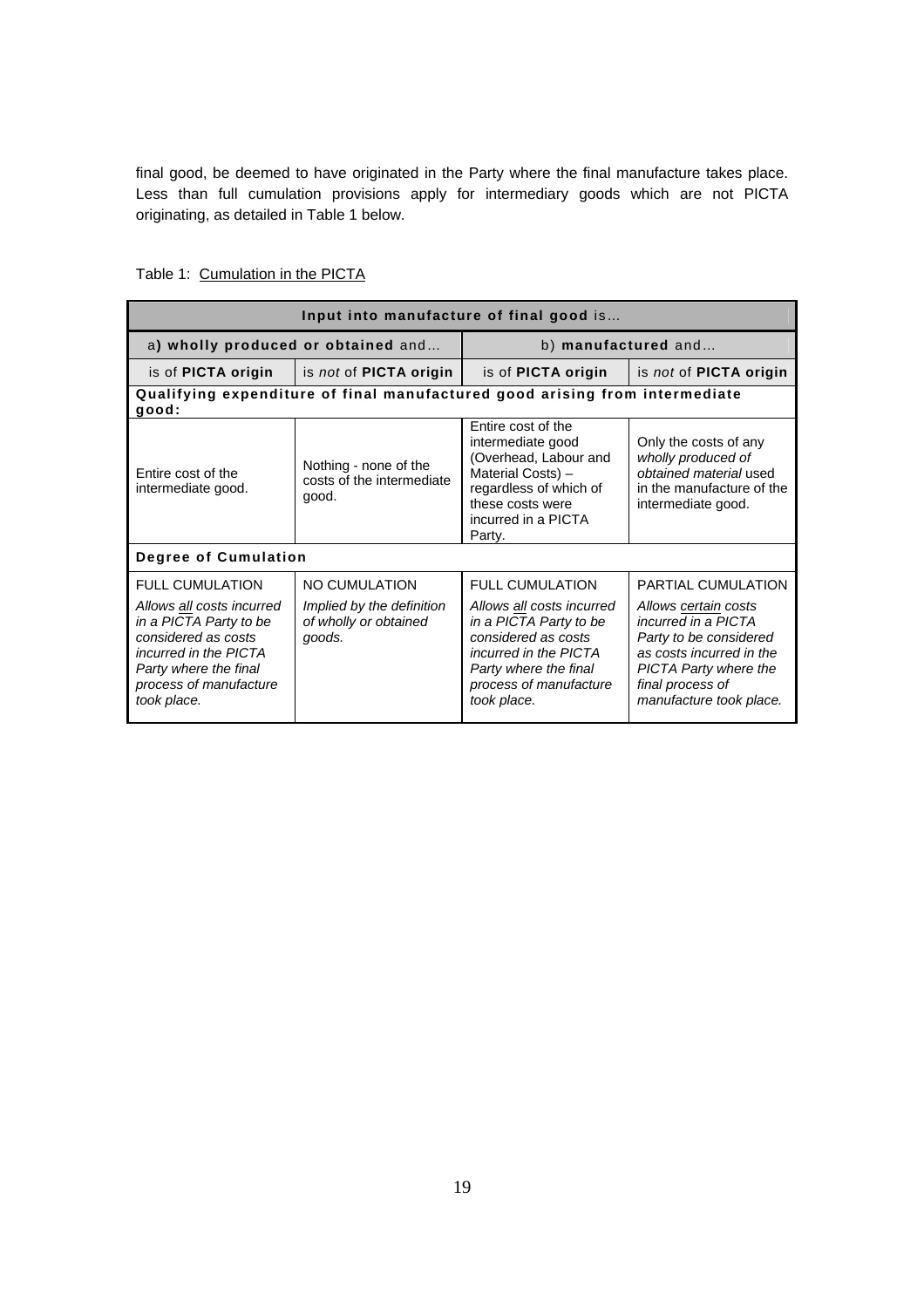## **2.7 Processes not Conferring Origin**

#### **Minimum operations or processes**

Paragraph 5 of Annex I of the PICTA states that minimal operations or processes will not confer origin on goods, either by themselves or in combination with each other. Minimum operations or processes are defined as activities that are performed on goods exclusively to:

- (a) ensure the preservation of goods in good condition for the purposes of transport or storage;
- (b) facilitate shipment or transportation; or
- (c) package or present the goods for sale.

This is to prevent schemes which meticulously comply with the literal words of the rules but which defeat the purpose for which the ROO were introduced – to encourage manufacturing and value-added activities in the PICTA Parties. An obvious example is where a PICTA exporter imports low value goods from outside the PICTA area and simply repackages them before exporting the goods to other Parties. In this example, this repackaging does not confer origin.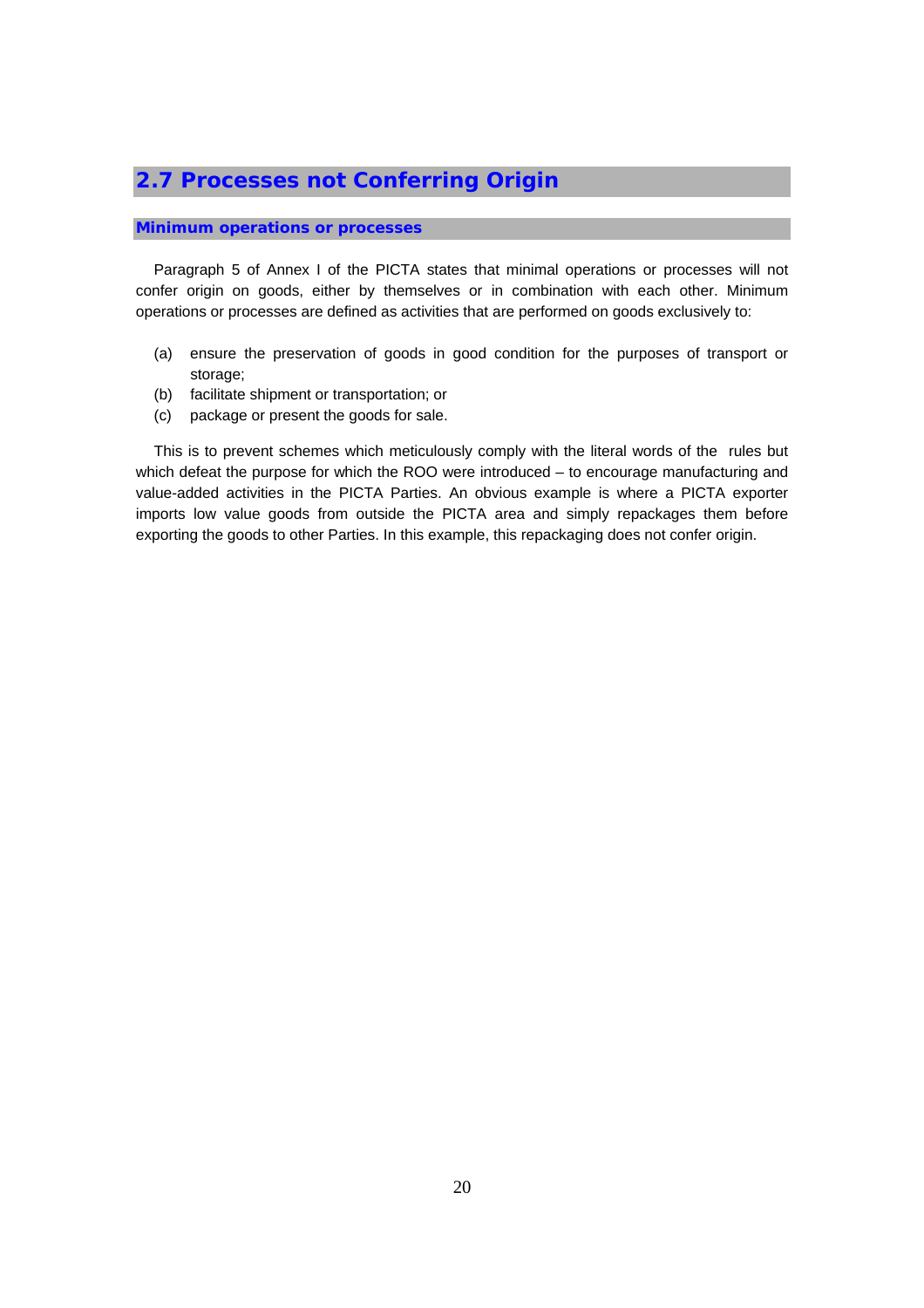## **3. Administrative Procedures for Operating the ROO**

## **3.1 Introduction**

The successful and effective implementation of the PICTA ROO requires all Parties to apply harmonised and transparent procedures in determining the eligibility of goods for PICTA originating status and the subsequent granting of preferential tariffs as provided for under the PICTA.

The application of common administrative procedures by the Parties, signals to businesses that the free trade area is being effectively and fairly administered and which encourages full utilisation of the opportunities made available by the PICTA therefore fulfilling the fundamental aim of the Agreement.

## **3.2 The PICTA Certificate of Origin**

The documentary evidence, which must be supplied by the exporter in one PICTA Party to the importer in another to support a claim that the goods are originating, is the PICTA Certificate of Origin, Form "FIC1" (see Annex IV). The FIC1 form must be completed by the exporter and authorised by the Customs Authority in the exporting country. The completion and authorisation as such will deem the goods eligible for the PICTA's preferential rates of duty.

The importer requesting preferential rates of duty under the PICTA must ensure that sufficient information is available and can be provided to the Customs authority in the importing Party should the need arise. This requires that the manufacturer or exporter of the good provide the importer with sufficient or complete information as to those goods that meet the ROO.

Annex IV of this Manual contains the PICTA Rules of Origin Certificate (FIC1) along with guidelines for its completion.

The issued FIC1 form from the exporting Customs Authority provides to an importer the automatic right to get goods out from the importing authorities using the PICTA preferential duty rates. Goods so accompanied by a FIC1 shall not be withheld or prevented from being released to the importer for the reason of it being accompanied by a FIC1. In cases where Customs Authorities need to enforce compliance and require other verification, the concerned goods must be released in the first instance. Customs Authorities may impose further terms and conditions as they deem necessary, including a requirement for a deposit or other security for the duties liable thereon before the goods are released from Customs control. In case where no duty or no further action is pursued by Customs, the deposit or security must be returned to the importer no later than 30 days from the date such deposit or security was lodged.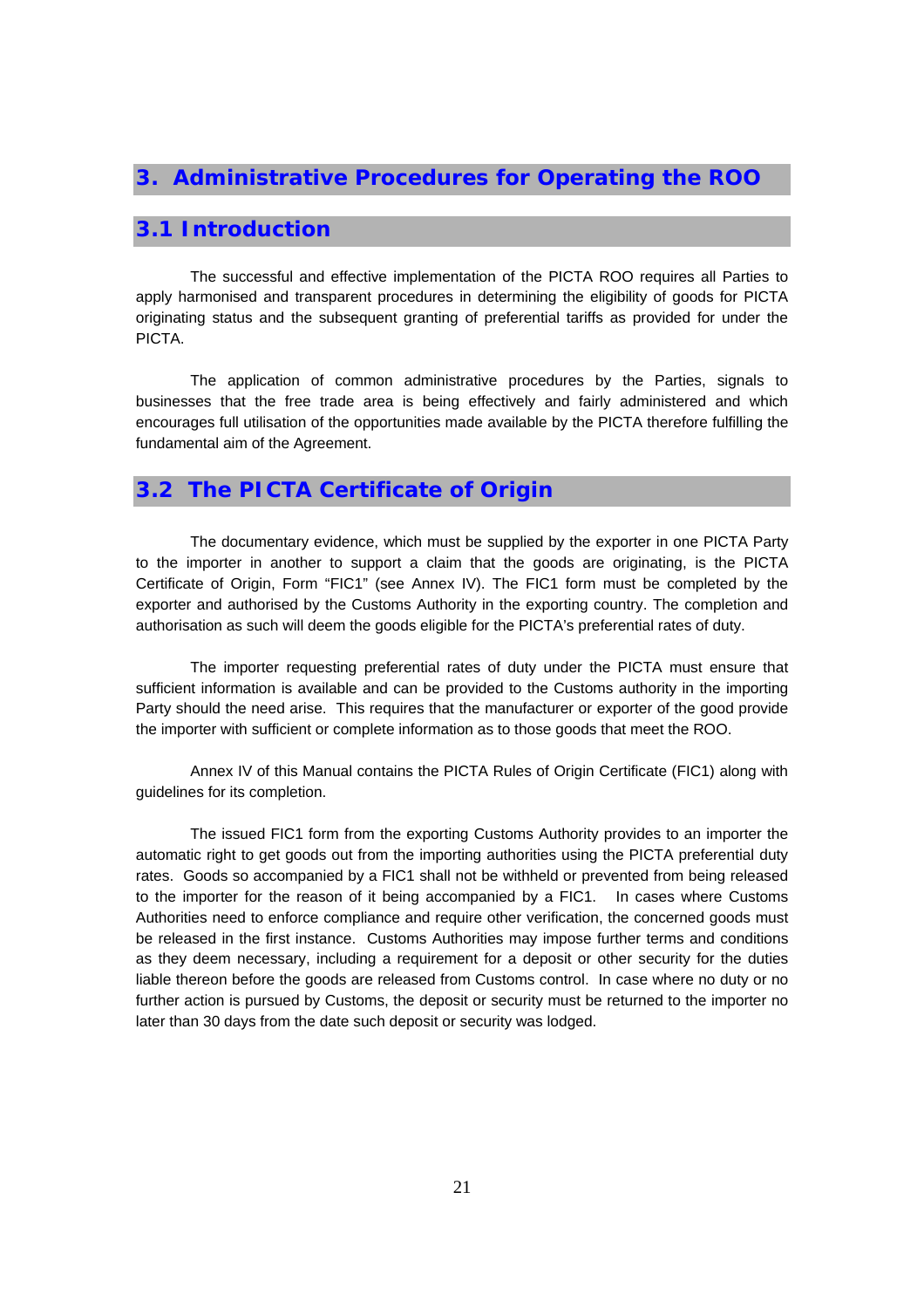# **3.3 PICTA Certificate of Origin - Designated Authorising Bodies**

It was decided by the ROC<sup>4</sup> that the national *Customs Authority* in each Party be the Designated Authorising Body with responsibility for the issuance, authorisation and verification of PICTA Rules of Origin Certificates (FIC1 Form).

The operational formalities and procedures of the Customs Authorities will be as simple and easy as possible to follow to ensure that nothing in the course of the Certificate of Origin's issuance, authorisation or verification becomes a burden on exporters so as to constitute a nontariff barrier and lead them to choose not to trade their goods under the PICTA, even if their goods would be eligible to do so. Notwithstanding this trade facilitation requirement, such procedures must not compromise other national objectives, for example, those related to national security.

## **3.4 Exporting Party**

#### **3.4.1 Completion of FIC1 Forms**

Completion of the FIC1 is to be made by the exporter of the products for submission to the Customs Authorities for endorsement. Because the responsibility for completion of the FIC1 form lies with the exporter, the exporter himself/herself must ensure that goods so claimed as originating under the PICTA do comply with the PICTA ROO. In order to claim PICTA origin status on exported goods, the exporter must have the required information to substantiate his or her claim. If the exporter is the manufacturer or if he/she is exporting products that are manufactured by others, all relevant information required for origin verification must be available and kept by the exporter.

#### **3.4.2 Certification of Origin - FIC1 Form**

 Tariff clarification must be included in Box 9 of the FIC1 Form (at least at six digit level of the 2002 or later version of the Harmonised Commodity Description and Coding System, the HS). Each PICTA Party must provide for exporters the FIC1 forms and must have a reasonable number of copies of FIC1 forms available at all times.

 As the Issuing Authority for these forms, Customs Authorities have responsibility for ensuring that sufficient supplies of the FIC1 forms are available, providing them to trade contacts, issuing them to exporters and having a record of the numerical sequencing of the FIC1 forms. Where possible the issuing and submission (lodging) of FIC1 forms electronically should be acceptable, as with the Single Administrative Document (SAD) or import/export document. At all times the principle of self-assessment will apply.

 For users of Customs automated systems the PICTA Certificate of Origin may also be available and cleared electronically. The availability and use of electronic FIC1 certificates shall be in accordance with national legislation.

<sup>4&</sup>lt;br><sup>4</sup> ROC Meeting, 11-12<sup>th</sup> June 2003, Forum Secretariat, Suva, Fiji, Outcomes Document.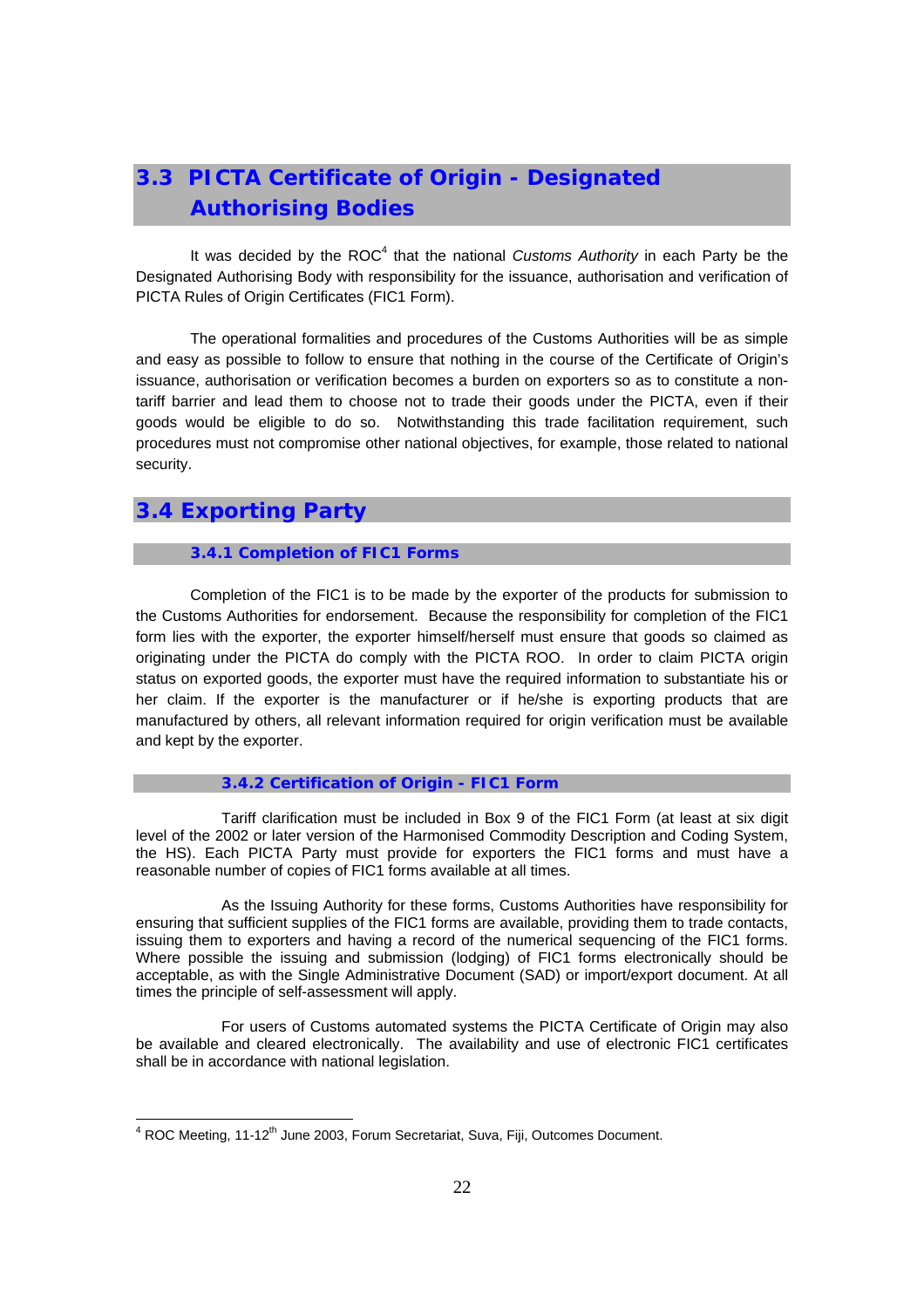Two copies of the FIC1 form are required at the time of lodgment at the Customs office. One copy is to be retained by Customs in the country of export and the other for submission to the importing Party. The exporter will have responsibility for making his/her own copy. Certified, original, faxed, and electronic copies of FIC1 form may be acceptable by importing countries in accordance with national legislation.

#### **3.4.3 Authorising the Certificate of Origin, FIC1**

All FIC1 forms submitted to the importing authorities to claim PICTA preferential treatment must be correctly and legally certified by the exporting Party. Certification from the exporting country is a legally binding document which should expedite and facilitate the documentary process in the importing country. The FIC1 submitted by the importer, must be authorised by the Customs Authority in the exporter's country.

Before Certificates of Origin are authorised, the Customs Authority must check that the Certificate has been completed correctly and satisfy itself that the criteria of the ROO have been met. The Authority may request for any supporting evidence it deems necessary to fulfil this duty.

Authorisation of the Certificate of Origin will be carried out by the Customs Authority through the process of verifying, signing and stamping the Certificate. In the case of electronic FIC1 forms being submitted, a unique identifier verification and approval code may be acceptable. The impression on the origin verification stamp or the electronic unique identifier codes should be very clear to avoid raising doubt by authorities of the importing party as to its authenticity. The stamp, signature and unique identifier codes used by the Customs Authority will be the ones circulated to all PICTA Parties via the Certificate of Signature (Annex 5).

After the Customs Authority has signed and issued the FIC1 at the exporting country, the FIC1 shall not be subject to any other intervention by any other person or bodies (other than that related to the commercial contract on the selling and buying of the said goods).

The Customs Authority will make one copy of the authorised FIC1 form. The original copy will be returned to the exporter to be forwarded and presented to the importing Customs Authority on import of the goods at the importing country. The Customs Authority in the Party of the exporter will keep a copy for compliance purposes. It will be the exporter's own responsibility to make and retain a copy of this certificate for his/her own records.

#### **3.4.4 Certificate of Signature (Annex 5)**

PICTA Parties must provide to each other and other Forum Island Countries (FICs), samples of the authorised signatures and authorised seals or stamps or unique identifier codes from which Certificates of Origin may be authorised.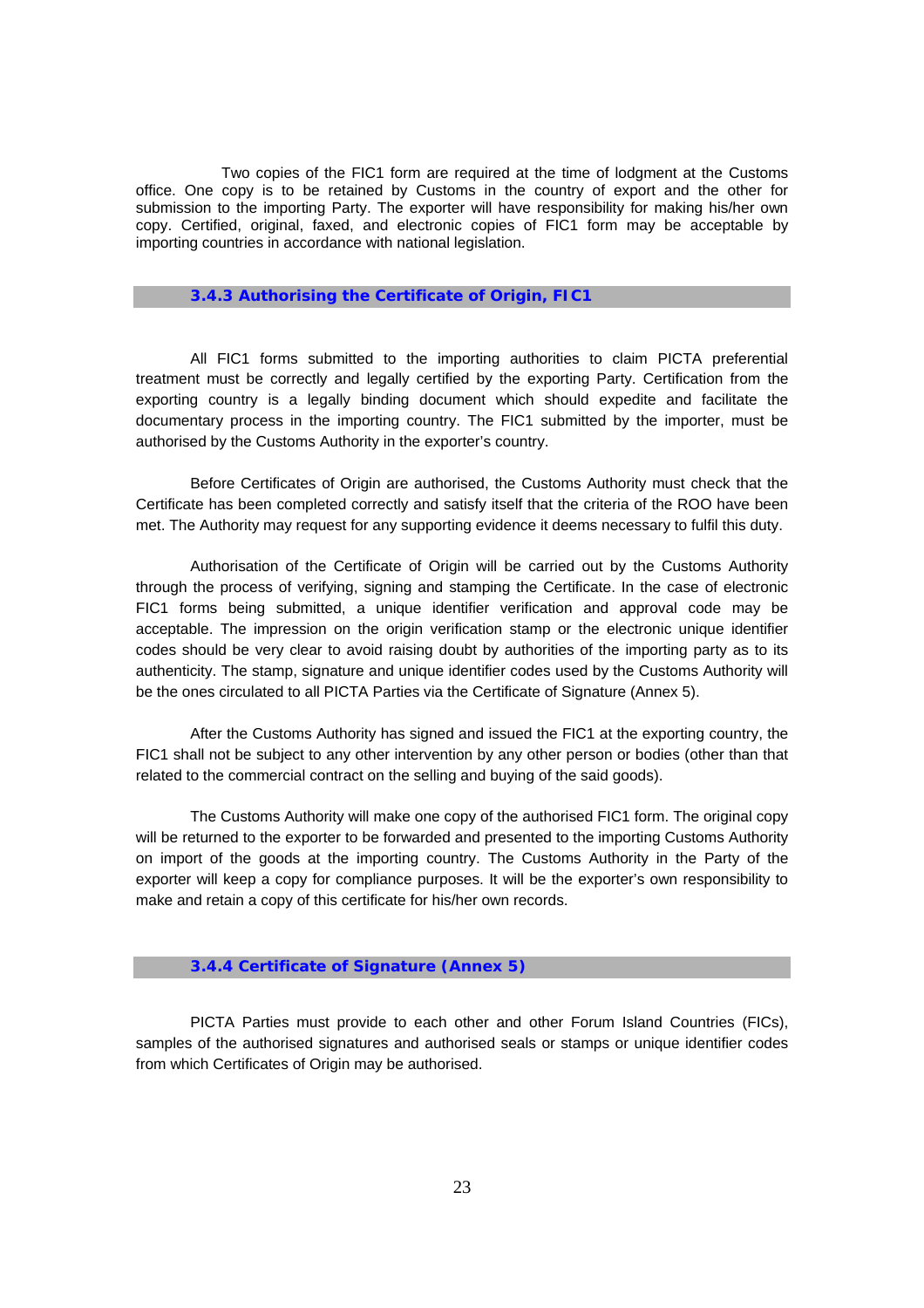It is the responsibility of all PICTA Parties to subsequently notify the Forum Secretariat of any changes to those authorisations and to ensure that those authorising the Certificates of Origin have sufficient understanding of the ROO.

Annex 5 of this Manual provides a sample of the Certificate of Signature. This certificate must be submitted with a covering note from the Official Contact Point in each country to the Secretary General of the PIFS. Once received these samples will be circulated to all FICs. A review of these samples will be carried out once every two years or as and when deemed appropriate by the ROC. The Forum Secretariat shall action these reviews and circulate the results to all FICs.

## **3.5 Importing Party**

For a consignment of imports to enter a PICTA Party under PICTA's preferential terms the importer must present to the Customs Authority of his/her country a FIC1 duly completed and signed by the exporter and authorised by the Customs Authority in the exporting country.

Once the Customs Authorities have checked the seal, signature or other forms of authorisation on the FIC1 and satisfied themselves that the information provided in the certificate matches that provided in the invoice and customs entry, the goods will be granted PICTA preferential treatment.

#### **3.5.1 Queries**

Queries or disputes, if they escalate, would arise if the authorities in the importing country did not accept the Certificate of Origin issued by the authorities in the exporting party.

On identification of minor omissions or mistakes in the Certificate of Origin, any rectification should be allowed to be made by the importer or the Customs authorities without rejection of the goods for preferential treatment.

On identification of more serious doubts as to the originating status of goods, dialogue and consultation between the Customs Authorities in the importing and exporting countries should be commenced in order to resolve the matter in an expeditious manner. If the issues remain unresolved by consultation, a more formal procedure should then be followed.

#### **3.5.2Procedure for Verifying Originating Status**

In some instances the Customs Authorities in the importing country may request that the importer acquire further information from the exporter for the purposes of verifying origin status.

The exporter may then supply this information either directly to the importer or to the Customs Authorities. The Customs Authorities may also refer a verification query directly to the Customs Authority in the exporting country.

The query must clearly state where the doubts over originating status of the good have arisen and what information is necessary to resolve this query.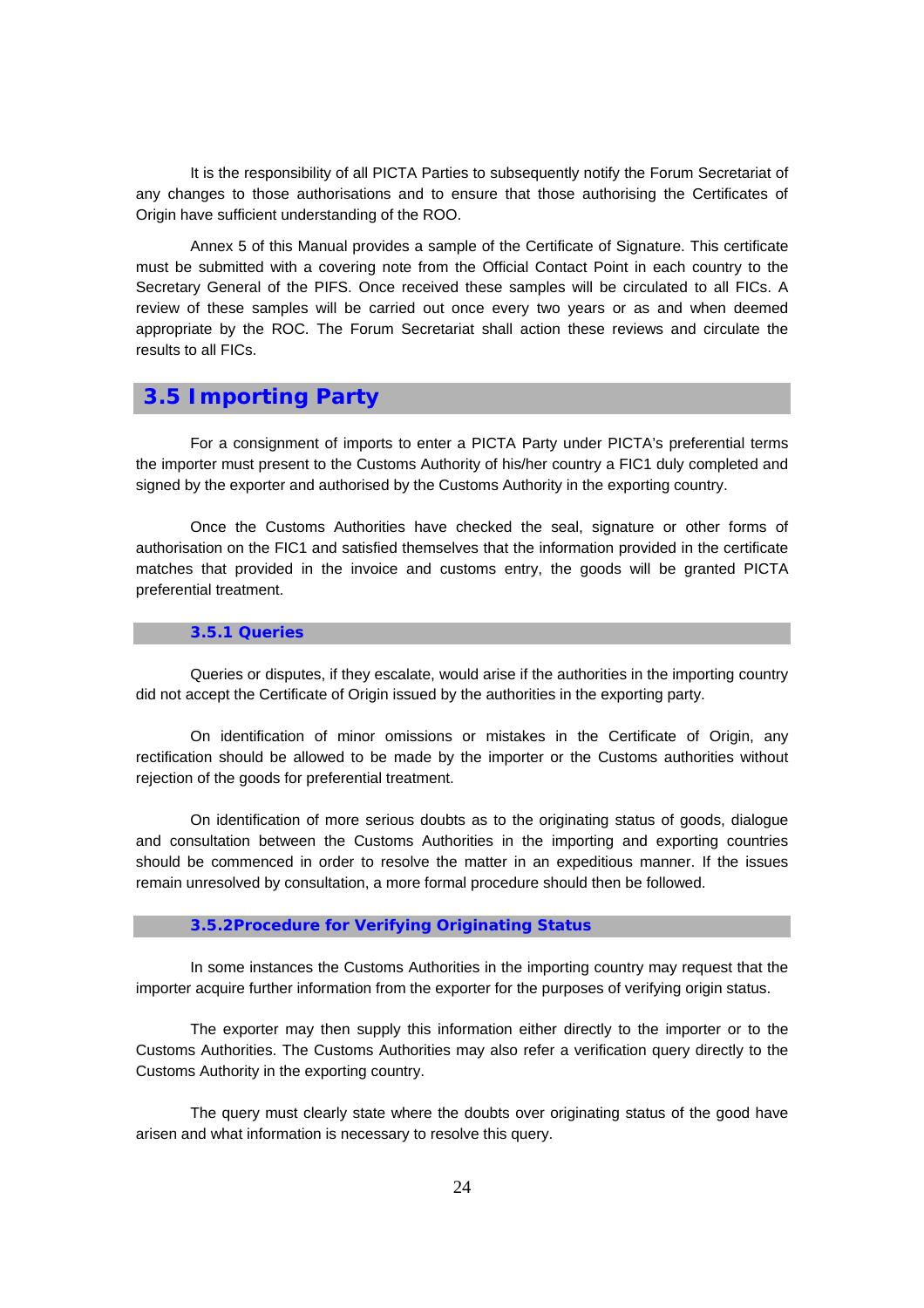Verification requests should be lodged by the importing Customs Authority to the exporting Customs Authority within two working days of the query raised over the originating status of a particular consignment of goods. It is important that all queries of this nature are dealt with transparently and quickly to minimise costs for all those involved. Acknowledgments of origin verification requests should be made by the exporting Customs Authority no later than two weeks and responses supplied no later than four weeks following receipt of the query. Verification requests may be made in writing, by phone, by fax or through other electronic means.

During this time the goods should be released to the importer as long as there is adequate security that any additional duty payable, dependent on the outcome of the query, can be collected from the importer.

If there is a breakdown in this procedure, for example queries not being responded to within four weeks or Customs Authorities refusing to clear goods for which there is a pending originating status query, the importer should notify both the Ministry responsible for trade in his country and the PIFS who will encourage the correct operation of this procedure.

## **3.6 Procedure for Exporters**

The exporter wishing to export his goods under PICTA's preferential tariff rates must first obtain a Certificate of Origin from the Customs Authorities in his/her country.

The Certificate, when completed, authorised and presented by the importer to the Customs Authority in the importing party will serve as evidence of the goods originating status and eligibility, to be accorded the preferential tariff rates of the PICTA.

#### **3.6.1 Exporter's Procedures**

- 1. Obtain a blank FIC1 form from the Customs Authorities, trade office or a designated person.
- 2. Complete the FIC1 form by inserting the required information in the designated areas for each shipment for which PICTA preferential treatment is requested. A guide to completing this form is provided in Annex IV of this Manual.
- 3. The FIC1 may be prepared by any process i.e. in own handwriting, typed or generated from an electronic processing machine or unit, provided that the entries are indelible and legible. Erasures and super-impositions are not allowed. Any alterations must be made by striking out the incorrect entries, making the required changes and be initialled by the person completing the form before being endorsed by the Customs Authorities. Any unused spaces on the form must be crossed out so that any subsequent addition is not possible.
- 4. Before signing the form, the exporter must check that all the details in the Certificate of Origin are correct. Certificates signed by shipping or forwarding agents etc are not permissible.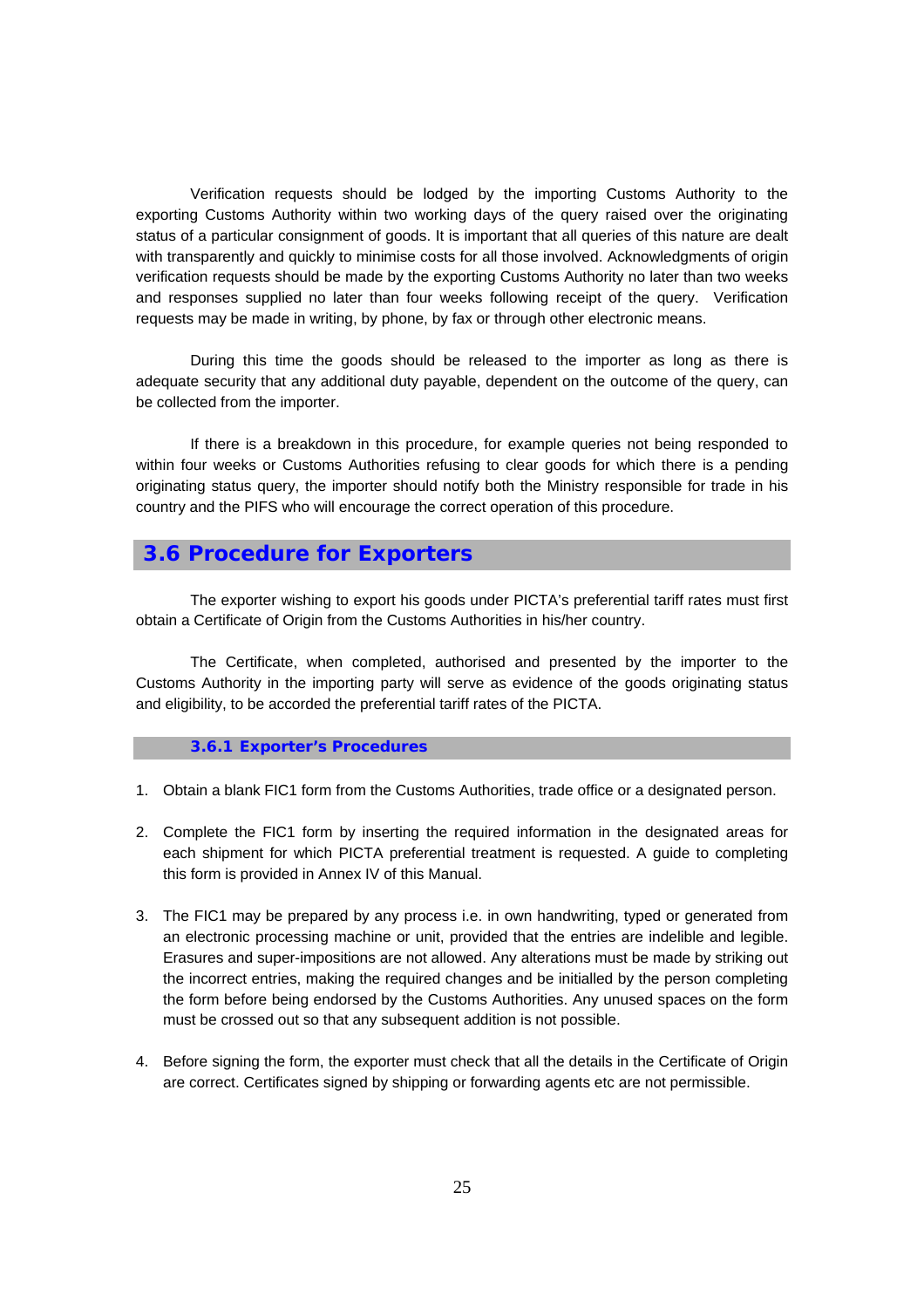- 5. The completed FIC1 will be presented with the Customs export entry or declaration and any other supporting documents as may be required, to the Customs authority for authorisation of the FIC1.
- 6. Authorisation by the Customs Authorities is a confirmation of the said goods having complied with the PICTA ROO, as per the information or declaration presented to it by the exporter. The authorised FIC1 is to be returned to the exporter, with any other relevant documents. The exporter shall cause the said certified documents to be sent to the importer in the importing country.
- 7. Documents stated above means documents may either be in hard copy or in electronic form.

## **3.7 Self Assessment**

The implementation of the ROO and the assessing of whether the goods in question do meet the ROO is done on a self assessment basis by the exporter and the importer. In order to speed up and advance trade under the PICTA, the law enforcement authorities will allow maximum flexibility for the private sector actors including importers and exporters to self assess their systems, procedures and legal declarations to comply with the PICTA. The principle of risk management, as promoted by the Oceania Customs Organisation (OCO) will apply when verifying self assessed processes and procedures.

Exporters are to complete their self-assessment of whether goods qualify for "origin" status and to also verify this at completion of the FIC1 and to then submit to Customs for verification. Customs may verify Certificates using risk management principles. Customs may require the provision of production costs of the goods in question from the exporters. Customs may verify every first shipment and subsequently risk manage or sign Certificates from the outset and verify such certificates at a later stage using relevant risk management criteria.

Exporters must submit any audit information verifying PICTA origin of any good to Customs on the first export consignment of their goods. Exporters must also stand ready to submit to Customs the same or similar information at any other time. The retention or filing of such information will be in accordance with national practice.

## **3.8 Retention of Documents and Record Keeping**

#### **3.8.1 Importers and Exporters**

Importers and exporters engaging in trade under the PICTA should ensure that they keep adequate records such that they can justify origin status on any consignment of goods for which they have received or have declared preferential treatment under the PICTA.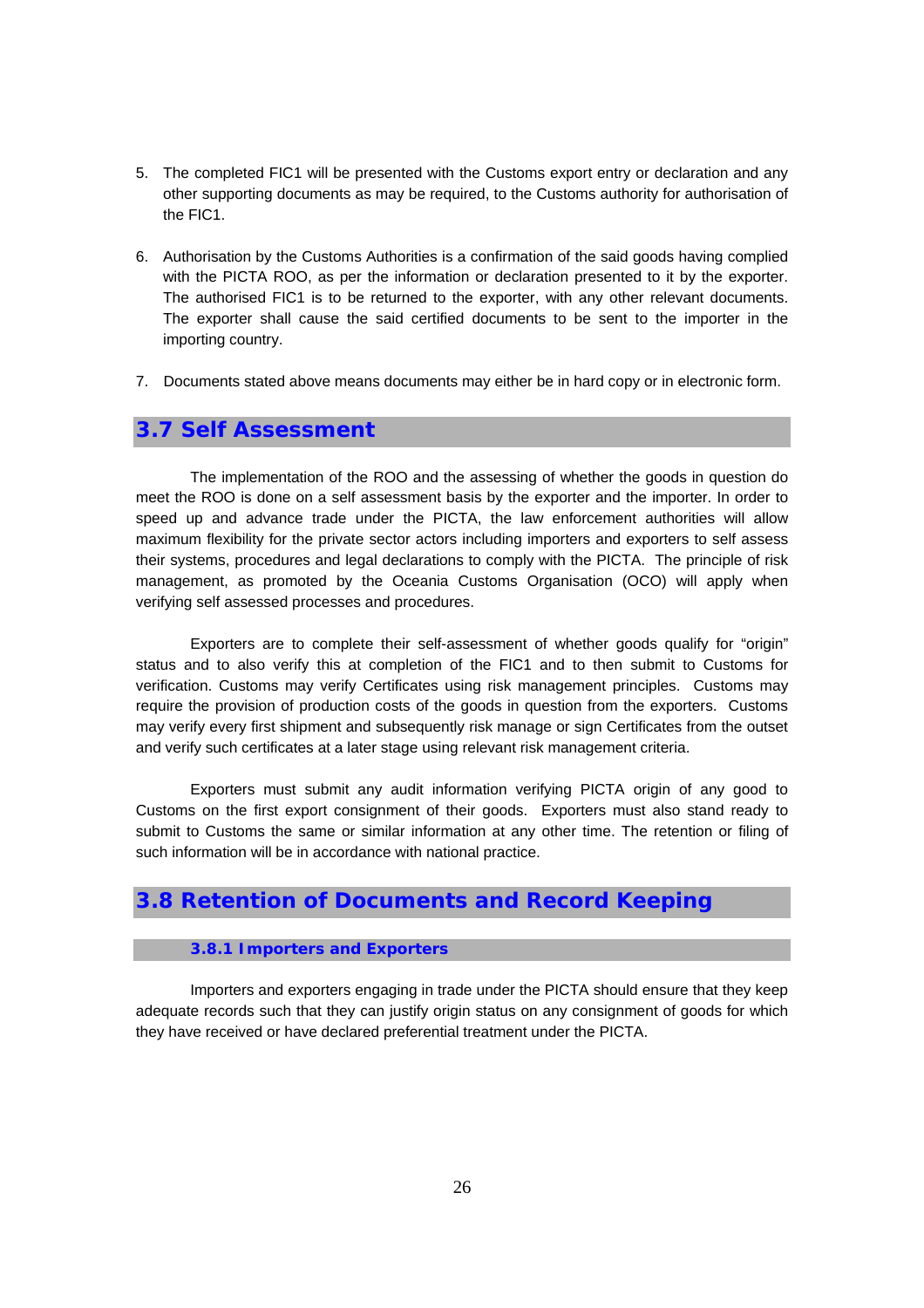The minimum length of time that these records may be kept is four years<sup>5</sup> from the date of transaction as indicated by the FIC1 to which the consignment relates. Irrespective of whether or not national legislation requires such records to be kept, the keeping of records for at least four years is mandatory under the rules approved by the Rules of Origin Committee of the PICTA.

These records must cover the following sources of information:

- Custom import entries and invoices for imported inputs used in the production of the final goods.
- Records of purchases of local materials.

- Accounting records relating to wages, utilities and other expenses incurred in connection with the manufacture of goods which were traded under the PICTA.
- All other information that will assist in determining whether such wholly produced or wholly obtained or manufactured goods do meet the ROO of the PICTA.

#### **3.8.2 Designated Authorising Bodies**

The Designated Authorising Bodies in both the exporting and importing Parties should keep PICTA Certificates of Origin and other related documentary evidence for a minimum period of four years.

## **3.9 Collaboration between Customs Authorities**

The interdependence of Parties to the PICTA means that there will be a high degree of mutual confidence and trust between them, specifically with respect to the national Customs Authorities. The smooth ongoing operation of the ROO will depend on cooperation and continuing dialogue amongst Customs Authorities. They will not only administer the granting of preferences but will also be the first body involved in any dispute.

 Each Party will, after adequate notification, allow Customs Authorities (or other authority as may be designated by the disputing Parties) to carry out investigations in the territory of the other Party, in order to obtain evidence and verify information that have been provided or used to establish origin. Parties will also have to allow an importing party to receive and use, for the purposes of verifying origin, confidential information from an exporter in a different PICTA Party and as such the exchange of information between Customs authorities is essential. Details of investigations into claims of origin must be made available to other parties to the dispute and lodged with the ROC via the PIFS. The notification to the ROC will ensure transparency in the application of the ROO and would allow the ROC to efficiently handle the dispute should this escalate to the extent that the intervention by the PIFS is required.

Details of fraudulent claims are to be submitted the PIFS which will then disseminate this information to all Parties.

 $<sup>5</sup>$  ROC Meeting, 11 – 12<sup>th</sup> June 2003, Pacific Islands Forum Secretariat, Suva, Fiji, Outcomes Document</sup>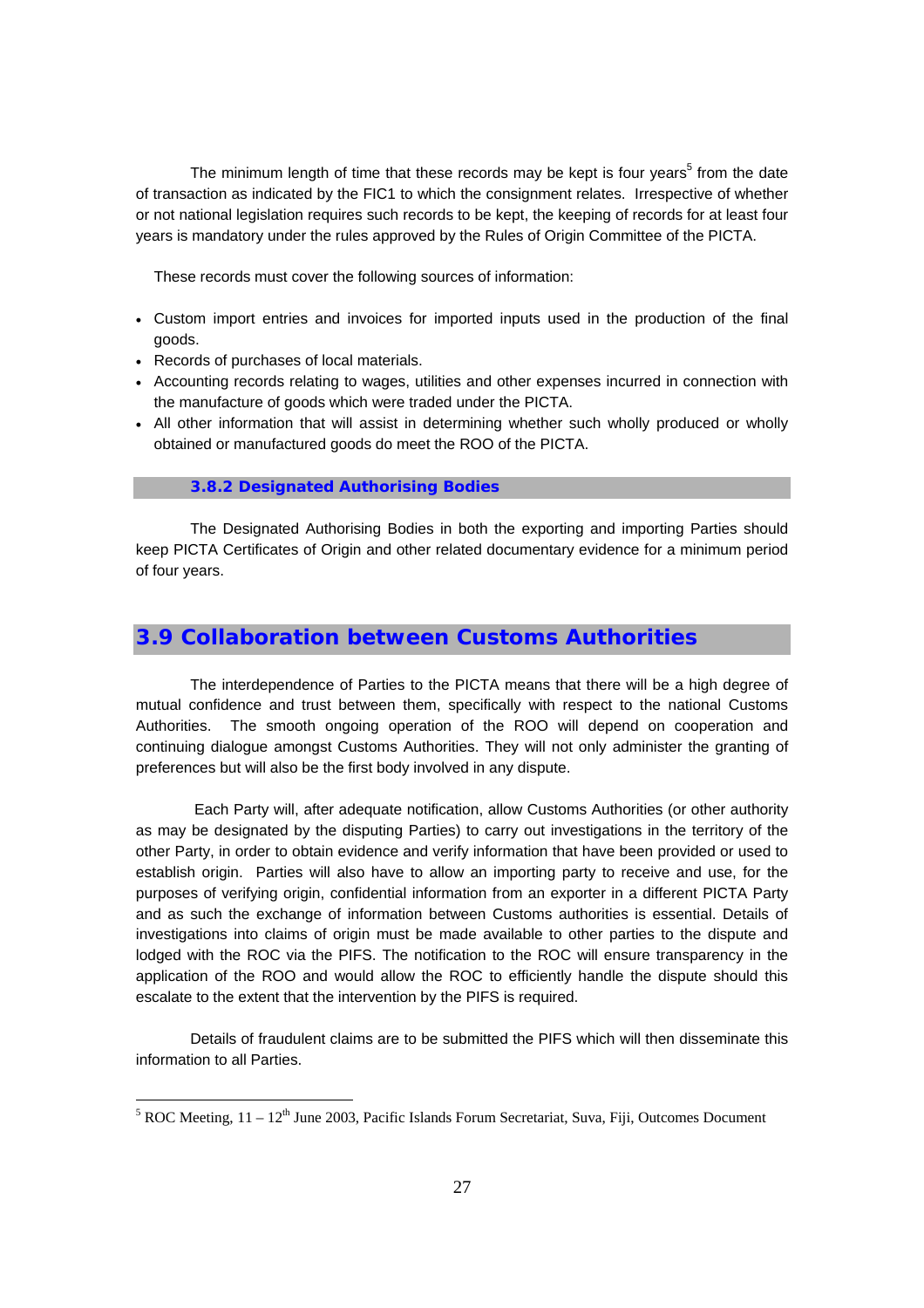## **3.10 Derogation**

In an effort to ensure the ROO serve to facilitate trade between the Parties, Paragraph 4 of Annex I of the PICTA supports the possibility of "derogation" in certain circumstances.

Under these circumstances, derogation allows the ROO to be "adjusted" by up to a 2% margin of tolerance on the qualifying expenditure i.e. in circumstances where derogation has been granted, a good may be granted PICTA origin with only 38% of its value added by a Party.

However, derogation should not be allowed to be abused so that it becomes the primary method of achieving origin. Derogation will only be allowed if, due to unforeseen circumstances, goods fail to qualify for origin status. The derogation rule applies for a short term and the importing and exporting country must agree to the limited period for which derogation will apply.

Examples of situations where derogation may apply include:

- Where a significant (but temporary) depreciation of the local currency caused the value added (which is calculated in domestic currency) of a good manufactured by a Party to fall below 40% while the price of its imported inputs in terms of foreign currency remained unchanged.
- A natural disaster.
- A temporary fluctuation in the price of a raw material.
- A situation where local manufacturers lose access to inputs sourced from PICTA Parties, for example due to factory closure. This will reduce the value added of the product they manufacture and if they are unable to re-source from another PICTA Party in the short-term, they may be able to request temporary derogation from the ROO.

## **PICTA Annex I – paragraph 4 - Derogation**

If difficulties arise, from unforeseen circumstances of a short term nature, resulting in an individual shipment of goods failing to qualify for origin under Paragraph (3)(b), then the exporting and importing Parties may agree to apply a margin of tolerance of up to 2% of the qualifying expenditure. These Parties shall apply this tolerance for a limited period of time only.

## **3.10.1 Process of Derogation**

Article 5(7) of the PICTA grants the Rules of Origin Committee responsibility for managing derogation requests. To guide the ROC in considering derogation requests, the Article stipulates that for derogation to be granted the following conditions must apply:

- That NOT granting derogation would create an unfair restriction on PICTA trade;
- The derogation must not create any adverse effects such as arbitrary or unjustifiable discrimination on any Parties;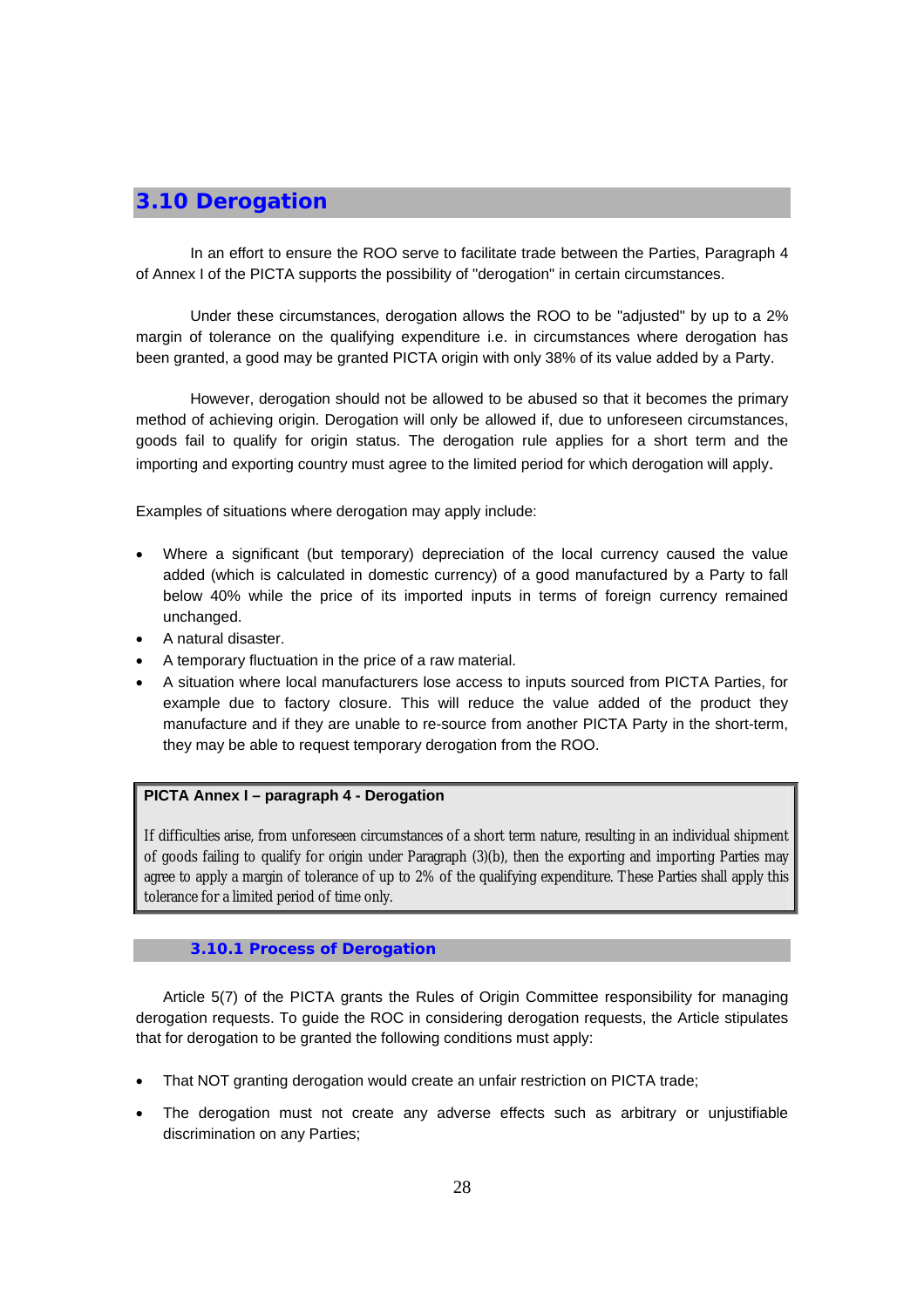- The good for which derogation is requested must not be ordinarily produced or obtained in any Party affected by the derogation; and
- The good for which derogation is requested has either undergone substantial transformation in the territory of the exporting Party or is temporarily unable to qualify as originating goods due to exceptional circumstances.

#### **3.10.2 Derogation Procedure**

In order to facilitate the examination by the ROC of requests for derogation, the PICTA Party or an exporter from a PICTA Party, making the request will, by means of the form given in Annex VI to this Manual, furnish in support of its request the fullest possible information covering in particular the points listed below:

- o Nature and quantity of materials originating in a third country;
- o Nature and quantity of materials originating in the PICTA Party, or which has been processed there;
- o Manufacturing processes;
- o Value added;
- o Number of employees in the enterprise concerned;
- o Anticipated volume of exports to PICTA Parties;
- o Other possible sources of supply of raw materials;
- o Evidence that the value added is not less than 38%;
- o Details of the unforeseen circumstances and their impact;
- o Evidence that in the absence of the unforeseen circumstances the value added would have been 40% or more;
- o Details of when the unforeseen circumstances are likely to cease; and
- o Other observations.

The ROC will take steps necessary to ensure that a decision is reached as quickly as possible and in any case not later than forty (40) working days after the request is received by the Secretariat of the ROC. If the ROC does not inform the Party requesting the derogation of its position on the request within this period, the request shall be deemed to have been accepted.

Any approved derogation shall be valid for a period of no more than twelve months.

The derogation decision may provide for renewals without a new decision of the ROC provided that the PICTA Party concerned submit, three months before the end of the twelve month period, proof that they are still unable to meet the full conditions of the ROO. In all cases where such a renewal is provided, it shall be extended for a period of no more than three months. Derogation requests, in all instances, lapse after this period and cannot be renewed.

Both exporters and national governments may request derogation for goods produced by particular manufacturers. In all such requests, written evidence must be submitted to show that some consultations had already taken place with government authorities or the national rules of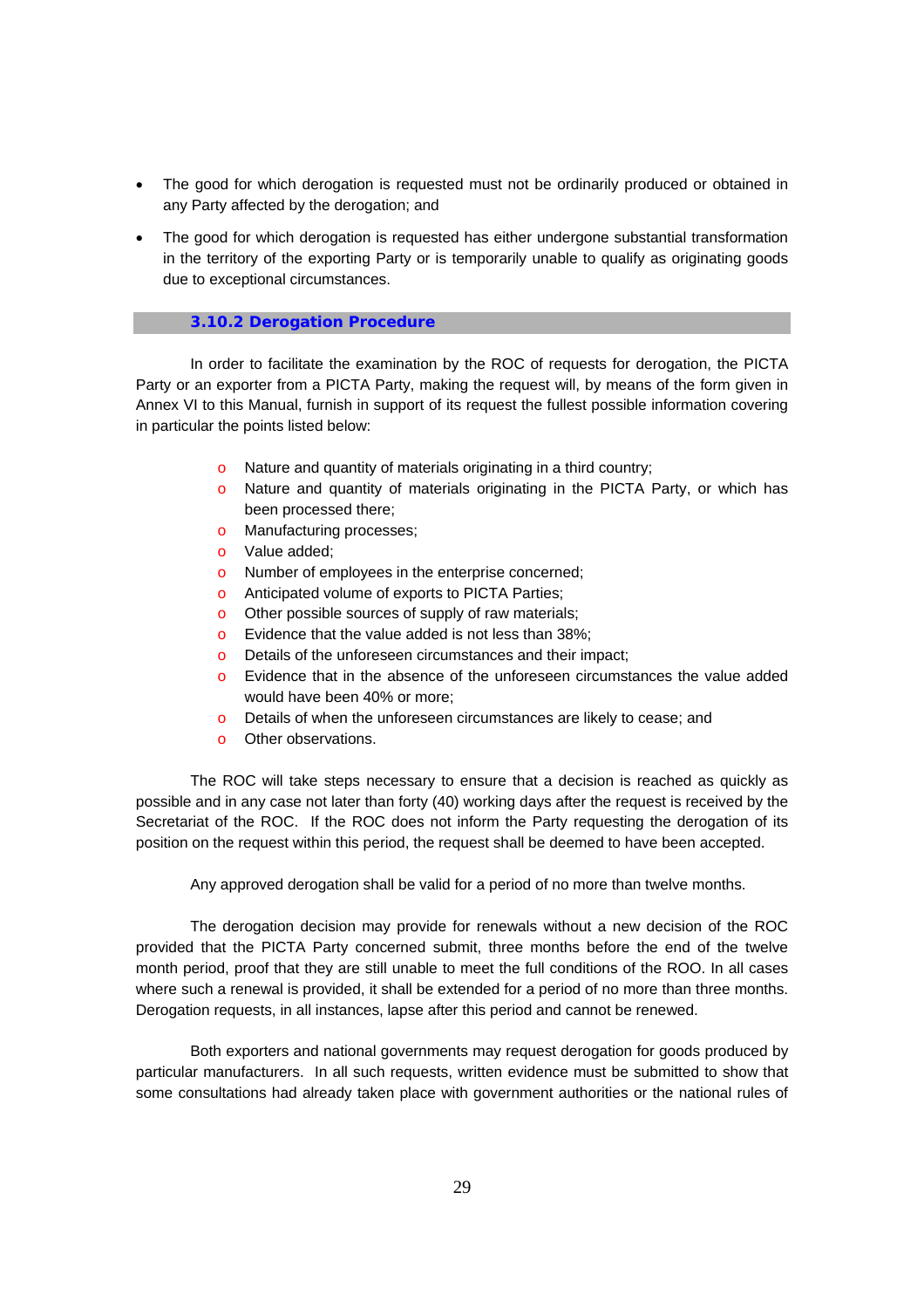origin committee (if they exist). From the government side, the Trade Officials may request derogation on behalf of the manufacturer or the exporter.

Requests for derogation are to be sent to the Secretary General of the PIFS (in accordance with Article  $5(6)(e)$  of the PICTA) who will then refer them to the ROC for consideration. The Secretary General will refer the derogation request to the ROC Chairman and will cause the ROC to consider and make a decision regarding the request as soon as possible.

The party seeking the derogation will meet costs related to the verification of the request if they do arise at the national level.

## **3.11 Dispute Resolution Mechanism**

It is desirable that disputes between two PICTA Parties be mutually resolved as soon as they are raised.

Any PICTA Party may notify the other Party (or Parties) of its wish to enter into consultations regarding a ROO dispute.

#### **3.11.1 Dispute Resolution Procedure**

In the event that informal consultations have not resolved the dispute the first step is for the Customs Authorities to exchange formal communication regarding the dispute.

Should there be a need for consultations between Parties to settle any ROO disputes the ROC must be notified via the PIFS.

If within 60 days of notification the ROO issue remains unresolved, any Party may request the PIFS to resolve the dispute by mediation. Disputes regarding ROO are dealt with primarily by the ROC. Therefore in every ROO dispute the PIFS shall in the first instance refer the matter to the Chairman of the ROC. The ROC will deliberate and, where appropriate, employ the services of expert advisors to assist the Committee in arriving at a possible resolution.

The PIFS will notify the disputing Parties as to ROC resolution to the matter and no later than thirty days thereafter, to inform all PICTA Parties of the dispute and the ROC rulings or outcomes.

The ruling, resolutions, decisions and recommendations of the ROC if not accepted by either Party may be subject to review by independent arbitrators (who would be appointed by the Secretary General). Any Party not accepting the ruling by the ROC may appeal to the Secretary General of the PIFS, stating the reasons for the appeal who will as soon as practically possible cause his/her office to resolve the dispute. At this stage recourse will be made to the general procedures for consultations and dispute resolution provided for in Articles 22 and Annex V of the PICTA. The procedures stated therein remain the final method of resolution for ROO disputes.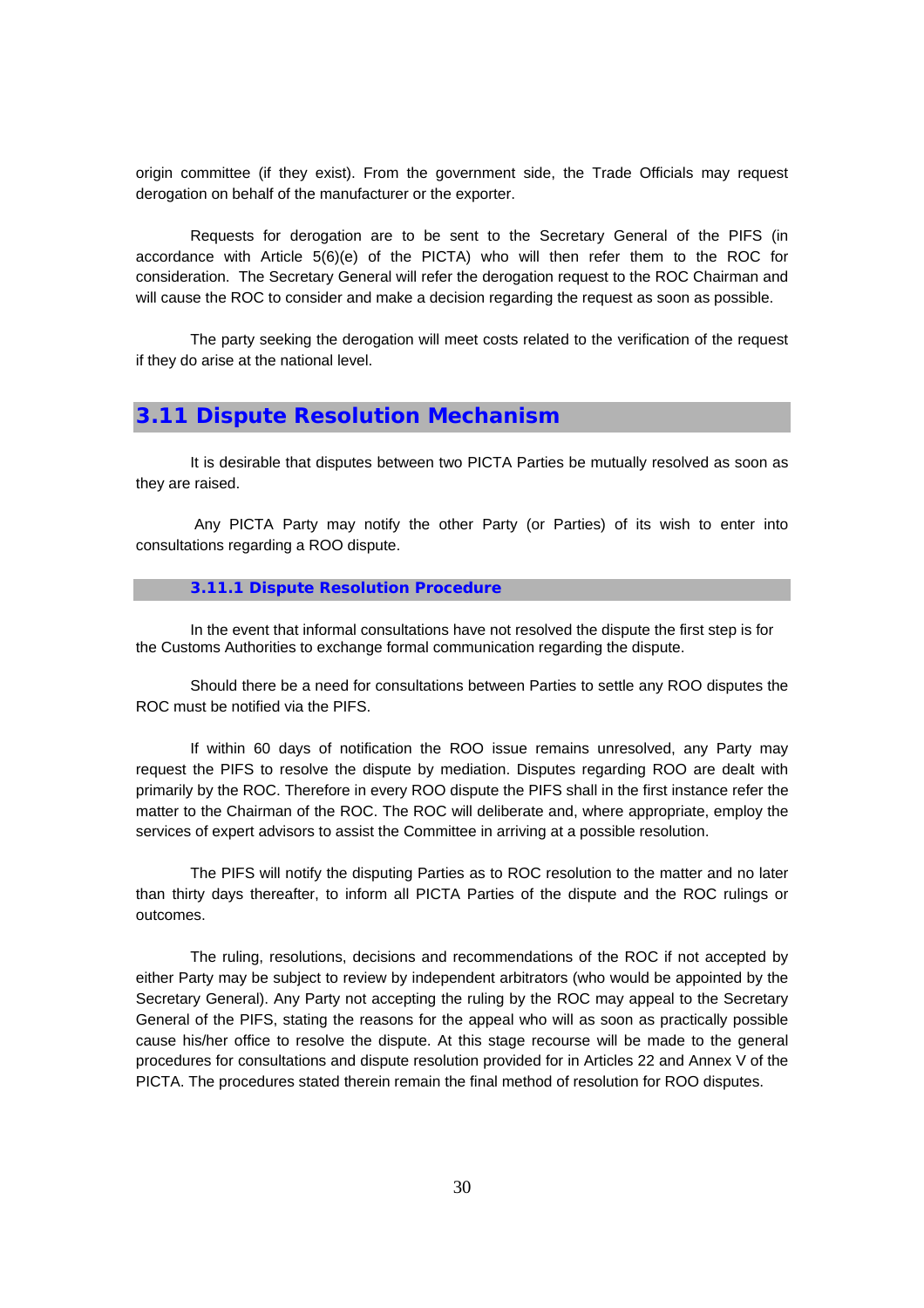## **3.12 Imports of non-commercial goods**

While the PICTA is geared towards commercial trade, in many instances personal or small quantities of PICTA-origin goods may be exported or imported by individuals or commercial entities.

Such PICTA goods for import and export may be related to the following:

- Personal and household effects:
- Samples of no commercial value;
- Human therapeutic substances, blood grouping and tissue-typing reagents;
- Removable articles on transfer of residence;
- Trousseaux and wedding presents;
- Effects by inheritance;
- Personal effects and educational articles for persons attending educational establishments;
- Personal gifts; and
- Documents and miscellaneous articles of no commercial value.

Any existing national regulations will apply on imports of PICTA origin imported under the above conditions. If for reasons of law, for example the duty free limits were exceeded and duty must be collected on those goods, in order to be accorded the preferential PICTA treatment, the requirement for presentation of a certified FIC1 will apply.

However, without prejudice to the laws applicable at any time, the requirement for a FIC1 certificate may be waived for imports described above, in order to facilitate the movement of such goods. This waiver must however be in compliance with transparent procedures as may be set out in national legislation or national practise. The Kyoto Convention on the Simplification and Harmonisation of Customs Procedures sets out best Customs practices in such instances and all PICTA Members may wish to refer to the Kyoto Convention for guidance in this regard.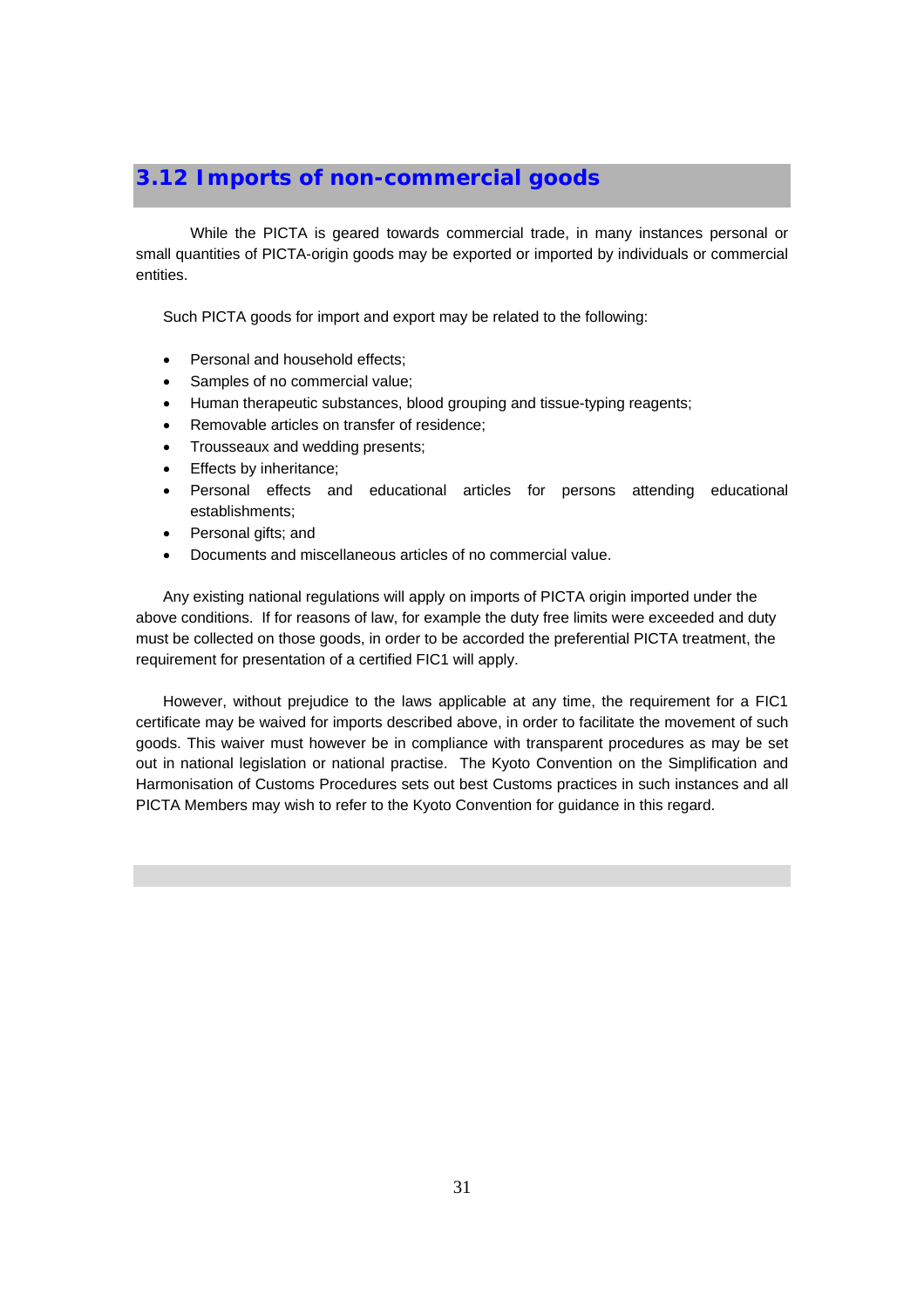## **4. Organisational Requirements for ROO Implementation**

## **4.1 Introduction**

The effective implementation of the ROO requires that the issuing, authorisation and verification of Certificates of Origin should be carried out in a uniform, efficient and transparent manner by the Designated Body within each Party.

There is therefore a need for a national system responsible for the administration of the ROO to be adopted by each Party.

While the differences in legal procedures, trade volumes and geography among others, make the prescription of a uniform organisational structure to be adopted by all Parties undesirable, it is important that the procedures are transparent, efficient and harmonised to ensure uniform application of the PICTA. A national Rules of Origin Committee for each PICTA Party may be established as part of the National Trade Facilitation Committee to advance ROO matters at national level.

 At the regional level, the PICTA ROC has been established. The ROC, comprised of five PICTA Parties may act with a quorum of three and where appropriate, may employ the services of expert advisors. The PIFS provides secretariat services to the ROC. The role of the ROC is provided for in Article 5.6 of the PICTA and is presented below:

|      | PICTA Article 5 Rules of Origin                                                                                                                                                                                                   |
|------|-----------------------------------------------------------------------------------------------------------------------------------------------------------------------------------------------------------------------------------|
|      | 5.6 The functions of the Rules of Origin Committee shall be to:                                                                                                                                                                   |
| (a)  | regularly review the implementation of the Rules to ensure that they are applied<br>effectively, uniformly and in accordance with this Agreement, and report its findings<br>and make appropriate recommendations to the Parties; |
| (b)  | regularly review the Rules to ensure that:                                                                                                                                                                                        |
| (i)  | they are fully supportive of the objectives of this Agreement; and                                                                                                                                                                |
| (ii) | if appropriate, they conform to the guidelines produced by bodies such as the<br>World Customs Organisation and the World Trade Organisation;                                                                                     |
|      | and report its findings and recommend any desirable amendments to the Parties;                                                                                                                                                    |
| (c)  | in consultation with the Parties, make recommendations on the adoption of<br>standardised operating and documentation procedures;                                                                                                 |
| (d)  | provide technical and investigative assistance to the Parties in respect of the<br>interpretation, implementation and operation of the Rules;                                                                                     |
| (e)  | receive from the parties requests for derogation, and approve as appropriate those<br>requests in accordance with Paragraph 7;                                                                                                    |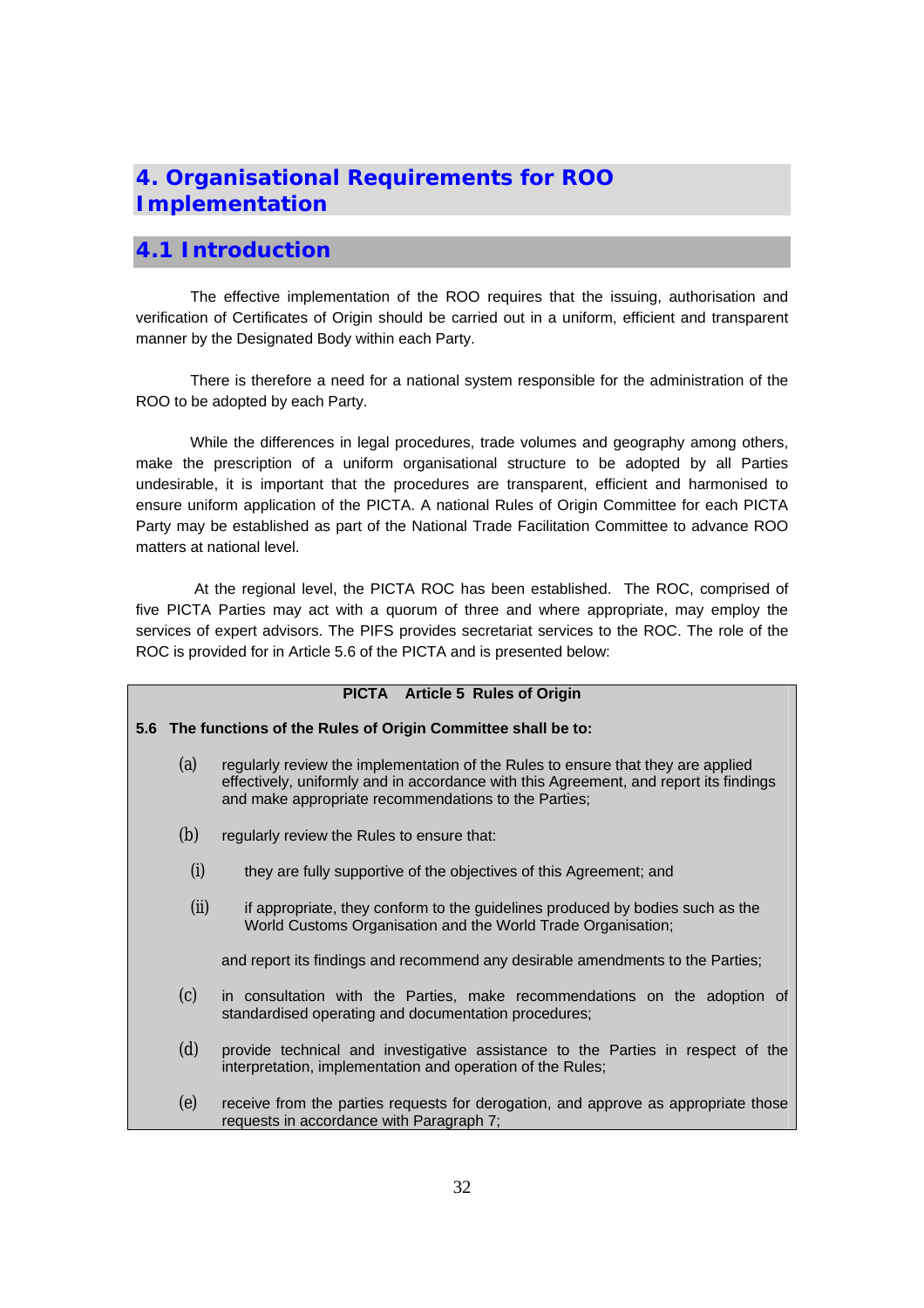(f) provide, as appropriate, training to Parties on the application and operation of the Rules; (g) provide, if requested by the Parties, assistance, consultation or mediation to assist in the resolution of disputes arising from, or related to the Rules; (h) provide binding rulings on disputes related to the Rules or derogation from them, if requested by the relevant Parties; (i) notify the Parties of any disputes between the Parties and the results of any consultation, mediation or rulings, pursuant to sub-paragraphs (g) and (h); (j) develop guidelines and procedures, consistent with international best practices, to be used in determining "substantial transformation" for the purposes of Paragraph 7 (c) (i), and notify these guidelines and procedures and any subsequent changes to the Parties, which may make amendments as appropriate; (k) ensure that the Committee's operation is functional, transparent and within the resources of the Parties; (l) establish operating procedures for carrying out its functions, including by means of remote communications where desirable, and notify these procedures and any subsequent changes to the Parties, which may make amendments as appropriate; and (m) when making recommendations for future co-operation, have regard to the resource and capacity constraints of the Parties, in particular the Small Island States and Least Developed Countries.

## **4.2 Post Clearance Control**

In exercising controls over the flow of PICTA trade, Customs Authorities must strike a balance between facilitating trade on the one hand and mitigating against Customs fraud on the other. In this context a post clearance control system is encouraged.

A post clearance system would allow Customs Authorities in the importing countries to verify the originating status of goods after they had been cleared by Customs and granted PICTA preferential treatment. This system would test the adequacy of the risk management procedures in facilitating trade whilst also detecting fraudulent claims. A post clearance control system would also increase the effectiveness of risk management procedures by helping to identify the characteristics of consignments and transactions that should be fully investigated.

The principles of risk management, as promoted by the OCO, will apply when carrying out post clearance controls.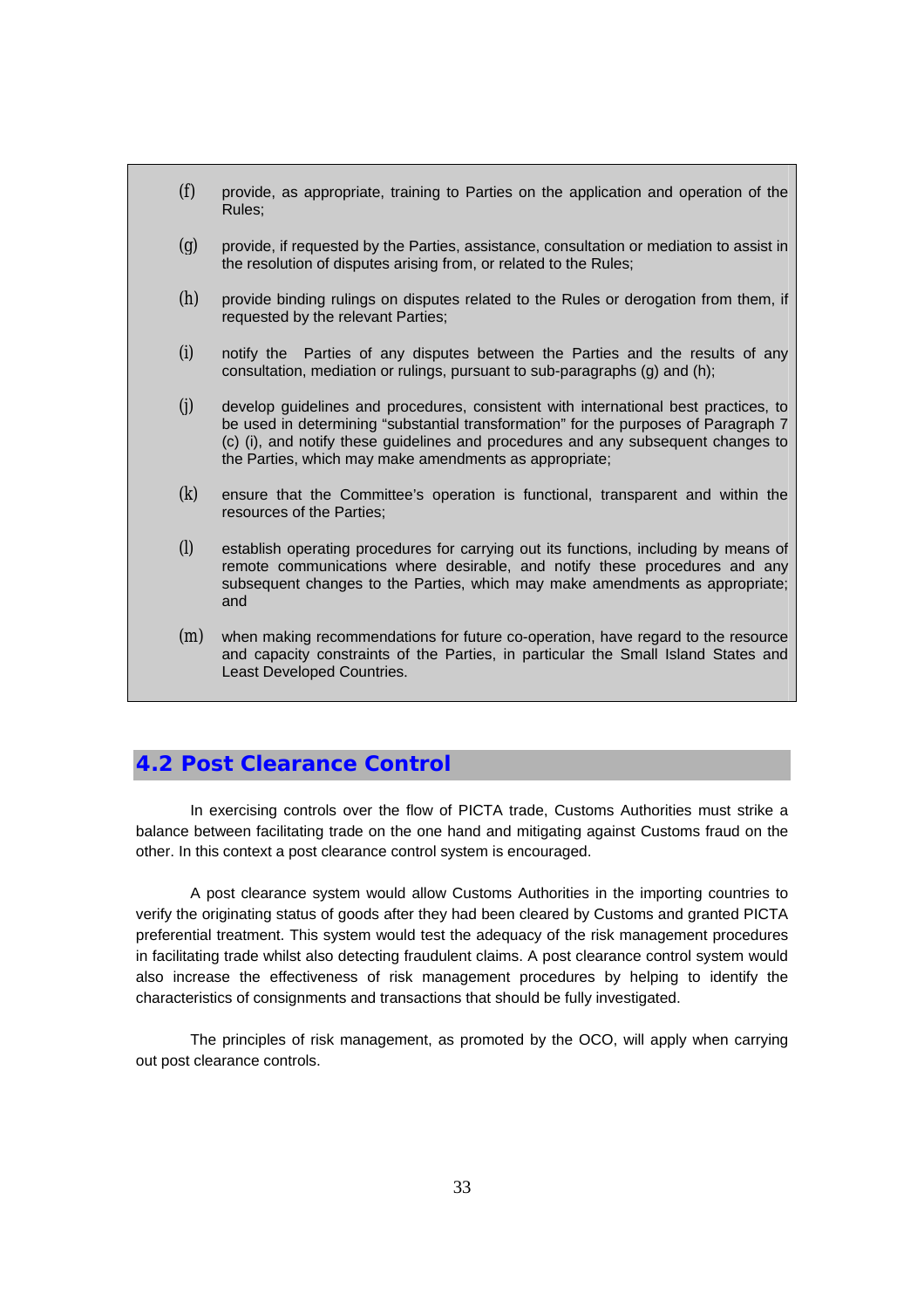## **4.3 Competencies of the Designated Authority**

The designated authorities for ROO matters are the national Customs Authorities responsible for Customs. Customs Authorities are best placed in any national administrations to deal practically with imports and export at the border or deal with import and export matters after the legal import/export formalities had been completed. Customs Authorities also have a sound relationship with all other national agencies and private sector groups, including importers and exporters in order for them to facilitate trade.

Regular dialogue through meetings, training, seminars or public information dissemination in any form is to be provided by Customs Authorities and other national agencies. In respect to the enforcement of the ROO, all trade actors are to actively participate so as to ensure the proper functioning of the PICTA.

The Secretariat of the ROC shall cause for the provision of PICTA ROO training at each PICTA Party at least once every 24 months. The method of such training may be in the form of actual training conducted by the Secretariat and the ROC or by the National Rules of Origin Committee in each national administration using materials supplied by the ROC Secretariat. In addition, the ROC will be responsible for providing technical and investigative assistance to the Parties in respect of the interpretation, implementation and operation of the Rules (see Article 5.6(d) of PICTA).

## **4.4 Rules of Origin Committee**

Membership of the ROC is comprised of five representatives from PICTA Parties. Members of the ROC can be from the public or private sector and include at least one representative from a FIC Least Developed Country or Small Island State.

The Committee members:

- are initially the representatives appointed by each of the first five Parties to ratify this Agreement that were willing to provide such a representative, and held their first meeting within 60 days of the entry into force of the PICTA;
- thereafter they would be the representatives of the five Parties which have been decided by the consensus agreement of the Parties biannually; and
- may serve more than one term.

The manner in which the ROC is constituted after the first six months of the ROC being set up (and for each subsequent six month period) will be that the PIFS sends out a circular inviting expressions of interest from each FIC which is a Party to the PICTA, to be a member of the ROC. After receipt of the responses from FICs, the PIFS will send to all FICs the responses and ask for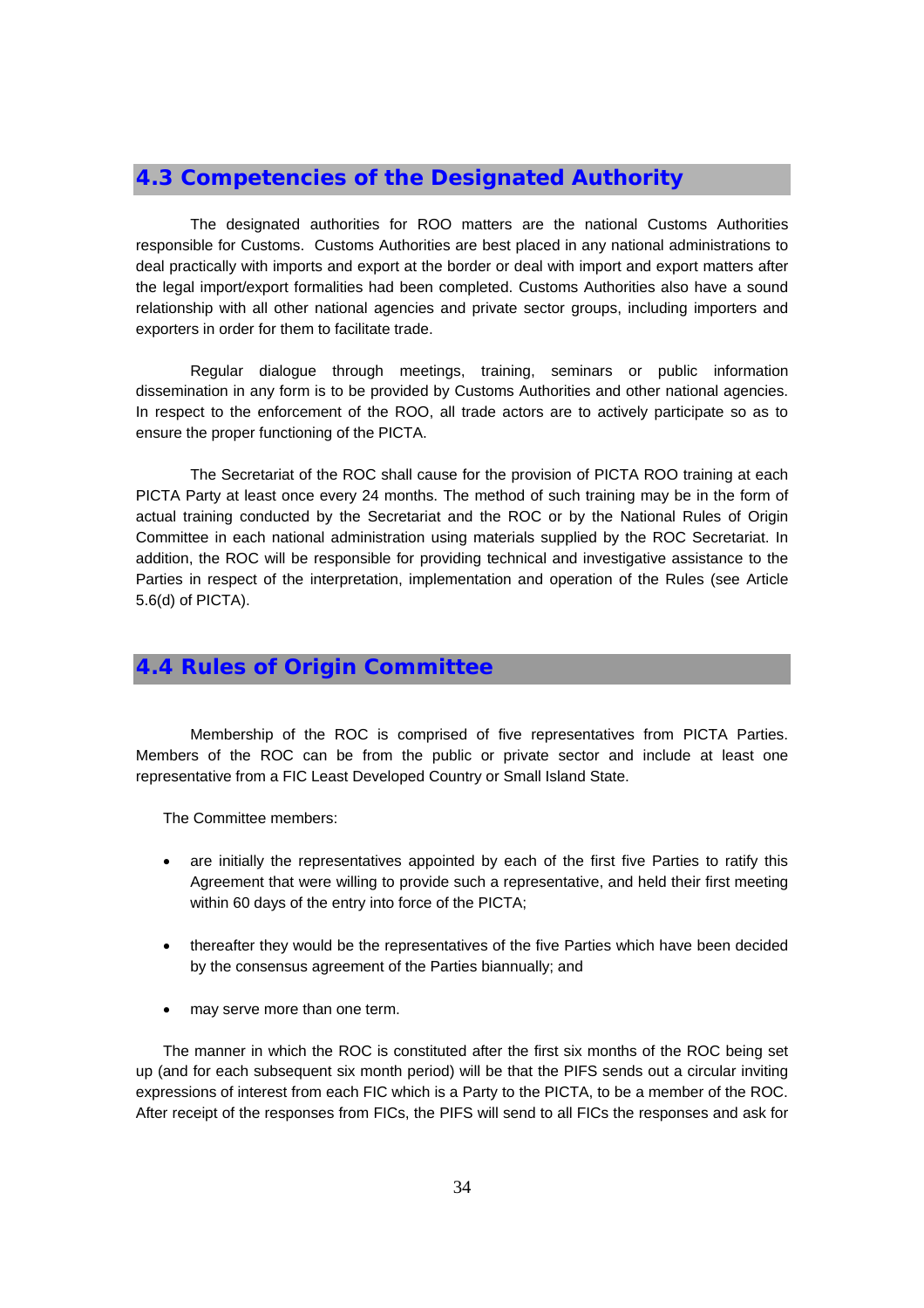a consensus decision as to the final composition of the ROC for the next six-month period. This process shall be repeated every six months.

The Committee may act with a quorum of three, and where appropriate employ the services of expert advisers. The Chairman of the ROC will be decided by consensus of the ROC members

The PIFS will provide secretariat services to the Committee.

In accordance with Article 5(3) of the PICTA, representatives of PICTA Parties to the ROC will consist of one representative who will decide on ROC issues. Other persons, acting as advisors to the each PICTA ROC representative may be allowed to sit and participate in the ROC discussions. The role of advisors is limited to the provision of advisory services to the PICTA representative and to the ROC itself. For the purposes of the ROC membership, PICTA Parties may submit nominations by name, title or name of agency or organisation.

Costs for attending the ROC meetings are to be met by national governments if funding is not available from the Secretariat. Regular review of the ROO and their implementation to ensure uniform application of rules and make recommendations to Parties as provided under Articles 5.6a will be done on an ongoing basis. PICTA Parties may submit their views to the Secretariat of the ROC at anytime which will refer them for consideration by the ROC. The ROC will consider such views and make a recommendation to Forum Trade Ministers (who meet every two years) for their consideration. As well, the Secretariat of the ROC will formally invite submissions from all PICTA Parties on any ROO matters 12 months before the biennial meeting of the Forum Trade Ministers. Where legal changes to the PICTA are required, legal processes must be complied with. Where administrative changes are required, such changes must be implemented in accordance with the provisions of the PICTA and national practices.

The adoption of all ROO standardised operating and documentation procedures (Article 5(6)(c) will be subject to consultation with PICTA Parties. If a ROO interpretation is required by a Party (or Parties), they must first notify the Secretary General of the PIFS who will refer such request to the ROC to consider. The ROC may conduct their deliberations or consider the request through any communication means. Decisions made must be in a written form and are to be transmitted to Parties in writing – emails and faxes copies will also suffice and will be deemed as legally binding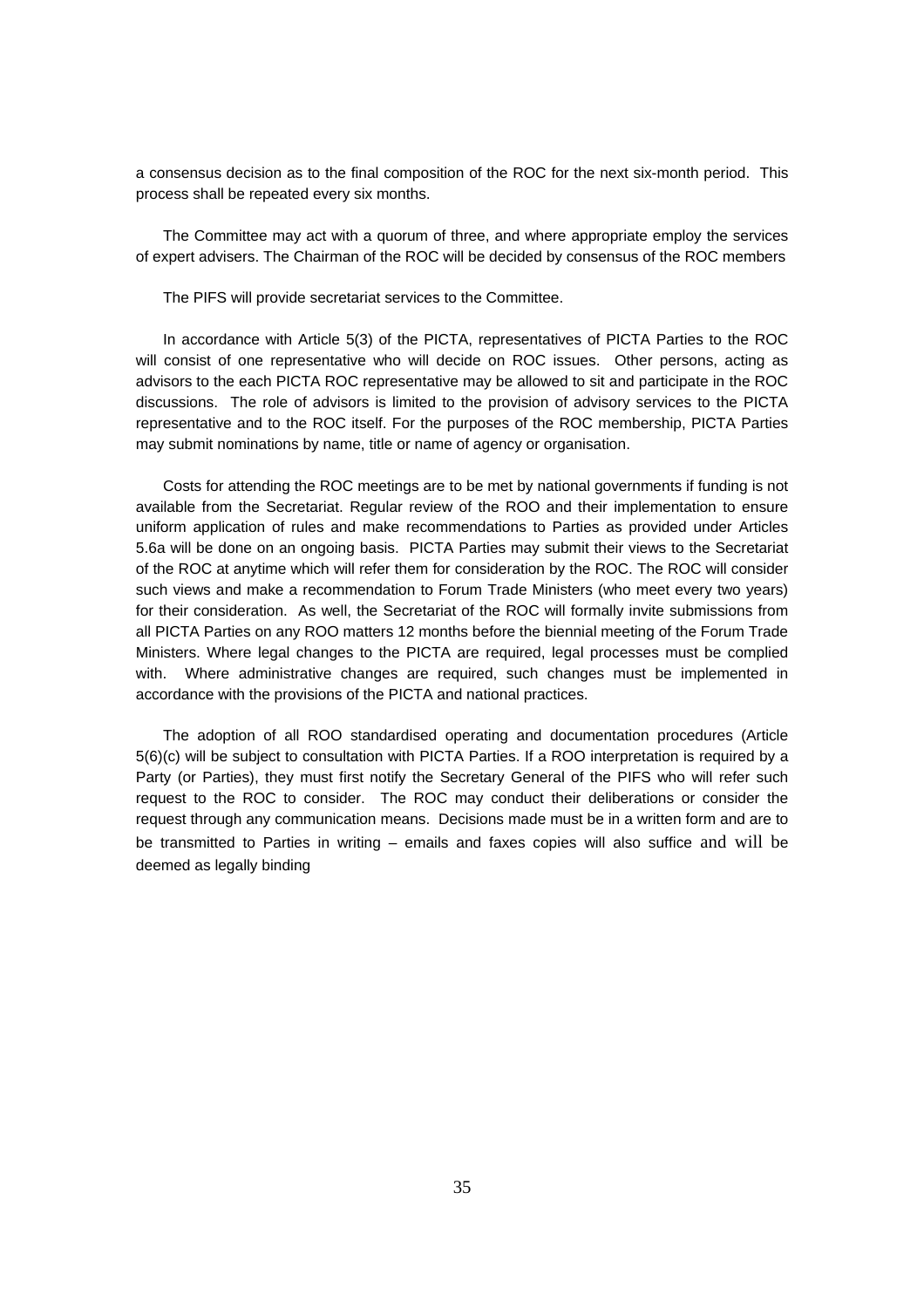## **4.5 Notification of Authorised Signatories on Certificates of Origin**

 All Certificates of Origin, which are submitted to the importing authorities in order to claim PICTA preferential treatment, must be correctly and legally certified by the exporting party. Certification from the exporting country is a legal binding document and should expedite and facilitate the documentary process at the importing country.

Certification agencies are to be Customs Authorities. Details of personnel in the Customs Authorities of each PICTA Party who are eligible to provide FIC1 certification must be clearly stated.

PICTA Parties must provide to each other and other FICs, samples of the authorised signatures and authorised seals from which these Certificates of Origin may be issued. The draft format for notification is provided in Annex V of this Manual.

All Parties must notify the PIFS where changes to these authorizations have been effected prior to the biennial review.

Annex V of this Manual sets out the format for notifying Members. This document must be submitted with a covering note from the official contact point of each country to the PIFS. These samples, once received by PIFS, will be circulated to all FICs. A review of these samples must be carried out once every two years or as may be decided from time to time. Notwithstanding this, the PIFS shall cause these reviews to be undertaken and results circulated to all FICs. It is the responsibility of Parties to ensure that those signing the Certificates have a correct understanding of the ROO.

## **4.6 National Rules of Origin Mechanisms**

The effective implementation of the ROO requires that the issuing, authorisation and verification of Certificates of Origin be carried out in a uniform, efficient and transparent manner by the Customs Authorities within each Party.

The PICTA makes no requirement that Parties have a national ROO Committee per se but Article 5(2) does stipulate that Parties must establish a mechanism that would be able to provide, on request, a binding ruling on the originating status of goods that are to be imported.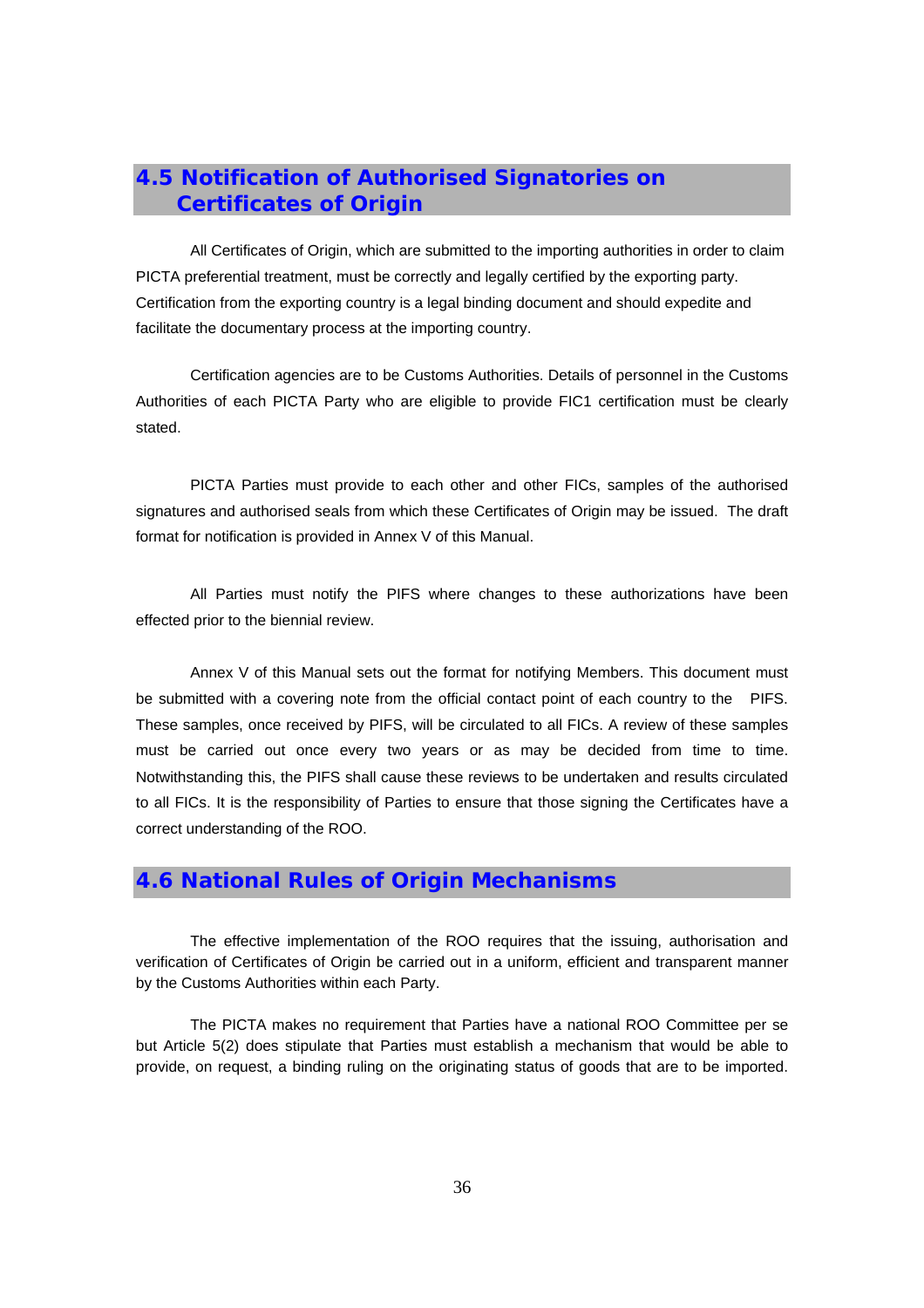Such rulings must be made "within six months"<sup>6</sup> of a shipment of these goods and be valid for a period of at least six months after arrival of the first shipment.

There is therefore a need for each Party to establish a national system responsible for the administration of the ROO in accordance with the provisions of the PICTA.

While the differences in legal procedures, trade volumes and geography among others, make the prescription of a uniform organisational structure to be adopted by all Parties undesirable, it is important that the procedures are transparent, efficient and harmonised to ensure uniform application of the PICTA. A national Rules of Origin Committee for each PICTA Party may be established as part of the National Trade Facilitation Committee. To enhance the predictability of trading under a regional trade agreement, preferential ROO may require Parties to stand ready to issue binding rulings on the originating status of goods before their actual importation from another Party. An importer, exporter or any person may make such requests with a justifiable cause.

Copies of such binding rulings are to be made available to all exporters, importers and other PICTA Parties. On request, the PIFS and the ROC must also be provided copies of these binding rulings.

<sup>&</sup>lt;sup>6</sup> Forum Trade Ministers Meeting, Outcomes, Decision 7 (b), Nadi Fiji, 3 July 2003 – which allowed for amendment to the ROO. Further information also from PICTA national administrations.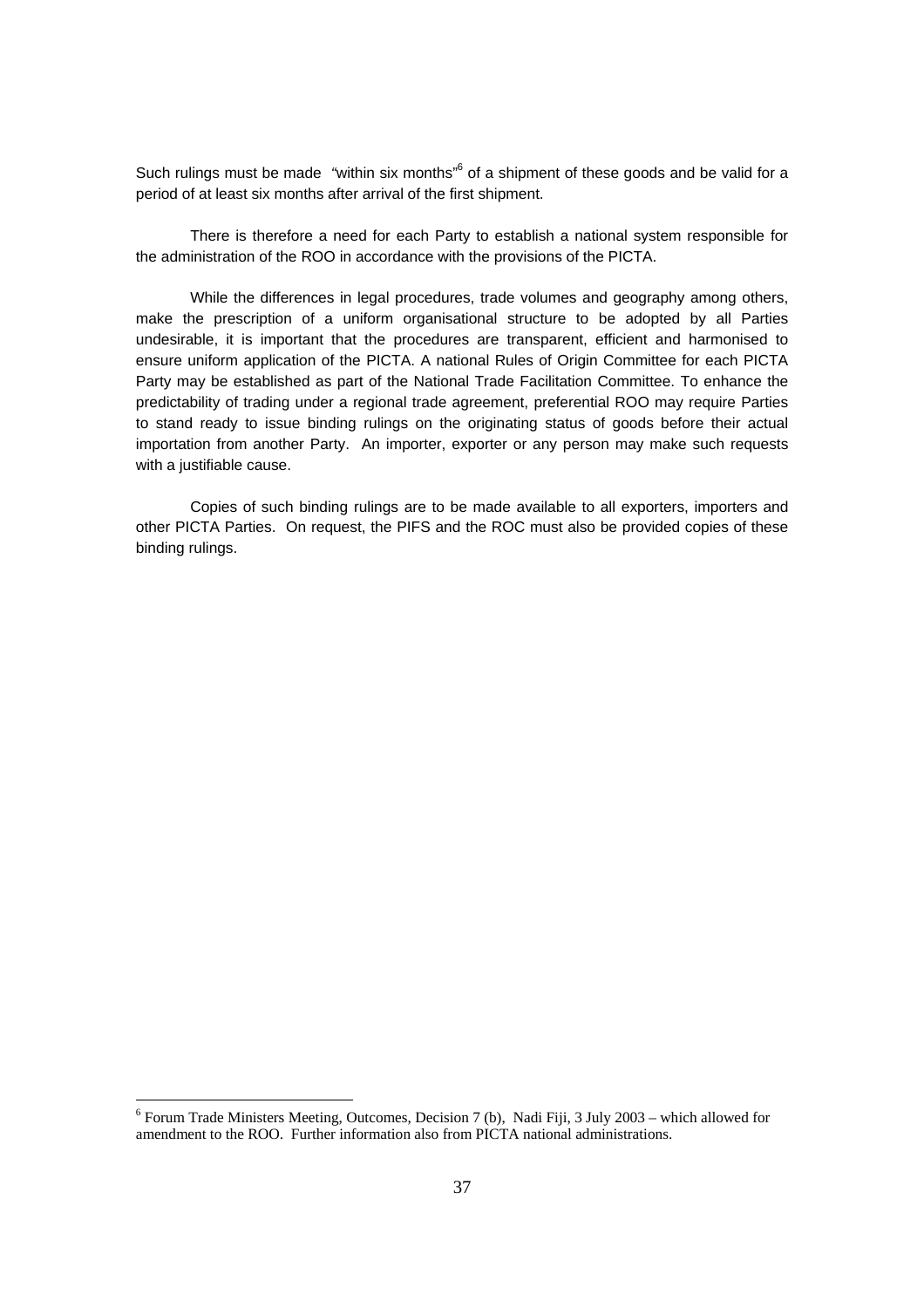# **4.7 Contacts**

## **PICTA Rules of Origin Committee (ROC) - Contact Points**

The contact points refer to present and past ROC Members (as at July 2004). Membership to the ROC change once every six months thus all queries on ROO could be directed to the PIFS who will be able to advise of ROC members and contact points as appropriate.

|                                  | <b>Contact 1</b>                                                                                                                                                                                  | <b>Contact 2</b>                                                                                                                                                                    |
|----------------------------------|---------------------------------------------------------------------------------------------------------------------------------------------------------------------------------------------------|-------------------------------------------------------------------------------------------------------------------------------------------------------------------------------------|
| <b>ROC</b><br><b>Secretariat</b> | Pacific Islands Forum Secretariat<br><b>Trade Facilitation Unit</b><br>Trade and Investment Division<br>Private Mail Bag<br>Suva<br>FIJI                                                          | Sumbue Antas<br><b>Trade Facilitation Officer</b><br>Trade and Investment Division<br>Private Mail Bag<br>Suva<br><b>FIJI</b>                                                       |
|                                  | Tel: (679) 331 2600<br>Fax: (679) 331 2226<br>Email: PICTAROO@forumsec.org.fj                                                                                                                     | Tel: (679) 322 0386<br>Fax: (679) 331 2226<br>Email:<br>Sumbuea@forumsec.org.fj or<br>info@forumsec.org.fj                                                                          |
| Fiji Islands                     | Mr Tony O'Connor<br>Director General Fiji Islands<br>Revenue and Customs Authority<br>Private Mail Bag<br>Suva<br>Fiji<br>Tel (679) 330 2478<br>Fax (679) 3302321<br>E-mail: Toconnor@frca.org.fj | Mr Jagat Narayan<br>Revenue and Customs Authority<br>Private Mail Bag<br>Suva<br>Fiji<br>Tel: (679) 330 2322 Ext 228<br>Fax: (679) 330 7302<br>E-mail: jnarayan@frcaorg.fj          |
| <b>Cook Islands</b>              | Mr. William Kauvai<br>Department of Customs<br>Revenue Management Division<br>P O Box 120<br>Avarua<br>Cook Islands<br>Tel (682) 29365<br>Fax (682) 29465<br>revman@oyster.net.ck                 | Mr Geoffrey Stoddart<br>Department of Customs<br>Revenue Management Division<br>P O Box 120<br>Avarua<br>Cook Islands<br>Tel (682) 29365<br>Fax (682) 29465<br>revman@oyster.net.ck |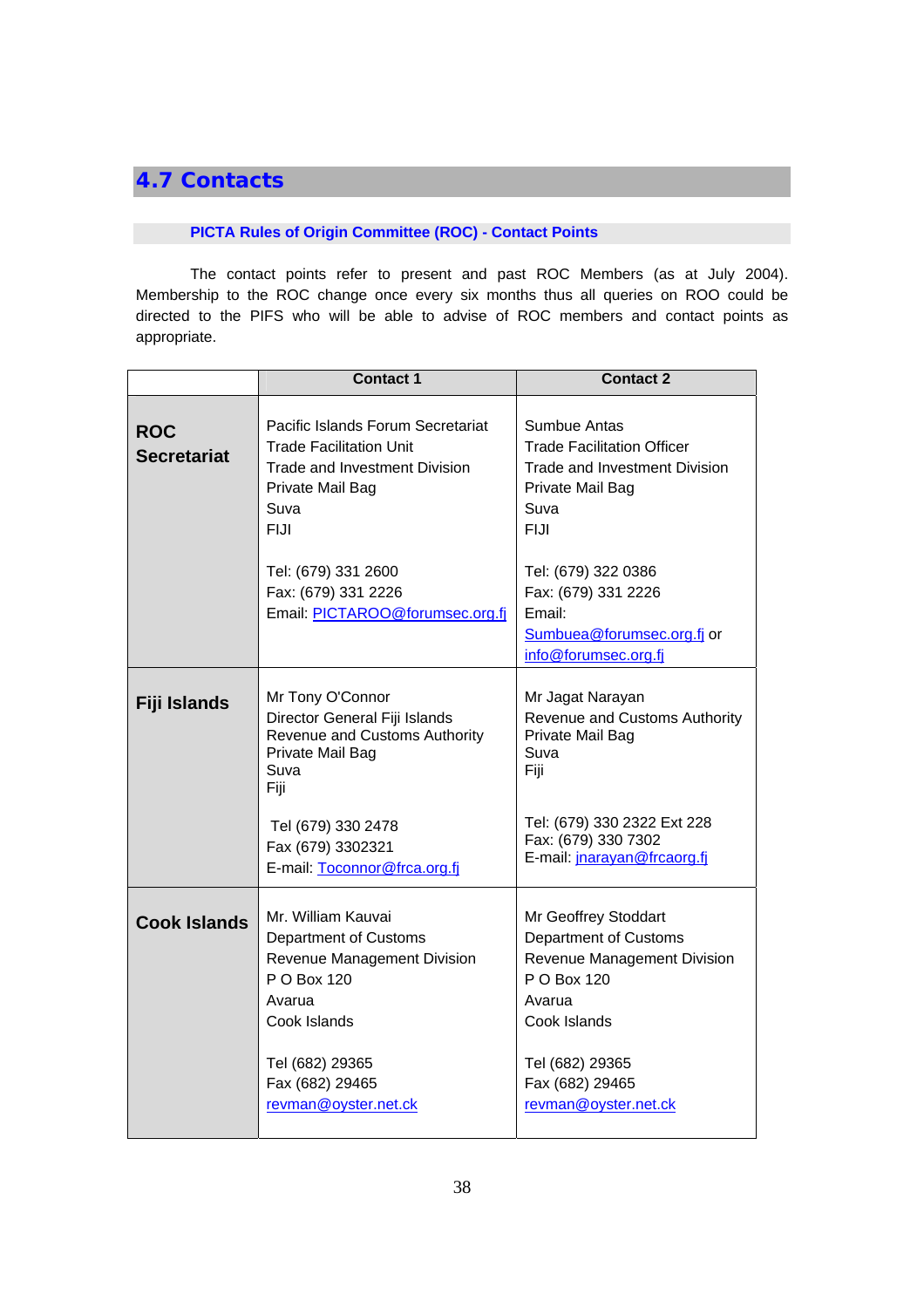| <b>Papua New</b> | Mr Frank Babaga                          |                                        |
|------------------|------------------------------------------|----------------------------------------|
| Guinea           | <b>Manager International Relations</b>   |                                        |
|                  | <b>PNG Internal Revenue Commission</b>   |                                        |
|                  | Level 10 Revenue Haus                    |                                        |
|                  | <b>Champion Parade</b>                   |                                        |
|                  | P O Box 777                              |                                        |
|                  | Port Moresby 121, NCD                    |                                        |
|                  | Papua New Guinea                         |                                        |
|                  |                                          |                                        |
|                  |                                          |                                        |
|                  | Tel: (675) 322 6929                      |                                        |
|                  | Fax: (675) 321 4002                      |                                        |
|                  | Email: fbabaga.irc@global.net.pg         |                                        |
|                  |                                          |                                        |
| Tonga            | Mr. Sione Likiliki                       | Mr Kulu Anisi Bloomfield               |
|                  | Deputy Commissioner of Revenue           | <b>Customs and Trade Division</b>      |
|                  | <b>Customs and Trade Division</b>        | <b>Customs and Trade Division</b>      |
|                  | <b>PO BOX 146</b>                        | <b>PO BOX 146</b>                      |
|                  | Nuku'alofa                               | Nuku'alofa                             |
|                  | Tonga                                    | Tonga                                  |
|                  | Tel (676) 23651 / 23650                  | Tel (676) 22108                        |
|                  | Fax (676) 24124                          | Fax (676) 24124                        |
|                  | Email: adminctd@kalianet.to              | Email: adminctd@kalianet.to            |
| <b>Niue</b>      | Mr Sione Sionetama                       |                                        |
|                  | <b>Customs and Taxation Division</b>     |                                        |
|                  | <b>Collector of Customs and Taxation</b> |                                        |
|                  | PO Box 36                                |                                        |
|                  | Alofi                                    |                                        |
|                  | Niue                                     |                                        |
|                  |                                          |                                        |
|                  | Tel (683) 4122                           |                                        |
|                  | Fax (683) 4150                           |                                        |
|                  | Email: sionetama@hotmail.com             |                                        |
|                  | customs.treasury@mail.gov.nu             |                                        |
|                  | Mr Fuimaono Poufa TE'O                   |                                        |
| <b>Samoa</b>     | <b>Chief Executive Officer</b>           | Mr Ray Pereira<br>Ministry for Revenue |
|                  |                                          |                                        |
|                  | Ministry for Revenue                     | <b>Customs Department</b>              |
|                  | P O Box 1877                             | P O Box 44                             |
|                  | Apia                                     | Apia                                   |
|                  | Samoa                                    | Samoa                                  |
|                  | Tel (685) 21561 or 29411                 | Tel (685) 21561                        |
|                  | Fax (685) 21563 or 20414                 | Fax (685) 21563                        |
|                  | Email: fuimaono-teo@samoa.ws             | Email: rpereira@samoa.ws               |
|                  |                                          |                                        |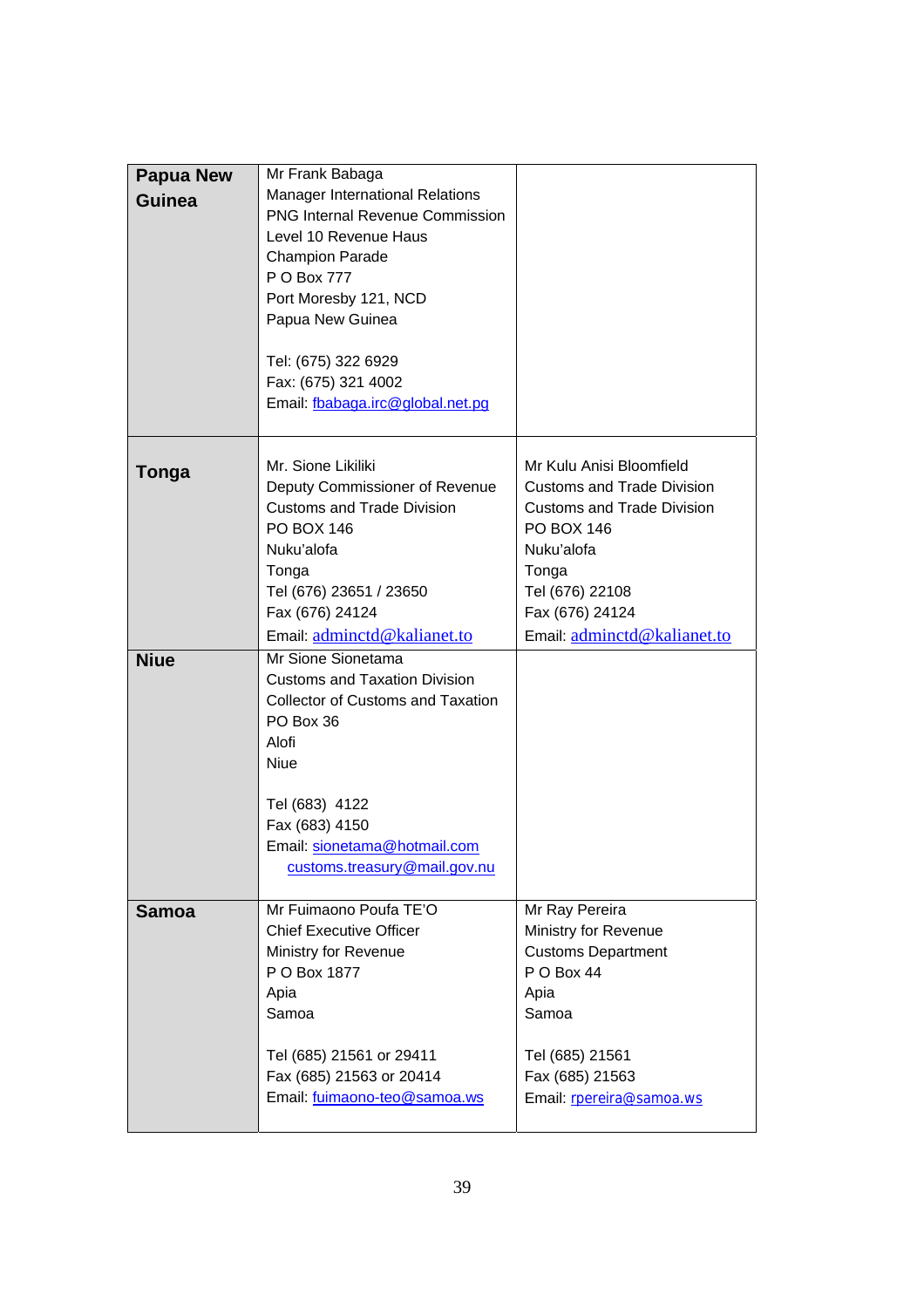# **4.8 Annexes**

| Annex I   | <b>PICTA Article 5</b>               |
|-----------|--------------------------------------|
| Annex II  | PICTA Annex 1 - Rules of Origin      |
| Annex III | Designated Bodies for PICTA Members  |
| Annex IV  | Certificate of Origin Form (FIC1)    |
| Annex V   | Certificate of Authorised Signatures |
| Annex VI  | Application for derogation           |
| Annex VII | Glossary                             |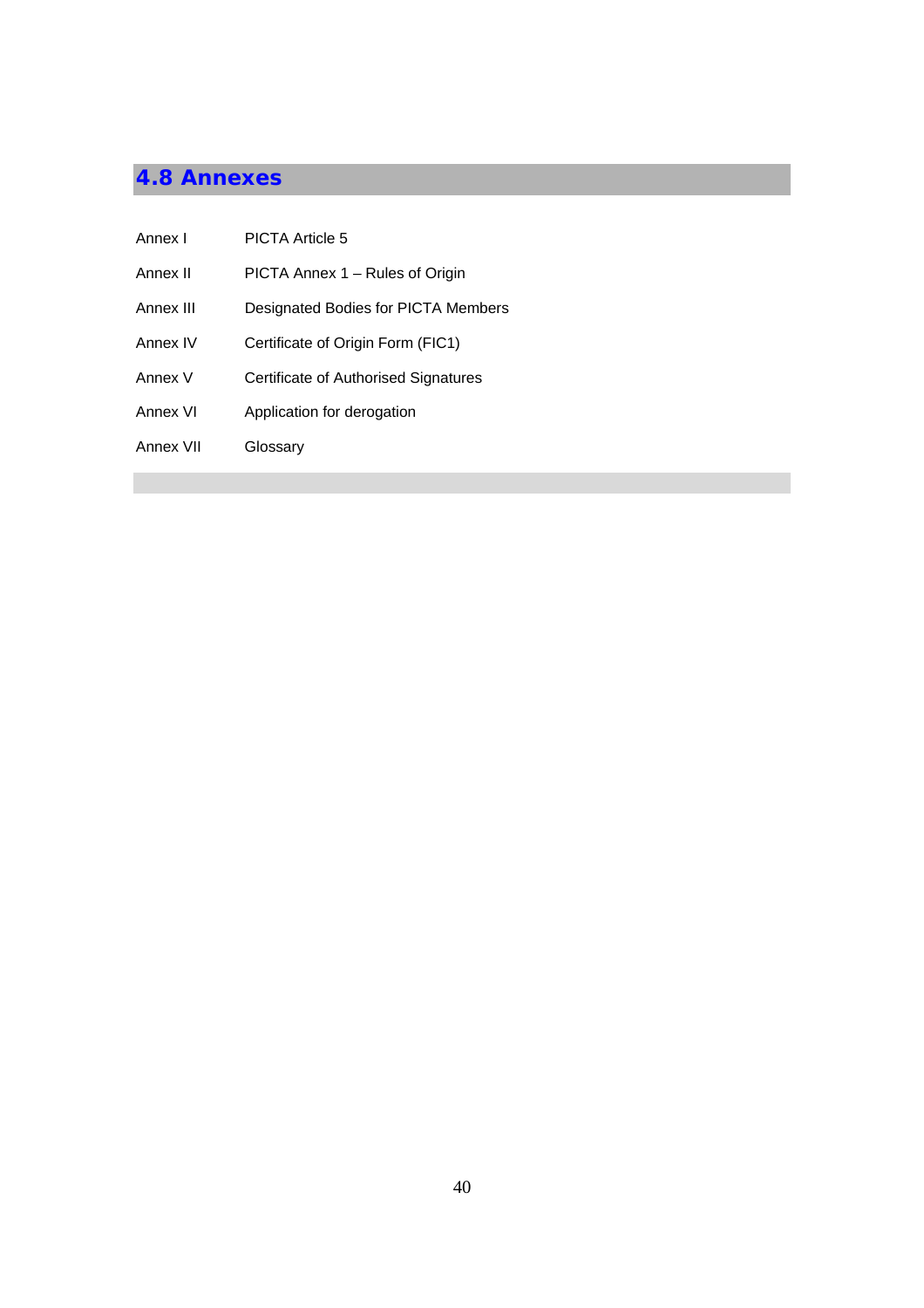## Annex I PICTA ROO Article 5

## **The information in this annex is a replication of Article 5 of the PICTA**

## **Article 5**

## *Rules of Origin*

1. Goods shall be treated as originating in a Party if they comply with the Rules of Origin set out in Annex I of this Agreement, hereinafter "the Rules".

2 Each Party shall establish a mechanism to provide on request a binding ruling on the originating status of goods to be imported, available at least six months in advance of shipment of such goods, and valid for a period of at least six months after the arrival of the first shipment.

3 The Parties shall establish a Rules of Origin Committee which shall consist of representatives, whether from the public or private sector, from five Parties, including at least one representative from a Least Developed Country or Small Island State. The Committee members:

- (a) shall initially be the representatives appointed by each of the first five Parties to ratify this Agreement that are willing to provide such a representative, and shall meet within 60 days of the entry into force of this Agreement;
- (b) shall thereafter be the representatives of the five Parties which have been decided by the consensus agreement of the Parties biannually; and
- (c) may serve more than one term.

4 The Committee may act with a quorum of three, and where appropriate employ the services of expert advisers.

- 5 The Forum Secretariat shall provide secretariat services to the Committee.
- 6 The functions of the Rules of Origin Committee shall be to:
	- (a) regularly review the implementation of the Rules to ensure that they are applied effectively, uniformly and in accordance with this Agreement, and report its findings and make appropriate recommendations to the Parties;
	- (b) regularly review the Rules to ensure that:
		- (i) they are fully supportive of the objectives of this Agreement; and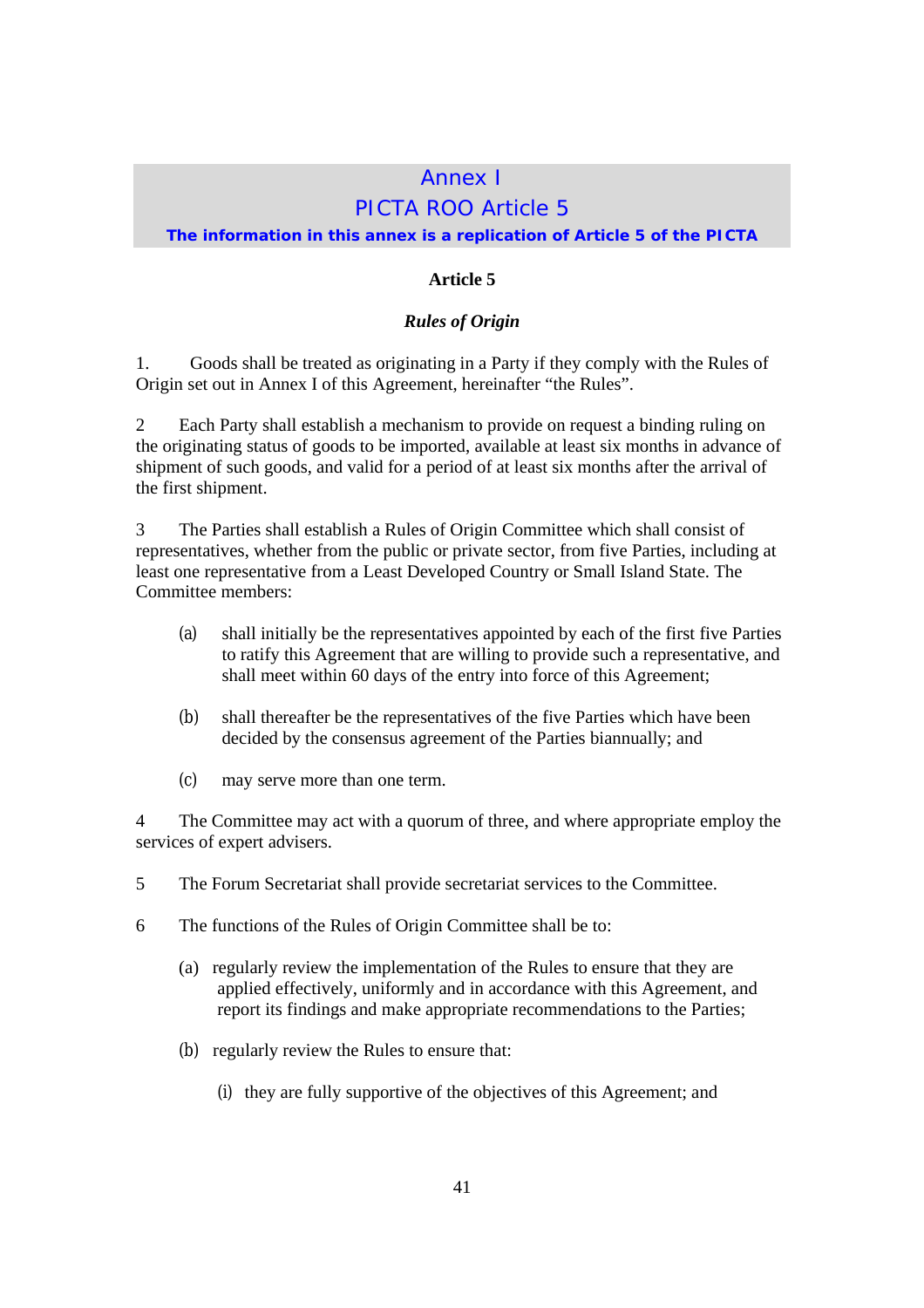(ii) if appropriate, they conform to the guidelines produced by bodies such as the World Customs Organisation and the World Trade Organisation;

 and report its findings and recommend any desirable amendments to the Parties;

- (c) in consultation with the Parties, make recommendations on the adoption of standardised operating and documentation procedures;
- (d) provide technical and investigative assistance to the Parties in respect of the interpretation, implementation and operation of the Rules;
- (e) receive from the parties requests for derogation, and approve as appropriate those requests in accordance with Paragraph 7;
- (f) provide, as appropriate, training to Parties on the application and operation of the Rules;
- (g) provide, if requested by the Parties, assistance, consultation or mediation to assist in the resolution of disputes arising from, or related to the Rules;
- (h) provide binding rulings on disputes related to the Rules or derogation from them, if requested by the relevant Parties;
- (i) notify the Parties of any disputes between the Parties and the results of any consultation, mediation or rulings, pursuant to sub-paragraphs (g) and (h);
- (j) develop guidelines and procedures, consistent with international best practices, to be used in determining "substantial transformation" for the purposes of Paragraph 7 (c) (i), and notify these guidelines and procedures and any subsequent changes to the Parties, which may make amendments as appropriate;
- (k) ensure that the Committee's operation is functional, transparent and within the resources of the Parties;
- (l) establish operating procedures for carrying out its functions, including by means of remote communications where desirable, and notify these procedures and any subsequent changes to the Parties, which may make amendments as appropriate; and
- (m) when making recommendations for future co-operation, have regard to the resource and capacity constraints of the Parties, in particular the Small Island States and Least Developed Countries.
- 7 Where origin cannot be achieved under the normal criteria, the Rules of Origin Committee may permit the Rules to be derogated from where their operation in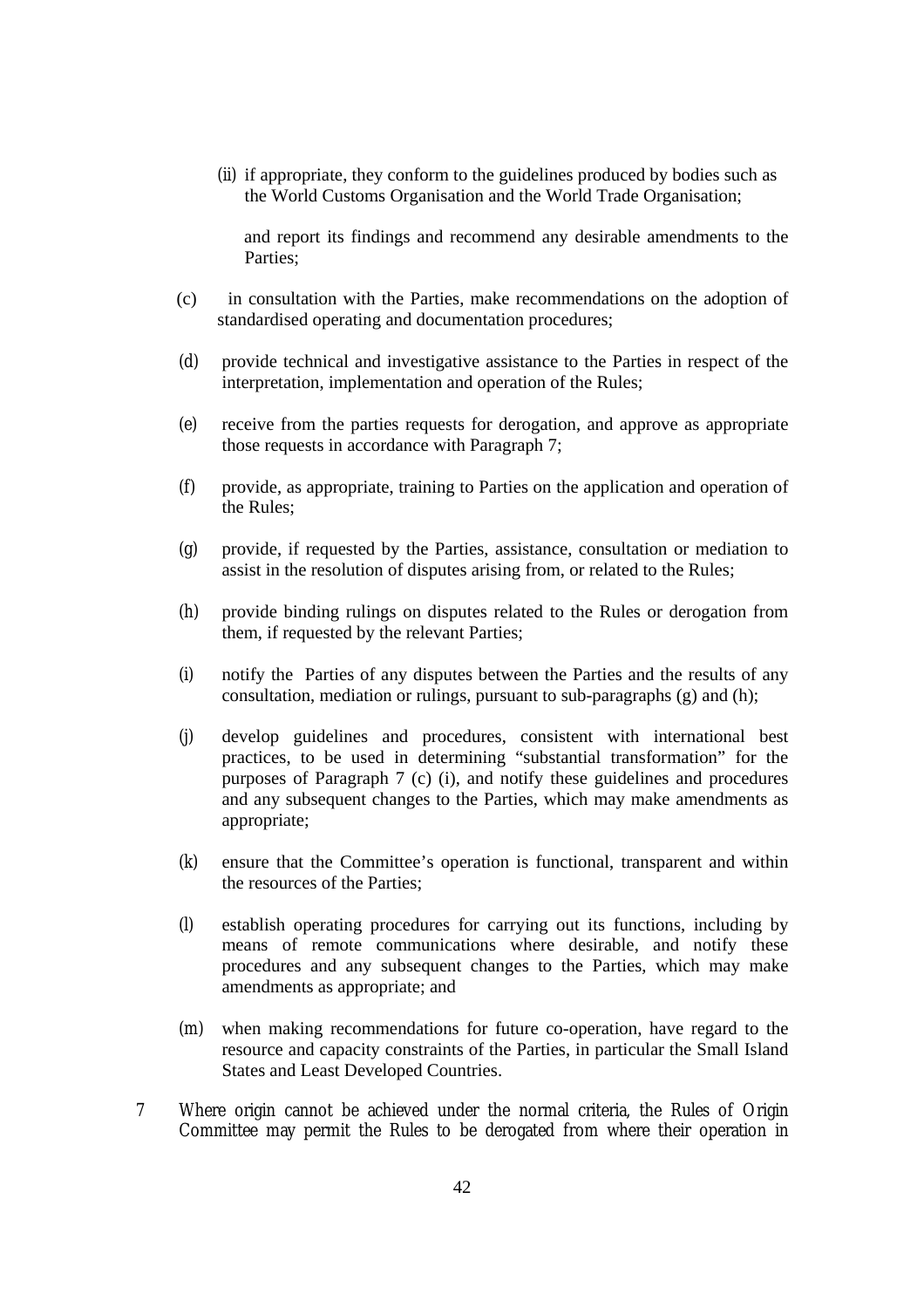specific cases is considered unduly restrictive of trade. Derogation from the Rules shall be permitted where it has been established on the basis of objective evidence that the derogation sought:

- (a) will not have significant adverse effects, including arbitrary or unjustifiable discrimination on any Parties; and
- (b) relates to goods, which are not ordinarily produced or obtained in any Party affected by the derogation; and
- (c) relates to goods which,
	- (i) have undergone substantial transformation in the territory of the exporting Party; or
	- (ii) are temporarily unable to qualify as originating goods due to exceptional circumstances.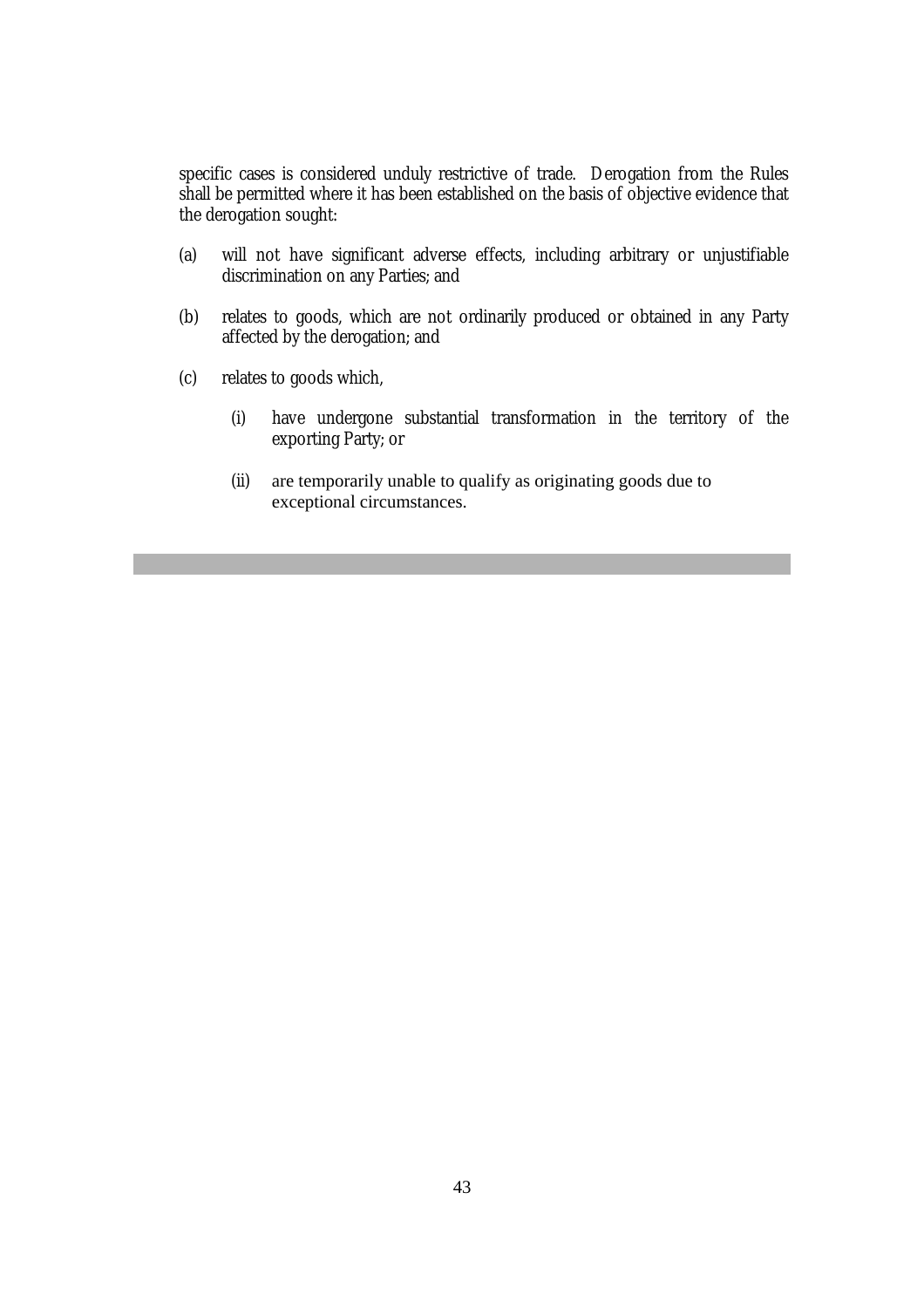## **Annex II**

## **PICTA Annex 1 – Rules of Origin**

**The information in this annex is a replication of Annex 1 of PICTA**

#### **ANNEX I RULES OF ORIGIN**

1 In this Annex, unless the contrary intention appears:

"Factory" means the place in the territory of a Party where a process of manufacture occurs.

"Factory cost" means the total cost of the goods in their finished state following a process of manufacture, excluding any profit, marketing costs, taxes and Other duties.

"Inner containers" includes any container or containers into which, or on which, any goods are packed for sale, but excludes any shipping container, pallet or similar article used for the purposes of carriage on any ship or aircraft.

"Labour costs" means:

- (a) salaries, wages, bonuses, productivity payments and other employment related benefits incurred in connection with a process of manufacture in the territory of a Party; and
- (b) other labour costs incurred at a Factory in connection with the manufacturing process in the territory of a Party, including:
	- (i) management of the process of manufacture;
	- (ii) receipt of Materials;
	- (iii) storage of Materials;
	- (iv) supervision of the process;
	- (v) training in relation to the manufacture of goods;
	- (vi) quality control;
	- (vii) packing into inner containers; and
	- (viii) handling the storage of goods in the Factory.

"Material" means all inputs, other than labour and overheads, into a process of manufacture in the form they are received at a Factory, including:

- (a) an input that is itself a result of an earlier process of manufacture;
- (b) natural elements that are used in that process of manufacture; and
- (c) inner containers.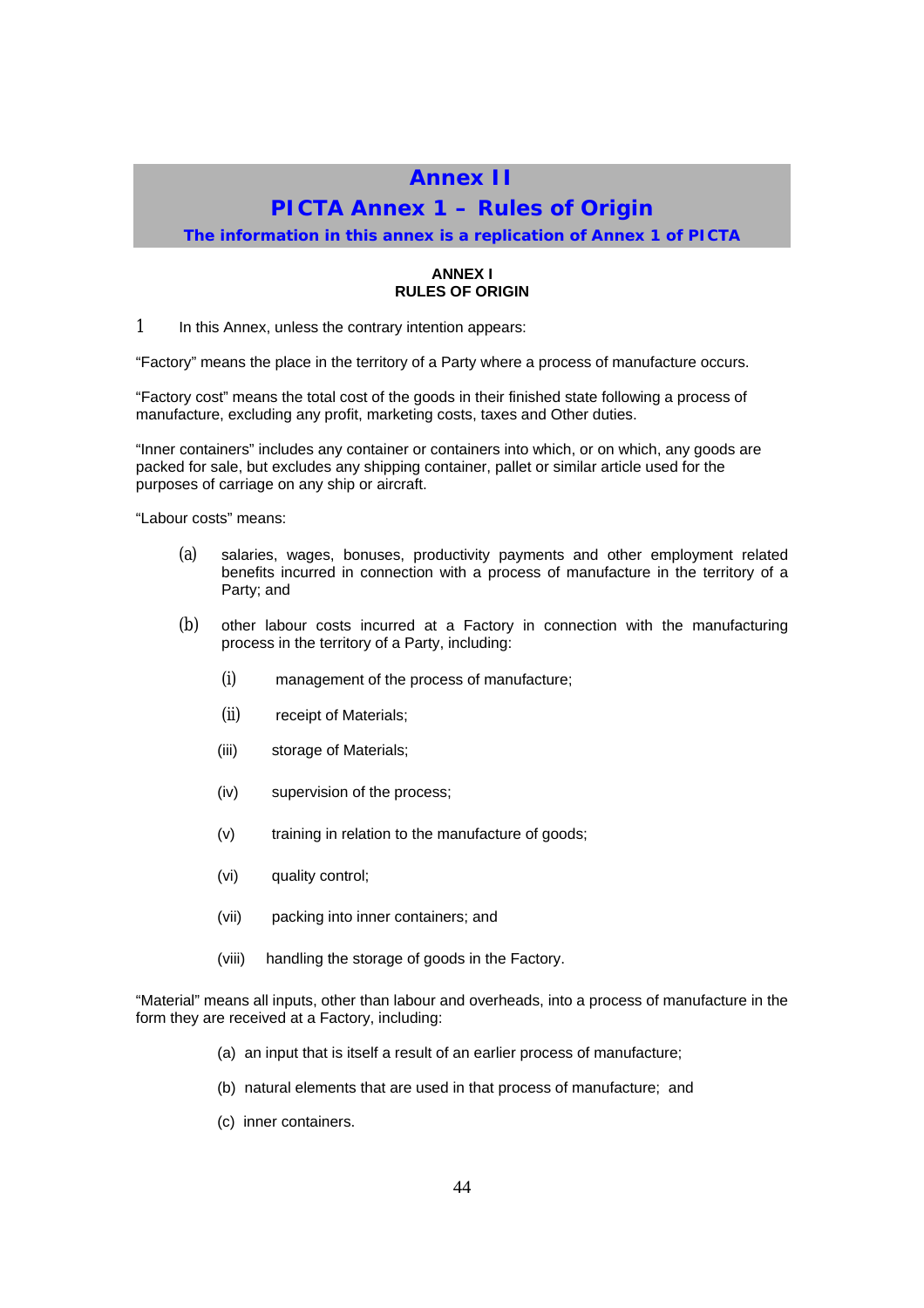"Originating Material costs" in relation to any process of manufacture means:

- (a) the total cost of Wholly produced or obtained goods used in that process of manufacture; or
- (b) the cost of Material used in that process of manufacture that is wholly produced or obtained in the territory of a Party, excluding Labour costs and Overhead costs from an earlier process of manufacture if:
	- (i) that earlier process of manufacture has taken place outside the territory of a Party; or
	- (ii) the total expenditure on Material that is wholly produced or obtained, and on labour and overhead that is incurred, in the territory of that Party, is less than 40 per cent of the factory cost of that process of manufacture.

"Other duties" includes goods and services taxes, sales taxes, value added taxes, excise taxes, anti-dumping duties and countervailing duties.

"Overhead costs" includes any of the following costs where incurred in connection with the final process of manufacture in the territory of a Party:

- (a) inspecting and testing Materials and goods;
- (b) insuring real property, plant, equipment and Materials used in the production of the goods, work in progress and finished goods;
- (c) liability insurance, accident compensation, and insurance against consequential loss from accident to plant and equipment;
- (d) dies, moulds, and tooling, whether or not these items originate within the territory of a Party;
- (e) depreciation, maintenance and repair of plant and equipment;
- (f) interest payments for plant and equipment;
- (g) research, development, design, engineering and creative work;
- (h) rent, leasing, mortgage interest, depreciation on buildings, maintenance, repair, rates and taxes for real property used in the production of the goods;
- (i) leasing of plant and equipment, whether or not these items originated within a territory of a Party;
- (j) Materials and supplies utilised in the manufacturing process, but not directly incorporated into the manufactured goods, including energy, fuel, water, lighting, lubricants and rags, whether or not these items originated within the Party;
- (k) storage of Material and goods at the Factory;
- (l) royalties, licences or fees in respect of patented machines or processes used in the manufacture of the goods, or in respect of the right to manufacture the goods, or intellectual property rights;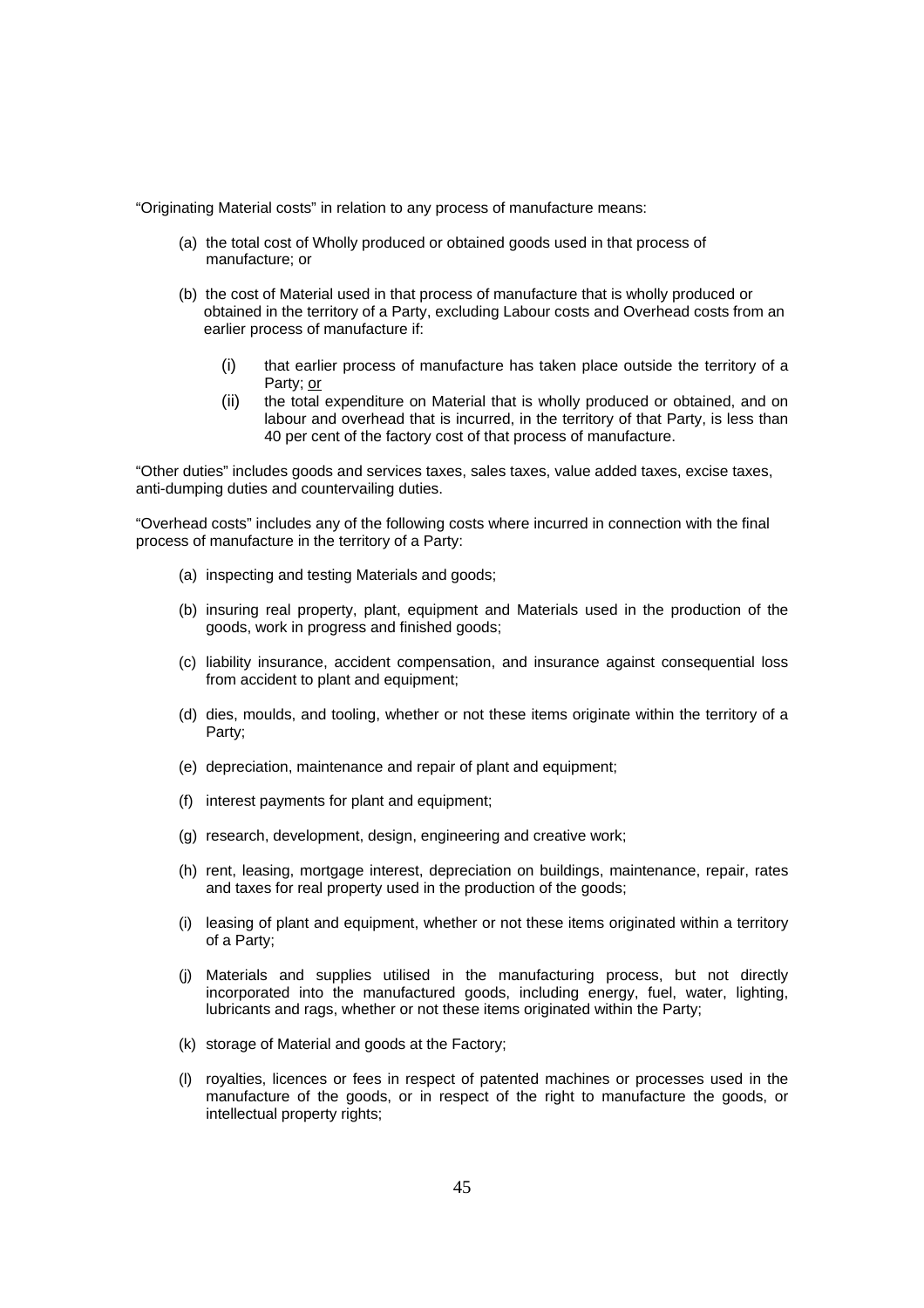- (m) subscriptions to standards institutions and industry and research associations;
- (n) Factory security, provision of medical care, including first aid kits and medical supplies, cleaning services, cleaning materials and equipment, training materials, disposal of waste, safety and protective clothing and equipment, and the subsidisation of a Factory cafeteria to the extent not recovered by returns;
- (o) computer facilities allocated to the process of manufacture of the goods;
- (p) contracting out part of the manufacturing process within the territory of a Party;
- (q) employee transport and Factory vehicle expenses; and
- (r) any tax in the nature of a fringe benefit tax payable on a cost in respect of labour or overheads.

"Overhead costs" does not include:

- (a) costs for telephone, mail and other means of communication;
- (b) the cost of shipping and airfreight containers;
- (c) the cost of conveying, insuring, or shipping the goods after their manufacture is completed;
- (d) royalty payments relating to a licensing agreement to distribute or market the goods;
- (e) rent, mortgage interest, depreciation on buildings, property insurance premiums, maintenance, repair, taxes and rates for real property used by personnel charged with administrative functions;
- (f) international travel expenses, including fares and accommodation;
- (g) manufacturer's profits, or the profit or remuneration of any trader, agent, broker or other person dealing in the goods after their manufacture;
- (h) costs relating to the general expense of doing business, such as the cost of providing executive, financial, sales, advertising, marketing, accounting and legal services, and insurance;
- (i) any other costs and expenses incurred after the completion of the manufacture of the goods.

"Wholly produced or obtained goods" means:

- (a) live animals born and raised in the territory of a Party;
- (b) animals obtained by hunting, trapping, fishing, gathering or capturing in the territory of a Party;
- (c) products obtained from live animals born and raised in the territory of a Party;
- (d) plants and plant products harvested, picked or gathered in the territory of a Party;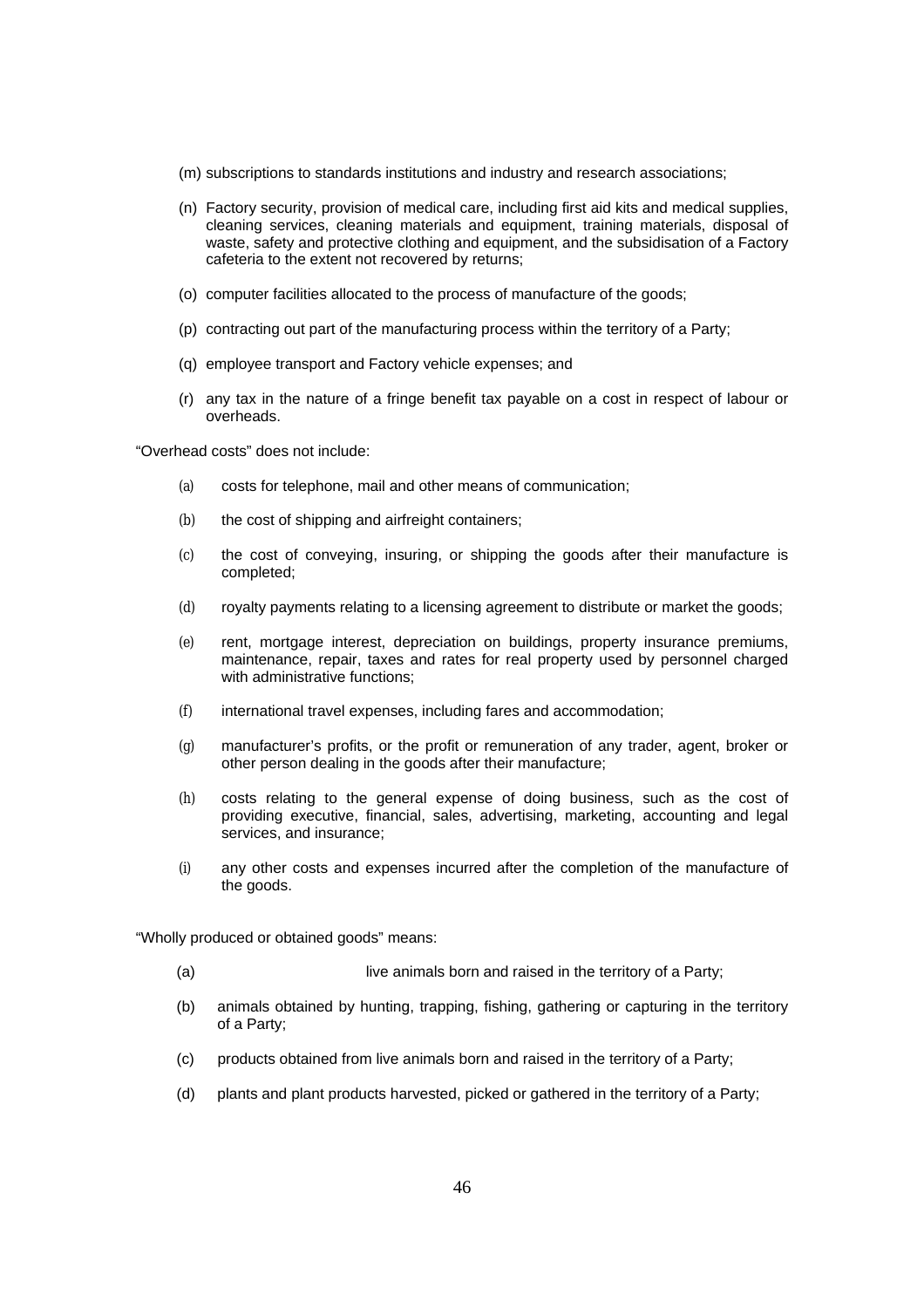- (e) products of sea fishing and other products taken from the sea outside the territory of a Party, where the Party is the country of registration of the vessel that carries out those operations;
- (f) minerals and other naturally occurring substances extracted from soil, the waters, the seabed, or beneath the seabed of the territory of a Party;
- (g) scrap and waste derived from manufacturing operations in the territory of a Party which are only fit for disposal or for the recovery of raw Materials;
- (h) scrap and waste derived from articles collected or consumed in the territory of a Party which are only fit for the recovery of raw Materials;
- (i) products taken from the area of the seabed outside the territory of that Party, pursuant to rights held by that Party and recognised under international law; or
- (j) goods produced in the territory of a Party exclusively from products referred to in subparagraph (a)-(i).
- 2 For the purposes of Paragraph 3 of this Annex, goods are indirectly exported if the goods do not enter the commerce of a State, Territory, or Self-Governing Entity which is not a Party. Goods do not enter the commerce of a non-Party if:
	- (b) a transit entry is justified for geographical reasons or transport requirements; and
	- (c) the goods have only undergone an operation required for unloading or reloading, or any operation required to keep them in good condition.
- 3 Goods exported from one Party to any other Party, whether directly or indirectly, shall be treated as goods originating in the territory of the first Party if these goods are:
	- (a) wholly produced or obtained in the territory of that Party; or
	- (b) the result of the final process of manufacture performed in the territory of that Party, and the total expenditure on Originating Material costs, Labour costs and Overhead costs is not less than 40 per cent of the total expenditure on Material, labour and overheads, whether or not incurred in the territory of that Party.
- 4 If difficulties arise, from unforeseen circumstances of a short term nature, resulting in an individual shipment of goods failing to qualify for origin under Paragraph (3)(b), then the exporting and importing Parties may agree to apply a margin of tolerance of up to 2% of the qualifying expenditure. These Parties shall apply this tolerance for a limited period of time only.
- 5 Minimal operations or processes that are only performed to:
	- (a) ensure the preservation of goods in good condition for the purposes of transport or storage;
	- (b) facilitate shipment or transportation; or
	- (c) package or present the goods for sale;

shall not, alone or in combination with each other, confer origin on goods under any other rule.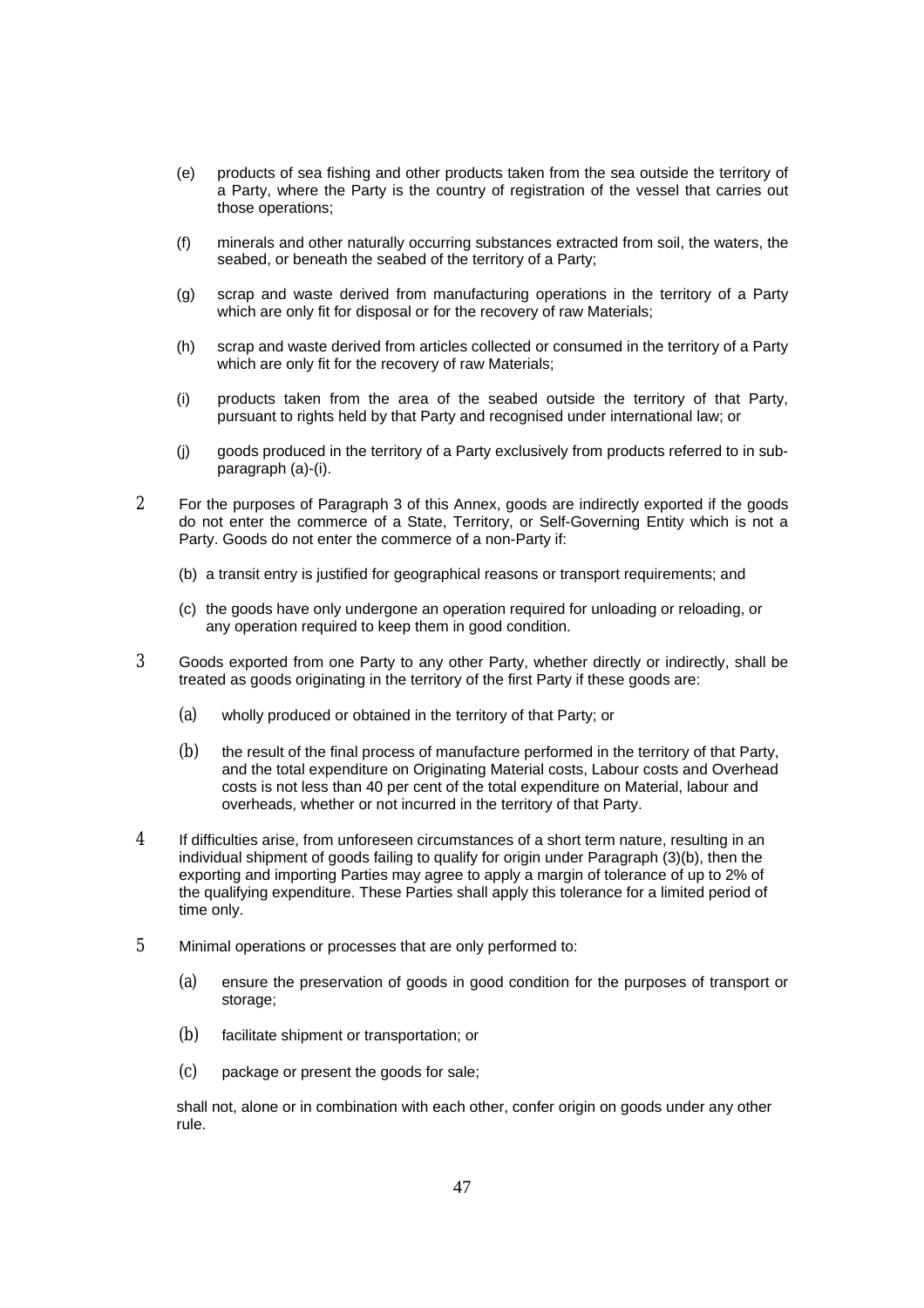# **Annex III**

# **DESIGNATED BODIES FOR PICTA MEMBERS**

| <b>Country</b>                                            | <b>Designated Body</b>                             | <b>Contact and Postal</b><br><b>Address</b>                                                                                                                                                                               | <b>Contact Details</b>                                                                 |
|-----------------------------------------------------------|----------------------------------------------------|---------------------------------------------------------------------------------------------------------------------------------------------------------------------------------------------------------------------------|----------------------------------------------------------------------------------------|
| <b>Cook</b><br><b>Islands</b>                             | Department of Customs<br>and Revenue<br>Management | <b>Senior Customs Officer</b><br>Department of Customs<br>Revenue Management<br><b>Division</b><br>P O Box 120<br>Avarua<br>Cook Islands                                                                                  | Tel (682) 29365<br>Fax (682) 29465<br>Email:<br>revman@oyster.net.ck                   |
| <b>Federated</b><br><b>States of</b><br><b>Micronesia</b> | Division of Customs &<br><b>Tax Administration</b> | Assistant Secretary,<br>Department of Finance<br>and Administration,<br>Division of Customs &<br>Tax Administration,<br>P.O. Box PS 54<br>Palikir, Pohnpei, FM<br>96941<br>Federated<br><b>States</b><br>οf<br>Micronesia | Tel: (691) 320 5855<br>or 320 2826<br>Fax: (691) 320 5715<br>Email:<br>fsmsofa@mail.fm |
| Fiji                                                      | Fiji Revenue and<br><b>Customs Authority</b>       | <b>Director General</b><br>Fiji Islands Revenue<br>and Customs Authority<br>Private Mail Bag<br>Suva<br>Fiji                                                                                                              | Tel (679) 330 2478<br>Fax (679) 3302321<br>E-mail:<br>toconnor@frca.org.fj             |
| <b>Kiribati</b>                                           | Kiribati Customs<br>Service                        | <b>Comptroller of Customs</b><br>Kiribati Customs<br>Service<br>Ministry of Finance and<br>Economic Development<br>P O Box 503<br>Betio, Tarawa<br>Kiribati                                                               | Tel (686) 26531<br>Fax (686) 26532<br>Email: customs@tskl.net.ki                       |
| <b>Nauru</b>                                              | Nauru Customs                                      | Nauru Customs and<br>Immigration<br>Nauru<br><b>Central Pacific</b>                                                                                                                                                       | Tel:<br>(674) 444 3133                                                                 |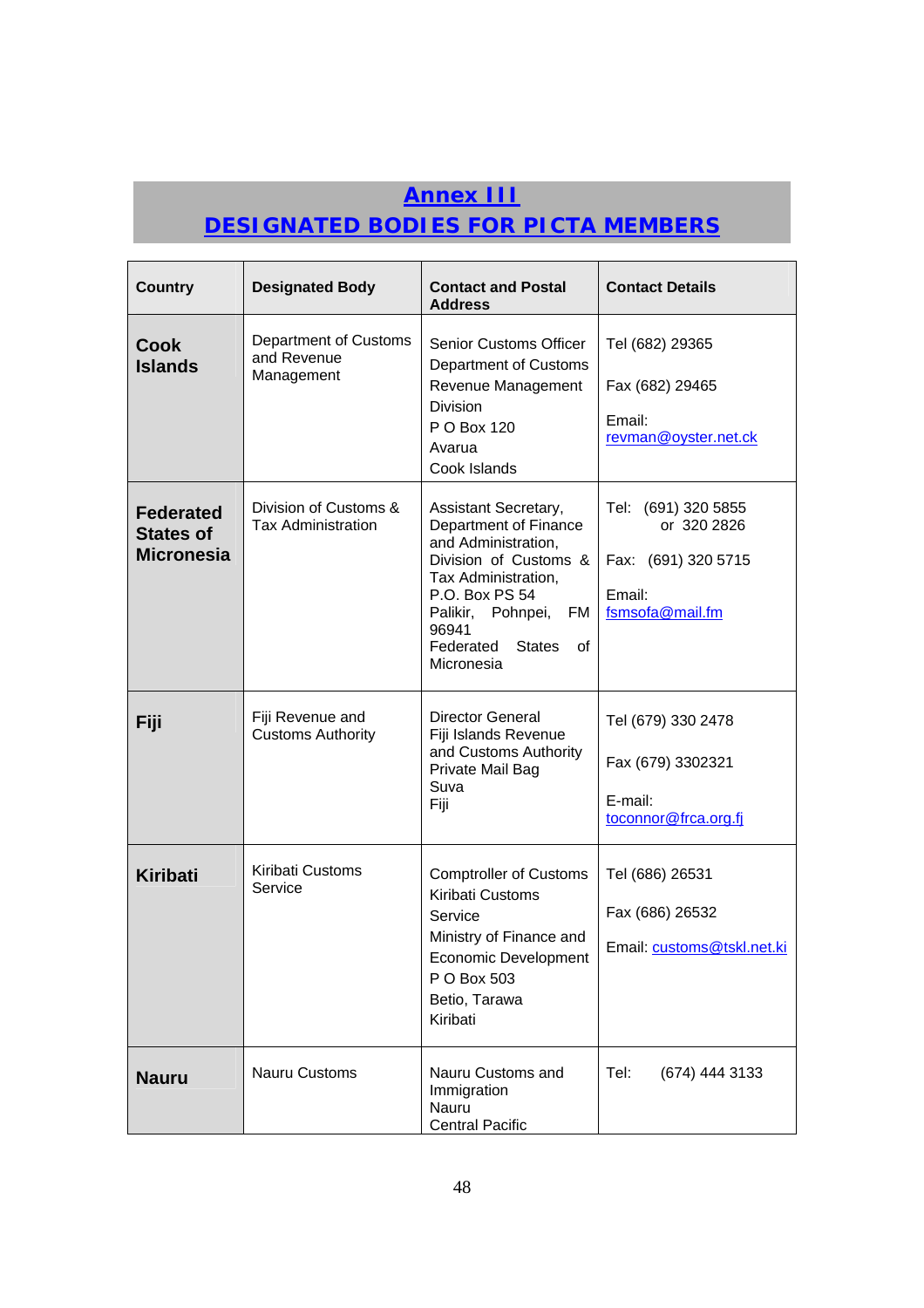| <b>Niue</b>                                             | <b>Customs and Taxation</b><br>Division           | <b>Collector of Customs</b><br>and Taxation<br><b>Customs and Taxation</b><br>Division<br>PO Box 36<br>Alofi<br><b>Niue</b>                                                                              | Tel (683) 4122<br>Fax (683) 4150<br>Email:<br>sionetama@hotmail.com<br>customs.treasury@mail.gov.nu                                |
|---------------------------------------------------------|---------------------------------------------------|----------------------------------------------------------------------------------------------------------------------------------------------------------------------------------------------------------|------------------------------------------------------------------------------------------------------------------------------------|
| <b>Palau</b>                                            | Division of Customs                               | <b>Chief of Customs</b><br>Division of Customs<br>P.O. Box 6011<br>Koror,<br>Palau 96940                                                                                                                 | Tel: (680) 488 1985<br>488 6031<br>488 5607<br>Fax: (680) 488 4405<br>Email:<br>rop.customs@palaunet.com<br>jtarkongjr@hotmail.com |
| <b>Papua New</b><br>Guinea                              | <b>PNG Internal Revenue</b><br>Commission         | Manager International<br><b>Relations</b><br><b>PNG Internal Revenue</b><br>Commission<br>Level 10 Revenue<br>Haus<br><b>Champion Parade</b><br>P O Box 777<br>Port Moresby 121, NCD<br>Papua New Guinea | Tel: (675) 322 6929<br>Fax: (675) 321 4002<br>Email:<br>fbabaga.irc@global.net.pg                                                  |
| <b>Republic of</b><br><b>Marshall</b><br><b>Islands</b> | Customs, Revenue and<br>Taxation                  | Chief of Customs,<br>Revenue and Taxation<br>Ministry of Finance<br>P.O. Box 29<br>Majuro<br>Republic of the<br>Marshall Islands                                                                         | Tel: (692) 6255 722<br>3297012<br>Fax: (692) 6255730<br>3298617<br>Email:<br>rmicustoms@hotmail.com<br>mhcustoms@ntamar.net        |
| <b>Samoa</b>                                            | <b>Customs Department</b><br>Ministry for Revenue | <b>Chief Executive Officer</b><br>Ministry for Revenue<br>P.O. Box 44<br>Apia<br>Samoa                                                                                                                   | Tel (685) 21561 or 29411<br>Fax (685) 21563 or 20414<br>Email:<br>fuimaono-teo@samoa.ws<br>rpereira@samoa.ws                       |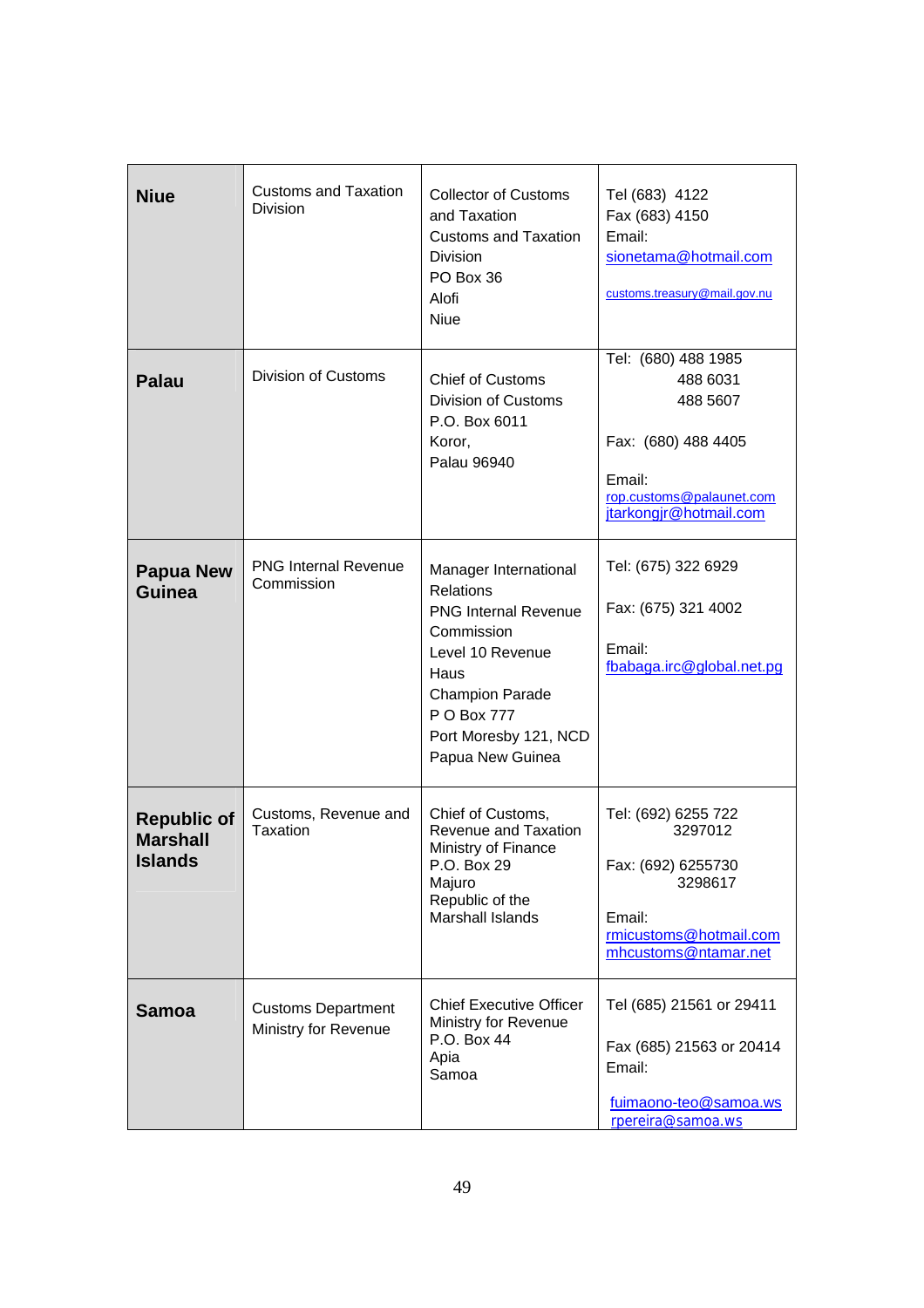| <b>Solomon</b><br><b>Islands</b> | <b>Customs and Excise</b>                | <b>Comptroller of Customs</b><br>and Excise<br><b>HM Customs and</b><br>Excise<br>P.O. Box G16<br>Honiara<br>Solomon Islands         | Tel: (677) 28979<br>or 94491<br>Fax: (677) 25640                                                 |
|----------------------------------|------------------------------------------|--------------------------------------------------------------------------------------------------------------------------------------|--------------------------------------------------------------------------------------------------|
| Tonga                            | <b>Customs and Trade</b><br>Division     | <b>Deputy Commissioner</b><br>of Revenue<br><b>Customs and Trade</b><br><b>Division</b><br><b>PO BOX 146</b><br>Nuku'alofa<br>Tonga  | Tel (676) 23651 / 23650<br>Fax (676) 24124<br>adminctd@kalianet.to                               |
| Tuvalu                           | Tuvalu Tax and<br><b>Customs Control</b> | Senior Collector of<br>Customs<br>Ministry of Finance<br>Government of Tuvalu<br>Vaiaku, Funafuti<br>Tuvalu                          | Tel: (688) 20235<br>or 20239<br>Fax: (688)20816<br>Email: customs@tuvalu.tv                      |
| Vanuatu                          | Customs and Inland<br>Revenue Department | Director of Customs<br>and Inland Revenue<br>Department of Customs<br>and Inland Revenue<br>Private Mail Bag<br>Port Vila<br>Vanuatu | Tel: (678) 24544<br>Fax: (678) 22597<br>Email:<br>bwotu@vanuatu.gov.vu<br>tmalosu@vanuatu.gov.vu |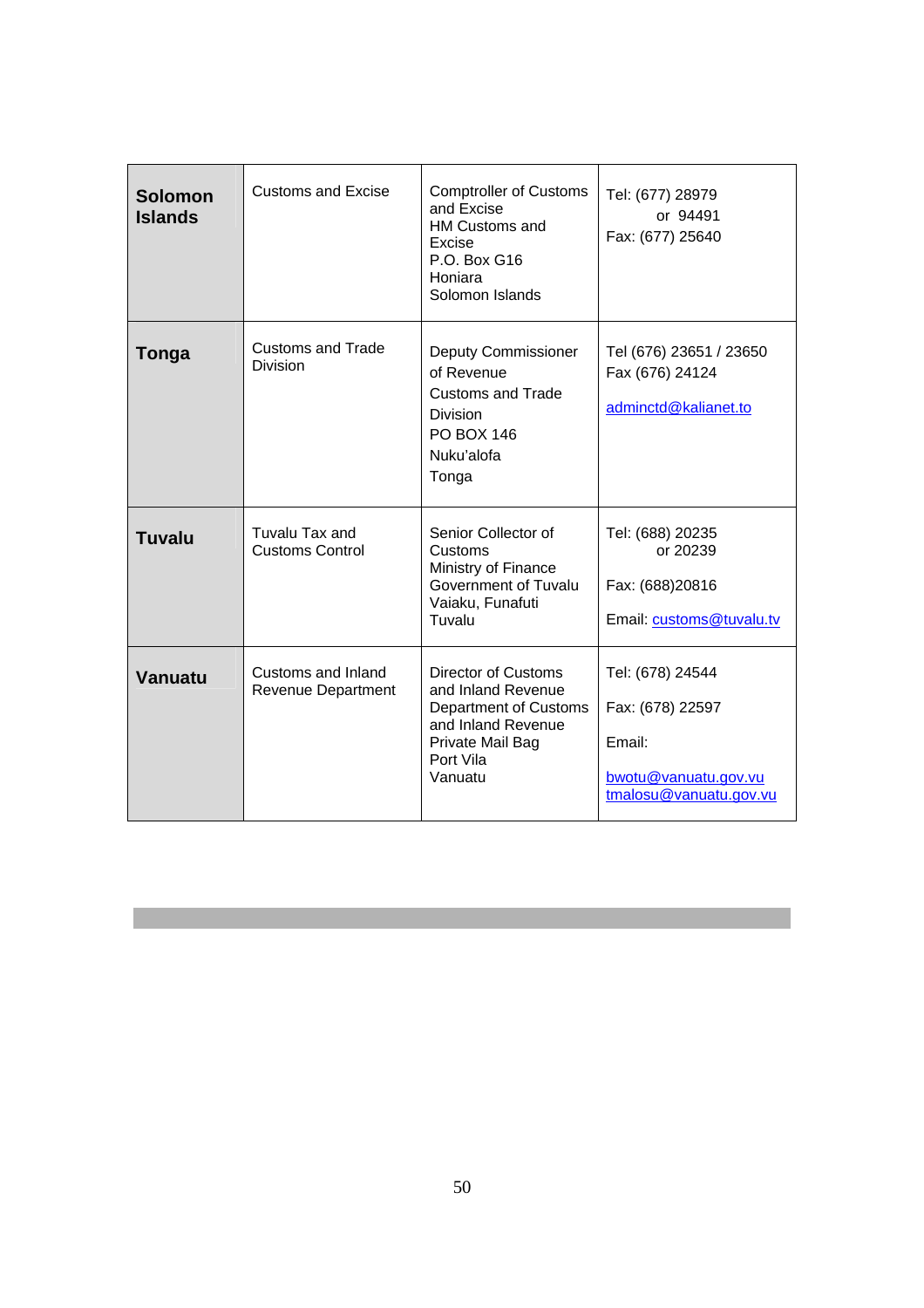# **Annex IV**

# **CERTIFICATE OF ORIGIN FORM - FIC1**

## **PACIFIC ISLAND COUNTRIES TRADE AGREEMENT CERTIFICATE OF ORIGIN FORM – FIC1**

| 1. Exporter's name and address                                                                                                                                                                                                                                                                                   |                                   |                                |                                                   | PACIFIC ISLAND COUNTRIES TRADE AGREEMENT<br>CERTIFICATE OF ORIGIN FIC1 No: WS000001 |  |                                                                                    |
|------------------------------------------------------------------------------------------------------------------------------------------------------------------------------------------------------------------------------------------------------------------------------------------------------------------|-----------------------------------|--------------------------------|---------------------------------------------------|-------------------------------------------------------------------------------------|--|------------------------------------------------------------------------------------|
| 2. Goods consigned to (Consignee's name<br>and address)                                                                                                                                                                                                                                                          |                                   | Issued in                      |                                                   | [Country]                                                                           |  |                                                                                    |
| 3.<br>Means of transport and route                                                                                                                                                                                                                                                                               |                                   | $\overline{4}$ .               | 5.<br>Country of Origin<br>Country of Destination |                                                                                     |  |                                                                                    |
| 6.                                                                                                                                                                                                                                                                                                               | 7.                                | 8.                             |                                                   | 9. Tariff Number                                                                    |  |                                                                                    |
| Marks and<br><b>Numbers</b>                                                                                                                                                                                                                                                                                      | Number of and kind of<br>packages | overleaf) - please<br>indicate | Origin Criterion (see                             | 10.<br>Description of<br>Good                                                       |  |                                                                                    |
|                                                                                                                                                                                                                                                                                                                  |                                   | Wholly<br>obtained             | Processed or<br>manufactured                      | 11.<br>Weight/quantity                                                              |  |                                                                                    |
|                                                                                                                                                                                                                                                                                                                  |                                   |                                |                                                   | 12.<br>Number and date<br>of invoice                                                |  |                                                                                    |
| 13. Declaration by Exporter                                                                                                                                                                                                                                                                                      |                                   | 14. Certification              |                                                   |                                                                                     |  |                                                                                    |
| I, the undersigned, hereby declare that the<br>above statements are correct and that all<br>produced<br>in<br>goods<br>were<br>and that<br>the<br>origin declaration complies with the origin<br>requirements specified under the Pacific<br>Island Countries Trade Agreement for the<br>goods to be exported to |                                   |                                | by the exporter is correct.                       |                                                                                     |  | It is hereby certified, on the basis of controls carried out, that the declaration |
| [Importing country]<br>I agree to submit supporting evidence and to<br>any inspection to my accounts to verify this<br>declaration.                                                                                                                                                                              |                                   |                                |                                                   |                                                                                     |  |                                                                                    |
|                                                                                                                                                                                                                                                                                                                  |                                   |                                |                                                   |                                                                                     |  |                                                                                    |
|                                                                                                                                                                                                                                                                                                                  |                                   |                                |                                                   |                                                                                     |  | Official stamp/seal                                                                |
|                                                                                                                                                                                                                                                                                                                  |                                   |                                |                                                   |                                                                                     |  |                                                                                    |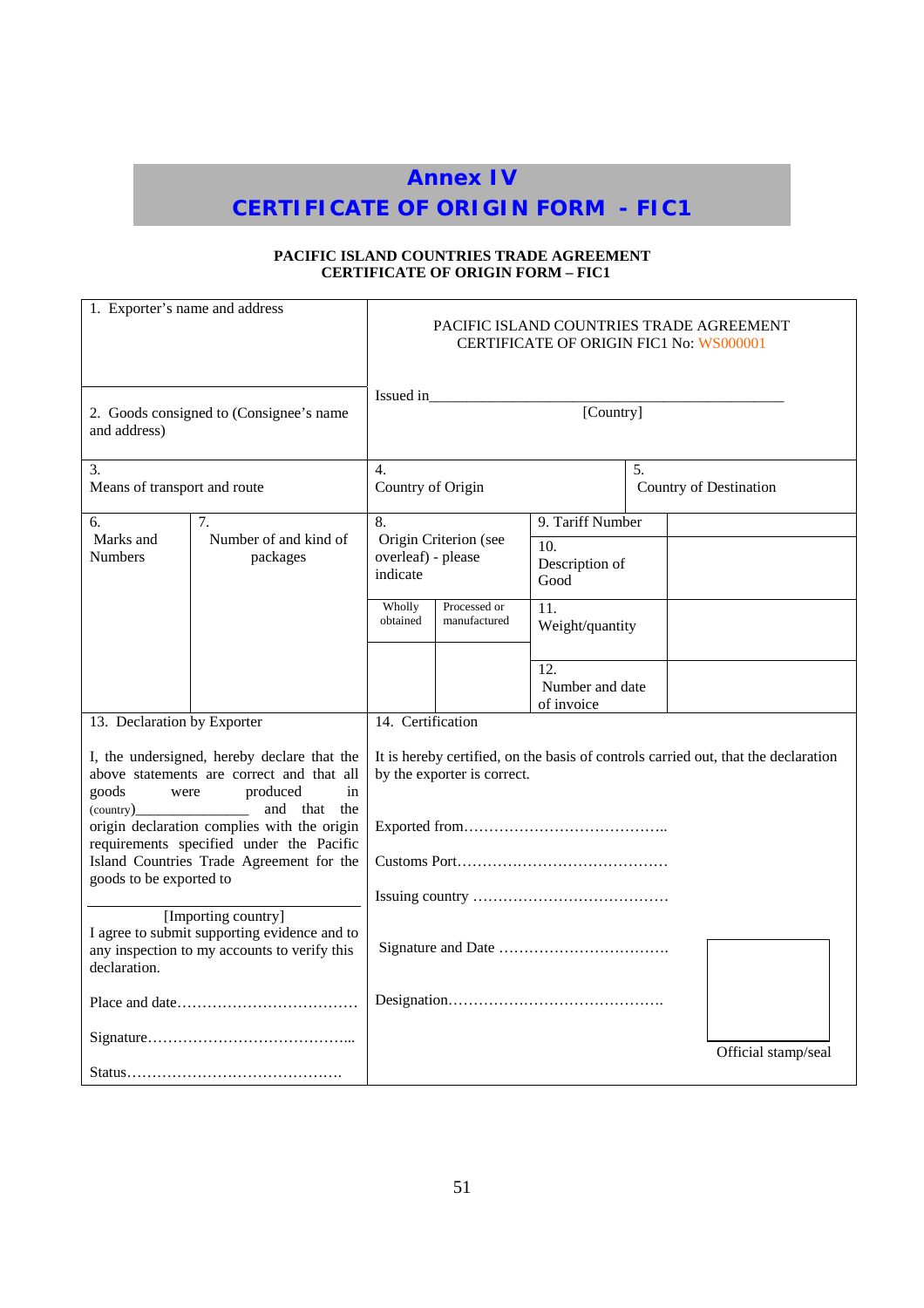#### **Notes on reverse sheet of PICTA Rules of Origin**

1. Countries which accept this form for the purposes of the Pacific Island Countries Trade Agreement (PICTA) are Parties to the PICTA. Details of the rules governing the PICTA in those countries can be obtained from the Customs authorities of the countries concerned.

2. Definitions of "Factory", "Factory cost", "Inner containers", "Labour costs", "Material", "Originating Material costs", "Other duties", "Overhead costs" and "Wholly produced or obtained goods" are clearly provided in the PICTA.

3. In order for goods to be eligible under the PICTA, goods which are indirectly exported must not enter the commerce of a State, Territory, or Self-Governing Entity which is not a Party to PICTA. Goods do not enter the commerce of a non-Party if a transit entry is justified for geographical reasons or transport requirements and the goods have only undergone an operation required for unloading or reloading, or any operation required to keep them in good condition.

4. Goods exported from one PICTA Party to any other Party, whether directly or indirectly, shall be treated as goods originating in the territory of the first Party if those goods are either wholly produced or obtained in the territory of that Party or the result of the final process of manufacture performed in the territory of that Party, and the total expenditure on Originating Material costs, Labour costs and Overhead costs is not less than 40 per cent of the total expenditure on Material, labour and overheads, whether or not incurred in the territory of that Party.

5. If difficulties arise from unforeseen circumstances of a short term nature resulting in an individual shipment of goods failing to qualify for origin under Paragraph (3)(b) of Annex I of the PICTA, the exporting and importing Parties may agree to apply a margin of tolerance of up to 2% of the qualifying expenditure. These Parties shall apply this tolerance for a limited period of time only. Customs authorities will direct you to the relevant officials who will deal with tolerance requests.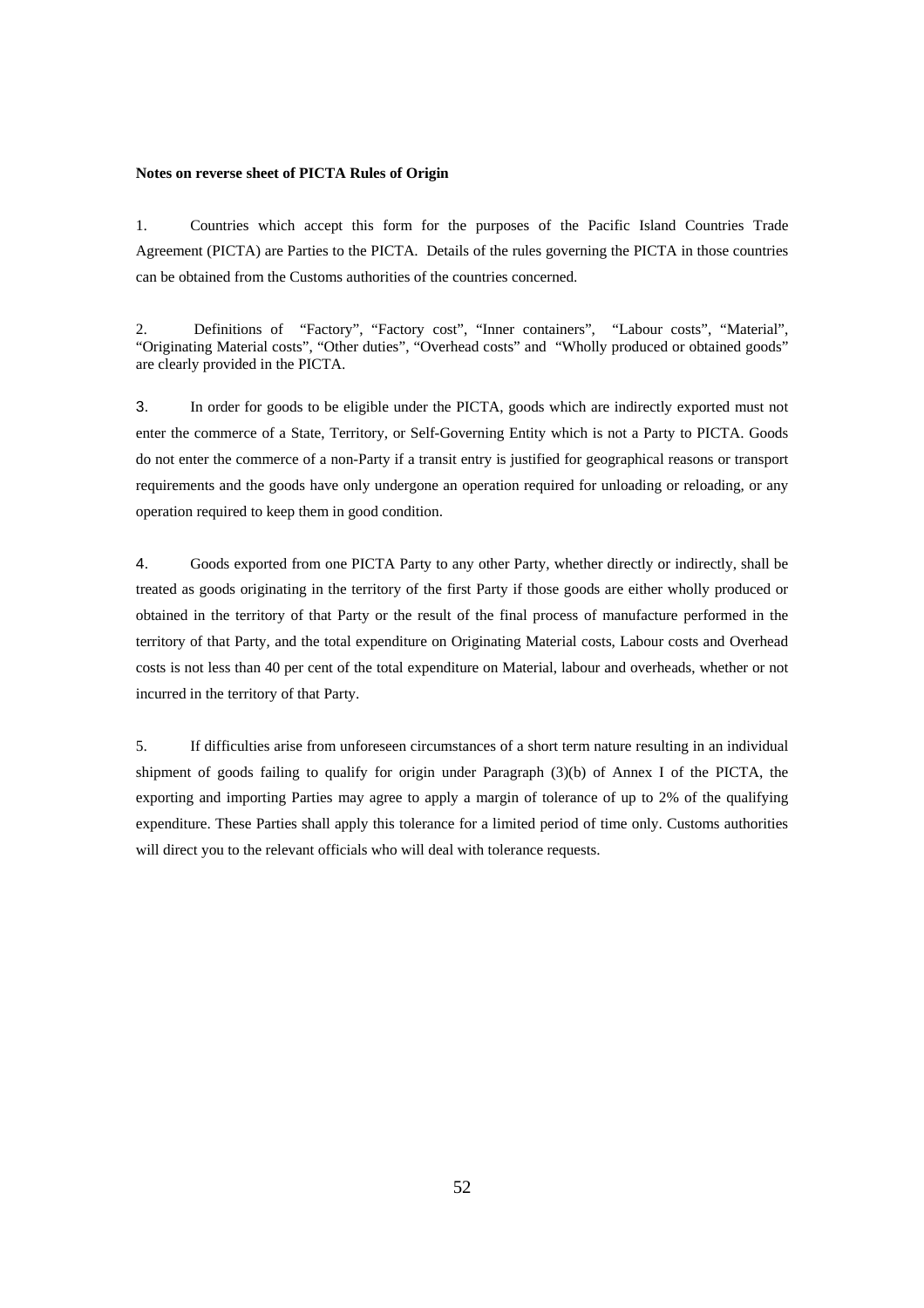| <b>Field/Box</b>   | <b>Explanatory Notes on FIC1 Form</b>                                                                                                                                           |
|--------------------|---------------------------------------------------------------------------------------------------------------------------------------------------------------------------------|
| 1                  | Name and address of the exporter. The full address must be stated, including telephone,                                                                                         |
|                    | fax and email contact.                                                                                                                                                          |
| $\overline{c}$     | The full name and address of the consignee must be stated, including telephone, fax and                                                                                         |
|                    | email contact.                                                                                                                                                                  |
| 3                  | In order for goods to be eligible under PICTA, goods which are indirectly exported must                                                                                         |
|                    | not enter the commerce of a State, Territory, or Self-Governing Entity who are non                                                                                              |
|                    | Parties. Goods do not enter the commerce of a non-Party if a transit entry is justified for                                                                                     |
|                    | geographical reasons or transport requirements and the goods have only undergone an<br>operation required for unloading or reloading, or any operation required to keep them in |
|                    | good condition.                                                                                                                                                                 |
| <b>CERTIFICATE</b> | "CERTIFICATE OF ORIGIN No: WS000001" is the FIC1<br>An unnumbered box                                                                                                           |
| OF ORIGIN          | identification number for each FIC1 form issued and certified by the Customs authority.                                                                                         |
| No                 | A unique identifier certificate code will be inserted into all certificates of origin. It will                                                                                  |
|                    | consist of two alphabets and six numbers. The alphabets indicate the country from                                                                                               |
|                    | which the certificate was issued - using the internationally accepted country                                                                                                   |
|                    | abbreviations followed by the numerical series which will begin from 000001, 000002                                                                                             |
|                    | etc. Therefore origin certificates from Samoa and Fiji for example, will be "WS000001                                                                                           |
|                    | or WS000002" and "FJ000001 or FJ000002" respectively.                                                                                                                           |
| $\overline{4}$     | The Country of Origin declaration is governed by the PICTA legal texts.                                                                                                         |
| 5                  | The Country must be a PICTA Party.                                                                                                                                              |
| 6                  | The marks and numbers of the packages need to be inserted here. E.g. One carton<br>consigned to "Man Malo" in Tarawa could be marked "MM1/Kiribati".                            |
| $\tau$             | Packaging codes may be taken from guidelines as may be available in Single                                                                                                      |
|                    | Administrative Documents (SAD). ASYCUDA guidelines on packaging codes are                                                                                                       |
|                    | recommended. Description of packages could read "1 carton" or "1 pallet" or "2                                                                                                  |
|                    | containers" etc.                                                                                                                                                                |
| 8                  | Rules of Origin criteria are stated in the PICTA Annex 1.                                                                                                                       |
|                    | The goods are wholly produced or obtained if they fall within the description which is                                                                                          |
|                    | accepted under the PICTA                                                                                                                                                        |
|                    | The result of the final process of manufacture performed in the territory of that Party,                                                                                        |
|                    | and the total expenditure on Originating Material costs, Labour costs and Overhead costs                                                                                        |
|                    | is not less than 40 per cent of the total expenditure on Material, labour and overheads,                                                                                        |
| 9                  | whether or not incurred in the territory of that Party.                                                                                                                         |
|                    | Tariff number must be at least six digit level and based on the Harmonised Commodity<br>Description and Coding System (HS). The HS 2002 version is the benchmark for which      |
|                    | all PICTA Parties must use.                                                                                                                                                     |
| 10                 | A brief description of the goods concerned should be inserted here.                                                                                                             |
| 11                 | Unit of weight or other units. This can kg or dozens, pairs, $m3$ etc depending on                                                                                              |
|                    | statistical need.                                                                                                                                                               |
| 12                 | The commercial invoice identification number and date for which the invoices were                                                                                               |
|                    | issued.                                                                                                                                                                         |
| 13                 | The exporter must complete this part.                                                                                                                                           |
|                    | "Status" is to identify the position of the person. Could be "manager", "export manager",                                                                                       |
|                    | "export officer" etc.                                                                                                                                                           |
| 14                 | This field is to be completed by the Designated Authorities who are the Customs                                                                                                 |
|                    | Authorities.                                                                                                                                                                    |
|                    | "Designation" is the title of the Customs officer who has signed and certified the FIC1                                                                                         |
|                    | form.                                                                                                                                                                           |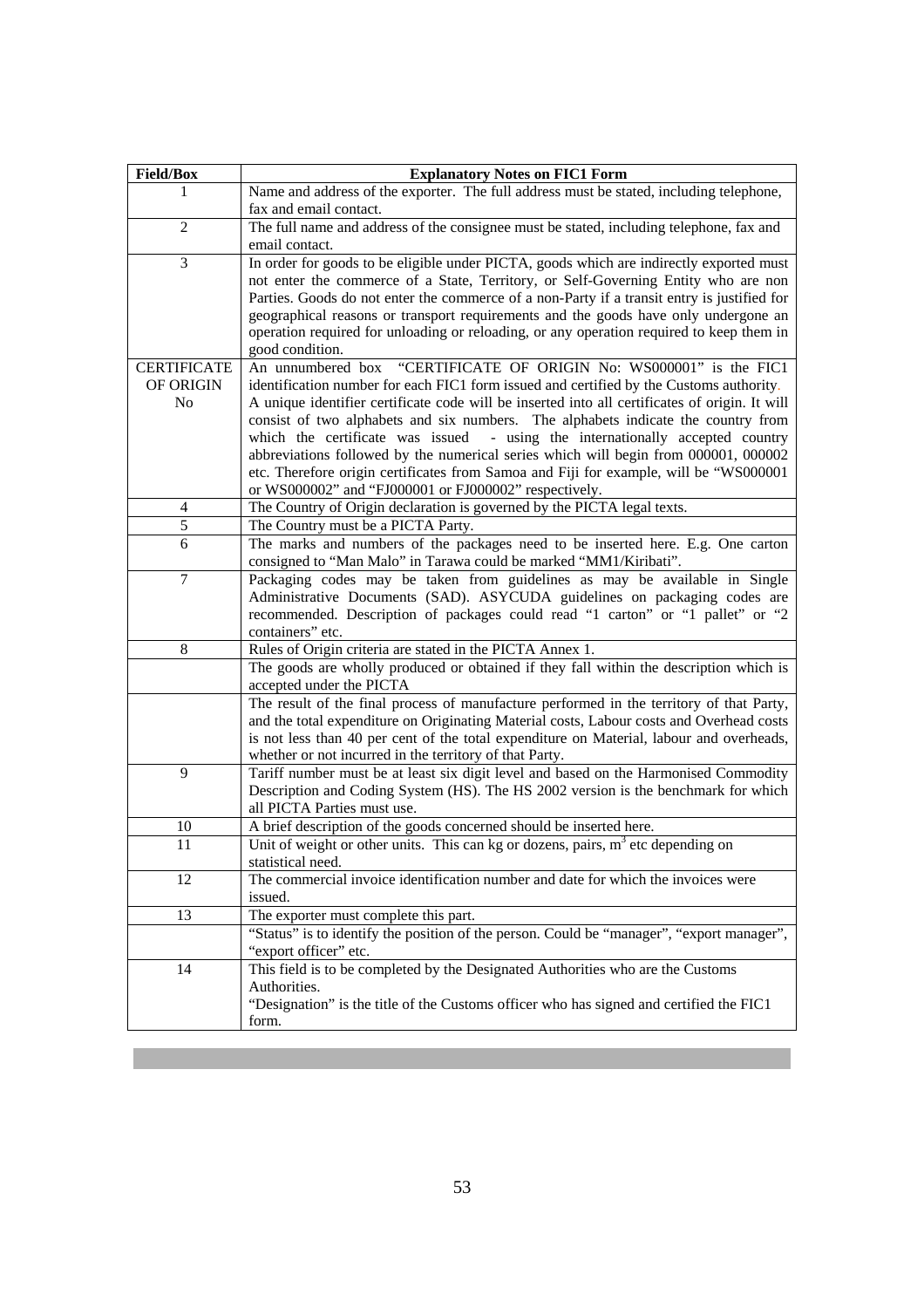# **Annex V**

# **NOTIFICATON OF AUTHORISED SIGNATURES ON PICTA CERTIFICATE OF ORIGIN (FIC1) FORMS**

| <b>Pacific Island Countries Trade Agreement</b><br>Notification of authorised signatures on PICTA Certificates of Origin (FIC1) Forms |                                       |               |
|---------------------------------------------------------------------------------------------------------------------------------------|---------------------------------------|---------------|
| Country:                                                                                                                              |                                       |               |
|                                                                                                                                       | Valid from: (Date)<br>to              |               |
| 1.                                                                                                                                    | Name of Authorised person             |               |
|                                                                                                                                       | Designation of person                 |               |
|                                                                                                                                       | Sample signature                      |               |
|                                                                                                                                       | Date of signature                     |               |
|                                                                                                                                       | Sample seal                           |               |
| $\overline{2}$ .                                                                                                                      | Name of Authorised person             | $\rightarrow$ |
|                                                                                                                                       | Designation of person                 |               |
|                                                                                                                                       | Sample signature<br>Date of signature |               |
|                                                                                                                                       | Sample seal                           |               |
| 3.                                                                                                                                    | Name of Authorised person             |               |
|                                                                                                                                       | Designation of person                 |               |
|                                                                                                                                       | Sample signature                      |               |
|                                                                                                                                       | Date of signature                     |               |
|                                                                                                                                       | Sample seal                           |               |

To be signed in triplicate and sent to the "PICTA Rules of Origin Committee Secretariat, Pacific Islands Forum Secretariat, Private Mail Bag, Suva, Fiji."

*Explanatory notes overleaf*.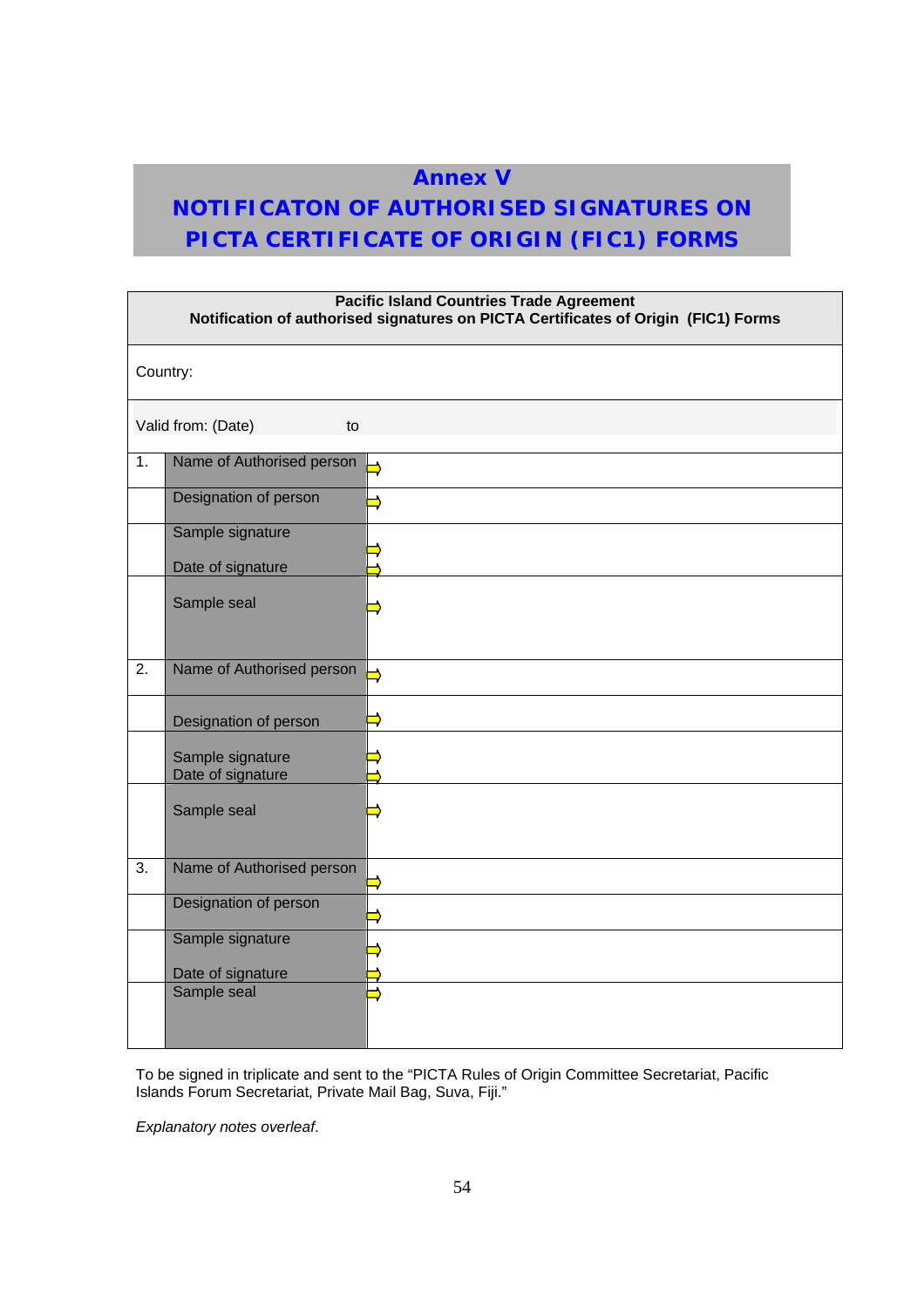#### **Explanatory notes on form for the "Notification of authorised signatures on PICTA Certificates of Origin (FIC1) Forms"**

|                       | Name of Authorised person – Name of person who is authorised to sign FIC1 Forms. The name<br>of the person must be stated clearly.                                                                                                                       |
|-----------------------|----------------------------------------------------------------------------------------------------------------------------------------------------------------------------------------------------------------------------------------------------------|
| Designation of person | - Specify the position or title of the person.                                                                                                                                                                                                           |
| Sample Signature      | - A sample signature must be inserted here in black or dark blue ink.<br>In cases where authorisation is provided electronically, such<br>electronic verification authorisation should be provided in addition<br>to the sample signature provided here. |
| Date of signature     | - This is the date the sample signature was put on this form                                                                                                                                                                                             |
| Sample Seal           | - Official seals must be affixed here if used by the Customs<br>Authority                                                                                                                                                                                |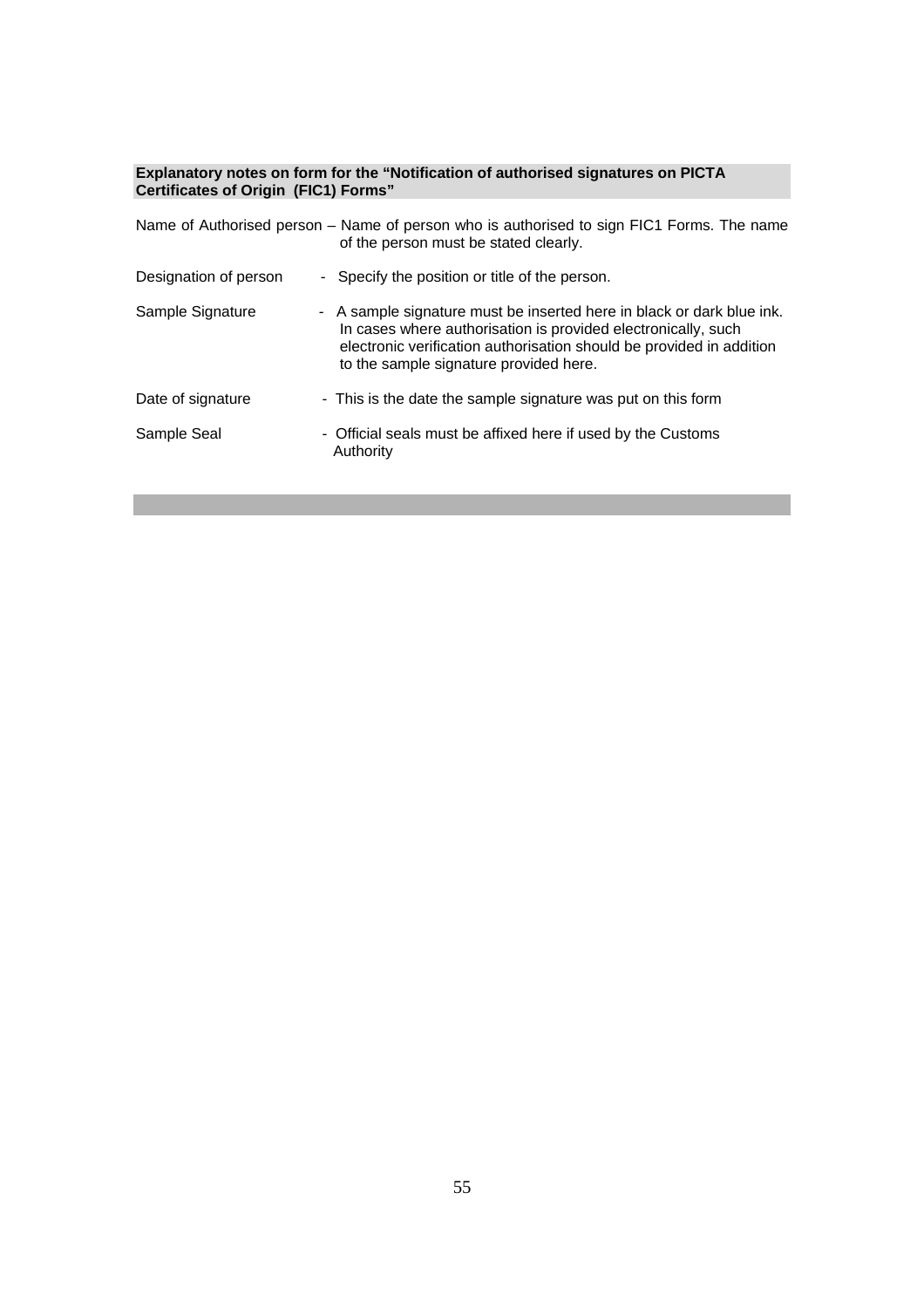# **Annex VI**

# **APPLICATION FOR DEROGATION FORM**

| 1. 1. Commercial description of the finished<br>product                           | 2. Anticipated annual value and quantity of<br>exports to PICTA Party                                                        |
|-----------------------------------------------------------------------------------|------------------------------------------------------------------------------------------------------------------------------|
| 1.2 Customs classification (HS Code)                                              |                                                                                                                              |
| 3. Commercial description of third country<br>materials                           | 4. Anticipated annual quantity of third country<br>materials to be used                                                      |
| Customs classification (HS Code)                                                  |                                                                                                                              |
| 5. Value of finished products                                                     | 6. Origin of third country materials                                                                                         |
| 7. Value of third country materials                                               | 8. Commercial description of materials<br>originating in PICTA Party                                                         |
| 9. Reasons why the rule of origin for the<br>finished product cannot be fulfilled | 10. Value of materials sourced from PICTA<br>Party                                                                           |
| 11. Anticipated annual quantity of PICTA Party<br>materials to be used            | 12. Working or processing carried in PICTA<br>Party without obtaining origin                                                 |
| 13. Amount of investment made or foreseen                                         | 14. Staff employed/expected                                                                                                  |
| 15. Value added by the working or processing<br>in PICTA Party:                   | 16. Details of the unforeseen circumstances<br>requiring the derogation                                                      |
| 15.1 Labour                                                                       |                                                                                                                              |
| 15.2 Overheads                                                                    |                                                                                                                              |
| 15.3 Others<br>17. Possible development to overcome the<br>need for a derogation  | 18. Duration requested for derogation -<br>$from \dots \dots \dots \dots to \dots \dots \dots \dots \dots \dots \dots \dots$ |
| 19. Detailed description of working and<br>processing in PICTA Party              | 20. Capital structure of the firm concerned                                                                                  |
| 21. Other possible sources of supply for<br>materials                             | 22. Observations                                                                                                             |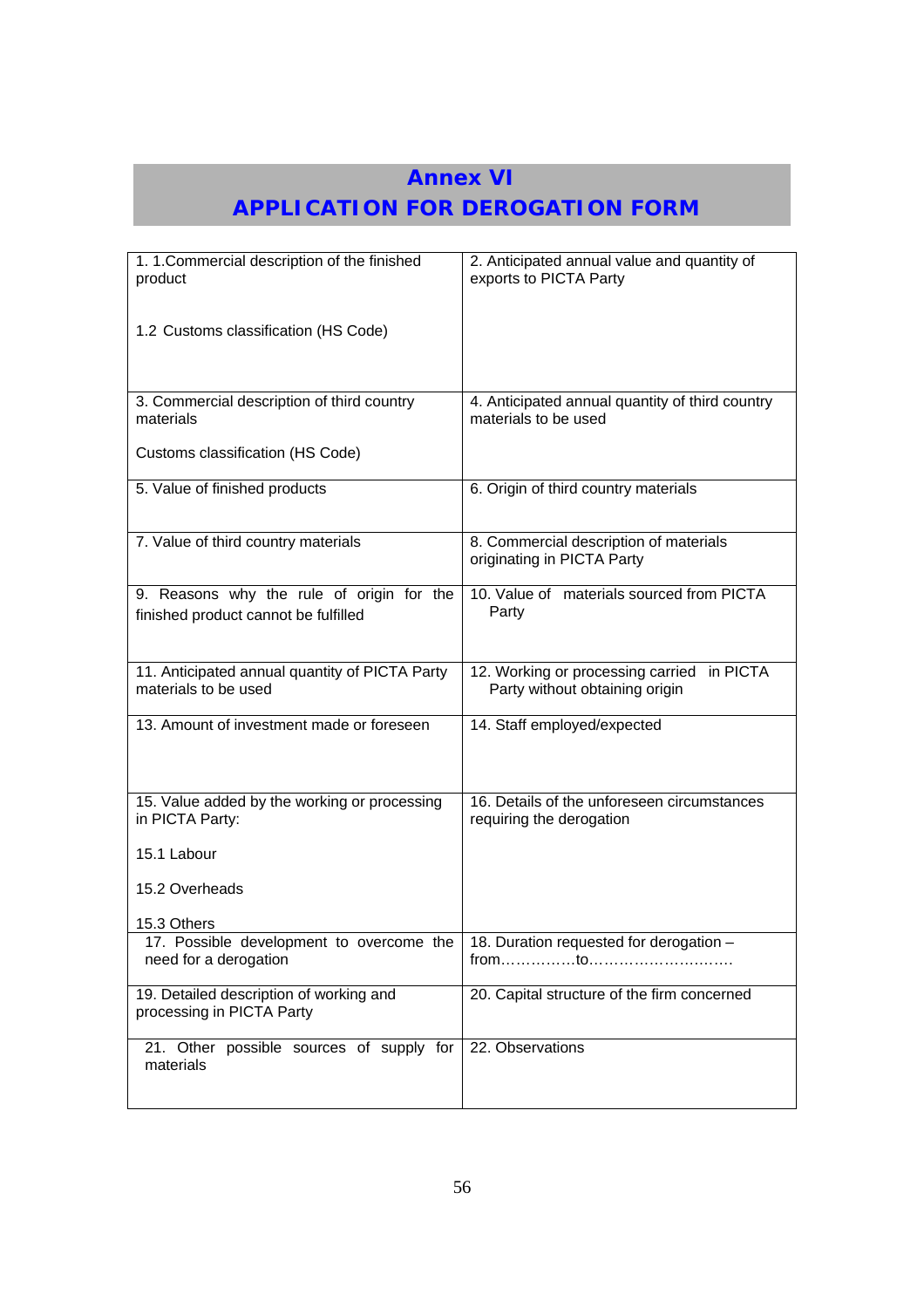#### Notes

- 1. If the boxes in the form are not sufficient to contain all relevant information, additional pages may be attached to the form. In this case, the mention "see annex" shall be entered in the box concerned.
- 2. If possible, samples or other illustrative materials, pictures, designs, catalogues, etc of the final product and of the materials should accompany the form.
- 3. A form shall be completed for each product covered by the request.
- 4. References to 'third country' in boxes 3, 4, 6 and 7 means any country which is not a PICTA Party.
- 5. Box 12 if the third country materials have been worked or processed in a PICTA Party or State(s) without obtaining origin, before being further processed in the PICTA State requesting derogation, indicate the working or processing carried out in the PICTA.
- 6. Box 13- Indicate possible further investments or suppliers' differentiation which make the derogation necessary for only a limited period of time.
- 7. Box 18 The dates to be indicated are the initial and final one for the period in which FIC1 certificates may be issued under the derogation.
- 8. Box 19 Indicate either the percentage of added value in respect of the ex-works price of the product or the monetary amount of added-value for unit of product.
- 9. Box 21 If alternative sources of material exist, indicate here what they are and, if possible, the reasons of cost or other reasons why they are not used.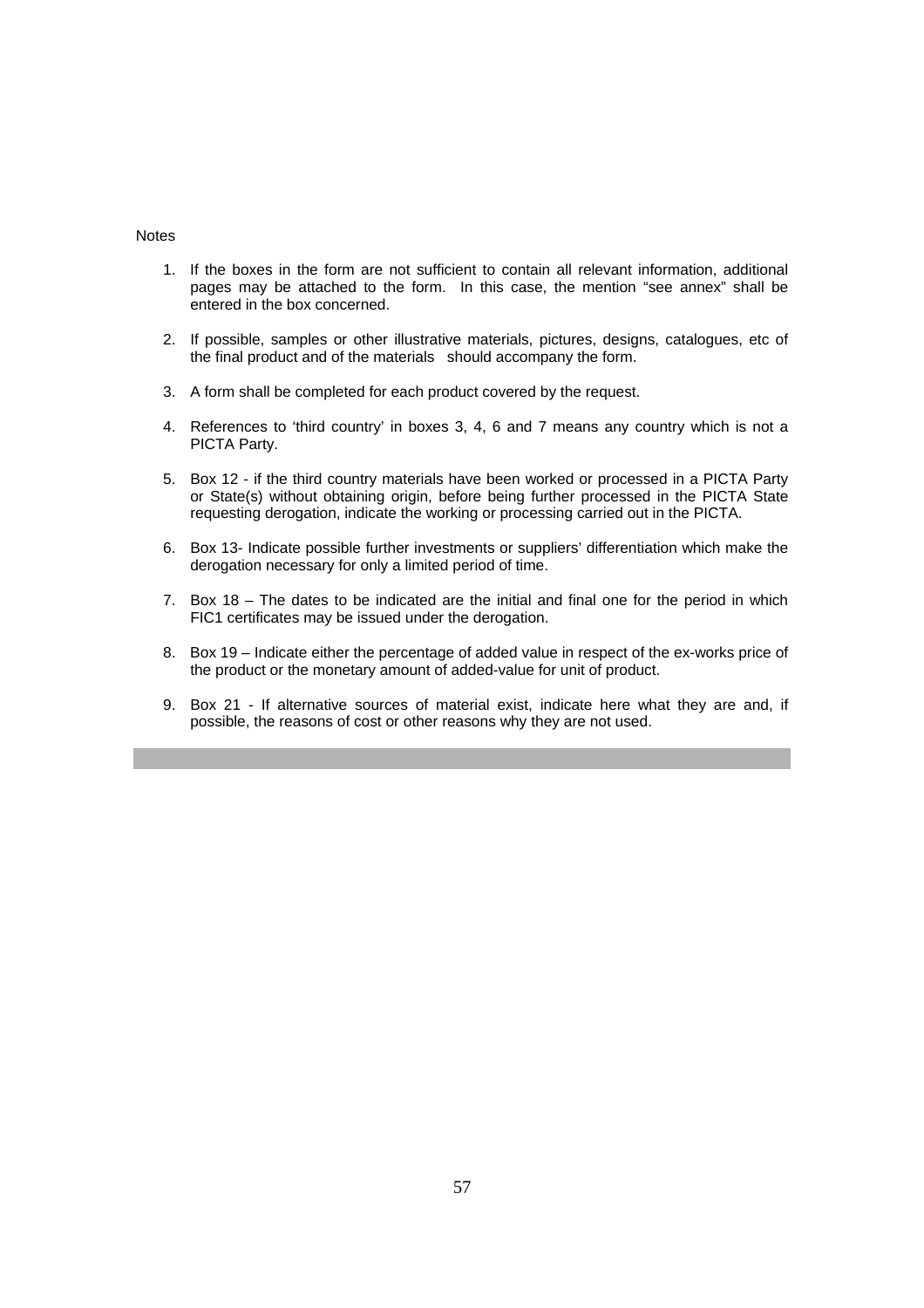# **Annex VII GLOSSARY OF TRADE RELATED TERMS**

| <b>FTA</b>                                                                                                                                                                                                                                     | Free Trade Area                  |  |
|------------------------------------------------------------------------------------------------------------------------------------------------------------------------------------------------------------------------------------------------|----------------------------------|--|
| <b>FEMM</b>                                                                                                                                                                                                                                    |                                  |  |
|                                                                                                                                                                                                                                                | Forum Economic Ministers Meeting |  |
| FIC <sub>1</sub>                                                                                                                                                                                                                               | Certificate of Origin Form       |  |
| Certificate of Origin form used for trade under the PICTA                                                                                                                                                                                      |                                  |  |
| <b>FICs</b>                                                                                                                                                                                                                                    | <b>Forum Island Countries</b>    |  |
| The Forum Island Countries are the Cook Islands, the Federated States of Micronesia, Fiji,<br>Kiribati, the Republic of the Marshall Islands, Nauru, Niue, Palau, Papua New Guinea, Samoa,<br>the Solomon Islands, Tonga, Tuvalu, and Vanuatu. |                                  |  |

**FTMM FTMM FORUM TRADE STATE FORUM FORUM TRADE MINISTERS** Meeting

- The first FTMM was held in 1999 in Suva, Fiji
- The second FTMM was held in 2001 in Apia, Samoa.
- The third FTMM was held in July 2003 in Nadi, Fiji.
- The fourth FTMM was held in April 2004 in Port Moresby, Papua New Guinea

**FTOM FTOM FORUM FORUM FORUM FORUM FORUM FORUM FORUM FORUM FORUM FORUM FORUM** *FORUM EXCLUDING <b>FORUM* 

**HS** Harmonised Commodity Description and Coding System

A multi-purpose international product nomenclature developed by the World Customs Organisation. It comprises 5,000 commodity groups, each identified by a six-digit code, arranged in a legal and logical structure and supported by well-defined rules to achieve uniform classification. The system is used by more than 177 countries and economies as a basis for their Customs tariffs and for the collection of international trade statistics. Over 98% of the merchandise in international trade is classified in terms of the HS.

**LDCs Least Developed Countries** 

- UNCTAD classifies LDCs as a relatively small category of the very poorest and structurally weakest countries and to the acceptance by the international community that these least developed countries are deserving of special and specific attention.
- The following FICs are currently classified as LDCs: Kiribati, Samoa, Solomon Islands, Tuvalu and Vanuatu.

*[Taken from: http://www.un.org/events/ldc3/prepcom/history.htm]*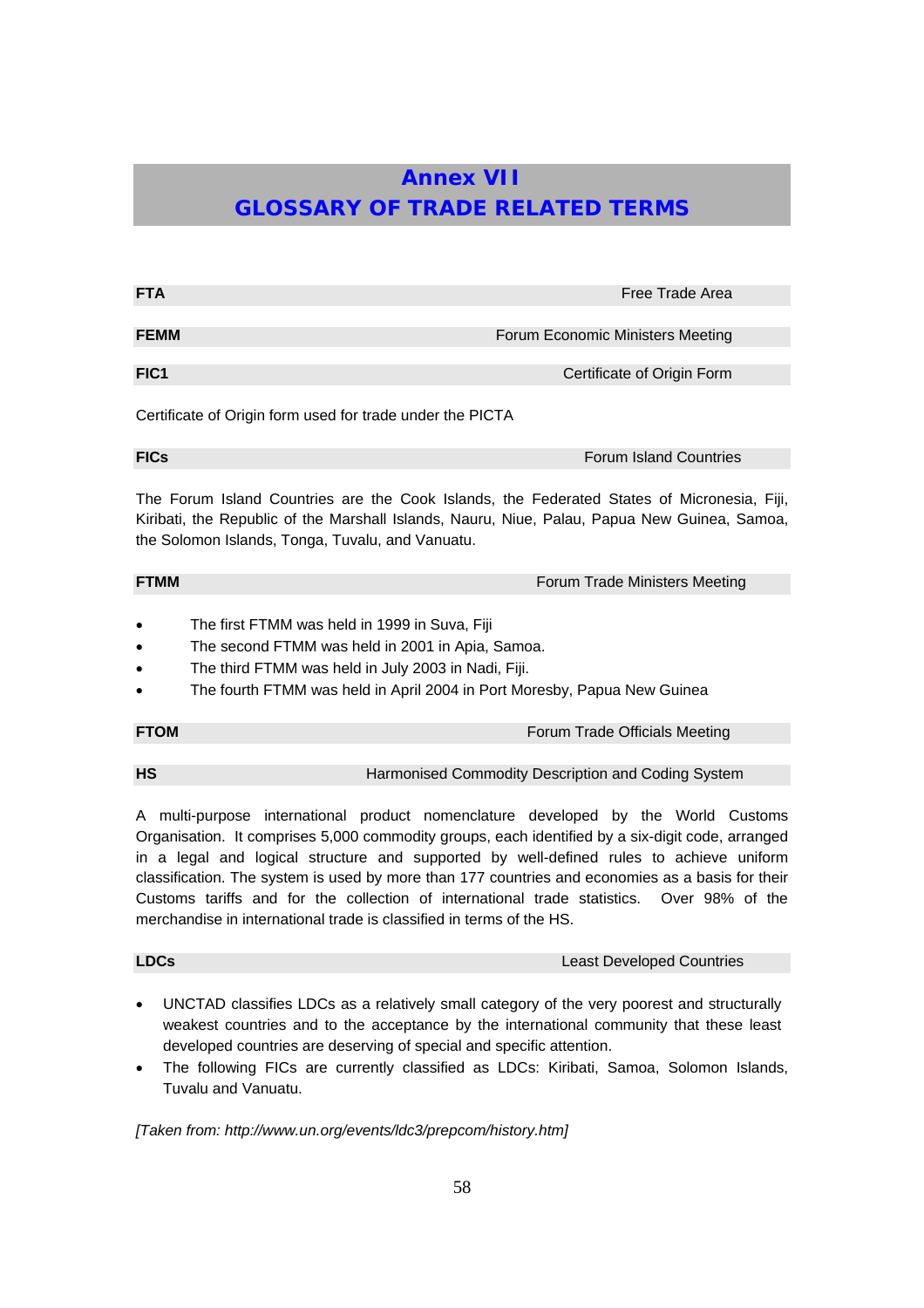- National Bodies responsible for national trade facilitation issues.
- These Bodies should create a sustainable, transparent and formal consultative mechanism for all interested parties involved in the nation's international trade (notably from both the public and private sectors), to work together to identify their respective trade facilitation problems, and prioritise, coordinate and implement mutually agreeable solutions.
- NTFCs or similar Bodies can formulate recommendations to the Government as to how to reduce practical impediments to the nation's trade.

### **OCO OCO OCO OCO OCO OCO OCO OCO OCO OCO OCO OCO OCO OCO OCO OCO OCO OCO OCO OCO OCO OCO OCO OCO OCO OCO OCO OCO OCO OCO OCO OCO OCO OCO OCO OCO OCO**

- The OCO brings together twenty-three customs administrations of Oceania (Australasia, Melanesia, Micronesia and Polynesia).
- The OCO meets in a different member country each year since it first convened in Rarotonga, Cook Islands, in 1986.

**PACER** Pacific Agreement on Closer Economic Relations

- The PACER is an economic cooperation agreement including all Forum members.
- The main objectives of PACER focus on the provision of a framework for cooperation amongst Forum members leading to the development of a single regional market and integration into the global economy.
- The FICs will receive financial and technical assistance from Australia and New Zealand to assist them to implement trade liberalisation measures and to facilitate "adjustment" to the new international trading regime.
- The PACER envisages a possible free trade area between FICs, Australia and New Zealand. Negotiations for a free trade area will start 8 years after PICTA entered in force (i.e. 13 April 2011) or earlier if triggered in accordance with Article 6 of PACER.

**PICTA** PICTA **PICTA PICTA PICTA PICTA PICTA PICTA PICTA PICTA PICTA PICTA PICTA PICTA PICTA PICTA PICTA PICTA PICTA PICTA PICTA PICTA PICTA PICTA PICTA PICTA PICTA PICTA**

- The PICTA is a trade agreement which provides for the creation of a free trade area amongst the FICs.
- Over a period of ten years virtually all tariff and quota barriers to merchandise trade between FICs will be removed.
- It is intended that, in addition, the services trade will be negotiated into PICTA facilitating the movements of capital and labour across the FICs.
- The ultimate aim is the creation of a "single market".

**PIFS PIFS PIFS PIFS PIFS PIFS PIPS PIPS PIPS PIPS PIPS PIPS PIPS PIPS PIPS PIPS PIPS**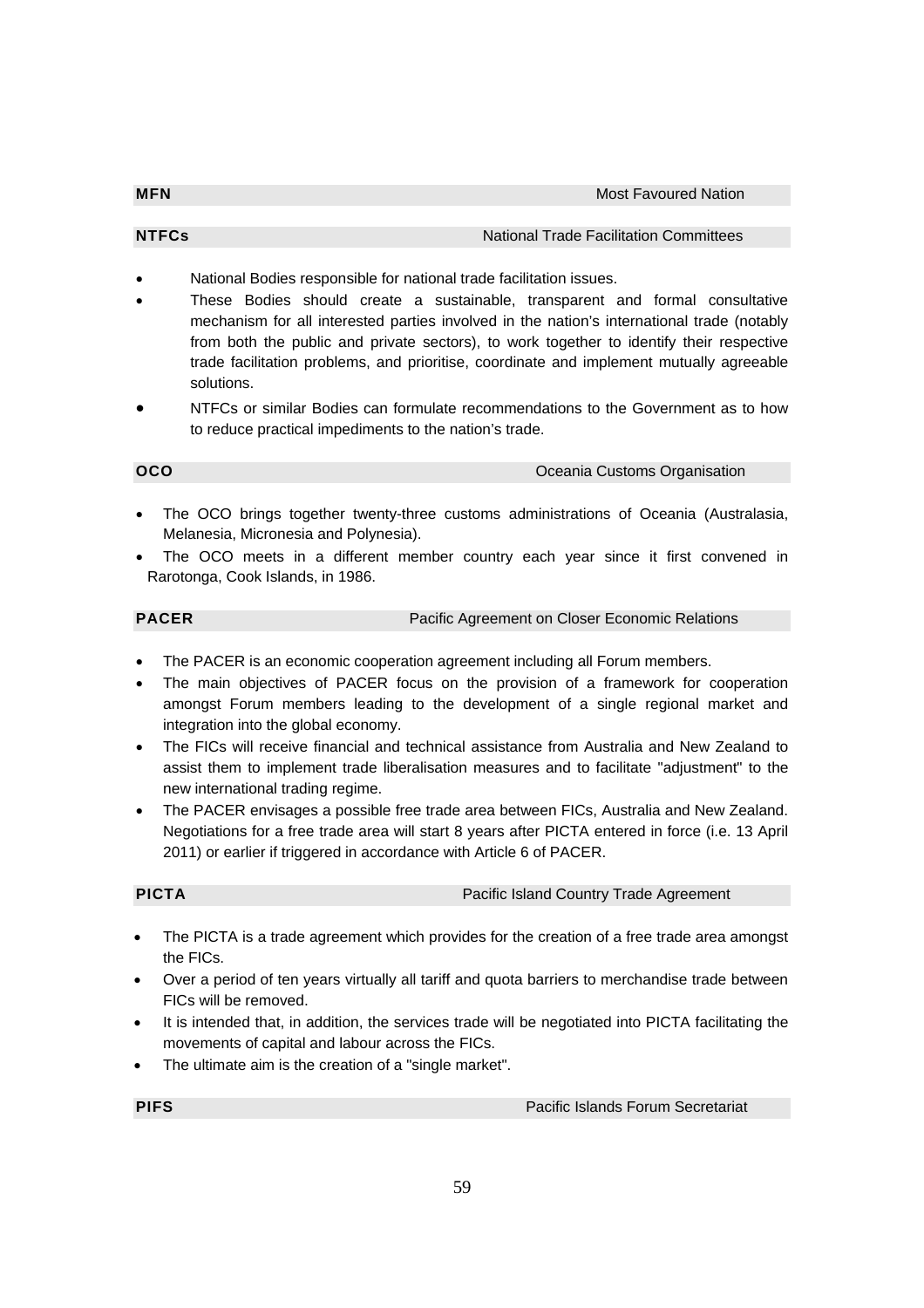**ROO RULES OF ORIGINAL CONSUMING THE CONSUMING OF ORIGINAL CONSUMING THE CONSUMING OF ORIGINAL CONSUMING THE CONSUMING OF ORIGINAL CONSUMING THE CONSUMING OF ORIGINAL CONSUMING THE CONSUMING OF ORIGINAL CONSUMING THE CON** 

- "Rules of origin" are the criteria used to define where a product was made.
- Preferential ROO are used to determine whether good are eligible for special treatment under a trading agreement by determining whether such goods actually 'originate' in a preference receiving country.
- Unprocessed goods can qualify under ROO if they are wholly-obtained or produced. For processed or semi-processed goods to comply they must have been 'substantially transformed' in a preference receiving country.
- Under the PICTA, 'substantial transformation' is achieved through the value-added criteria which define the degree of transformation required to confer origin on the goods in terms of the minimum percentage of value that must come from the originating country.
- For the PICTA ROO the value-added criteria is 40%.
- Goods which qualify under the ROO are traded with an accompanying Certificate of Origin under which they will receive the appropriate preferential treatment.

| <b>RTFF</b> | Regional Trade Facilitation Forum     |
|-------------|---------------------------------------|
|             |                                       |
| <b>RTFP</b> | Regional Trade Facilitation Programme |
|             |                                       |
| <b>SIS</b>  | <b>Small Island States</b>            |

Small Island States are generally defined as geographically remote, environmentally and ecological fragile, small size in terms of population and land area, isolated from markets, geographically dispersed and limited resources. FICs in this category include the Cook Islands, Kiribati, Nauru, Niue, Republic of Marshall Islands and Tuvalu.

**TID** Trade and Investment Division of the Pacific Islands Forum Secretariat

| WCO | <b>World Customs Organisation</b> |
|-----|-----------------------------------|
|     |                                   |

- The WCO aids the national economic wealth and social protection of its members by promoting an honest, transparent and predictable Customs environment. This permits legitimate international trade to flourish and effective action to be taken against illegal activity.
- Working closely together, the WCO, WTO and UNCTAD are coordinating their efforts to remove the remaining barriers to trade by simplifying and harmonizing Customs procedures and processes throughout the world.
- The WCO currently has 159 Member Governments, including those of Fiji, Papua New Guinea and Samoa.

*[Taken from: http://www.wcoomd.org/ie/En/AboutUs/aboutus.html]*

**WTO WITO WITO WITO WITO WITO** *WITO WITO WITO MITO*